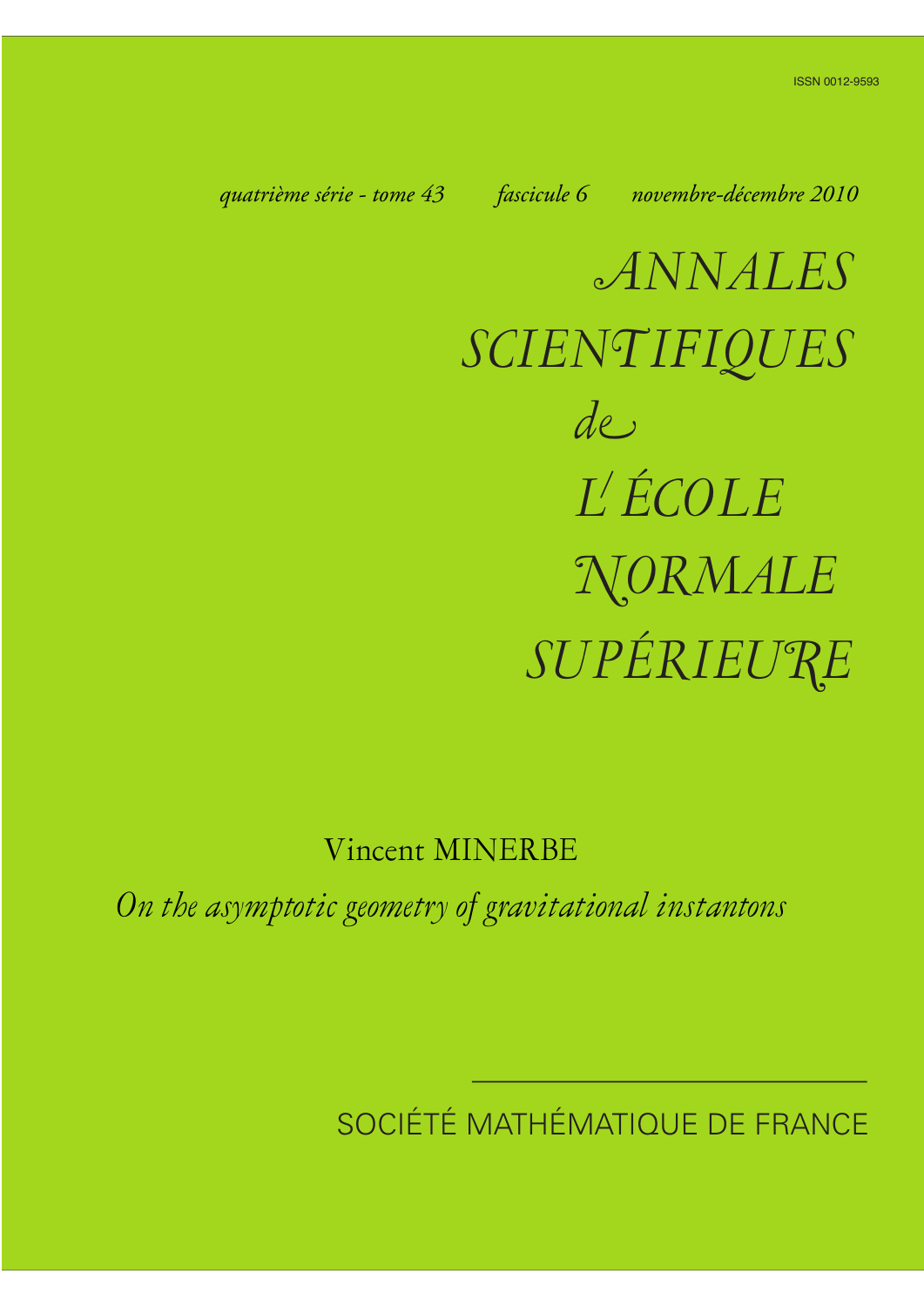*Ann. Scient. Éc. Norm. Sup.* 4 e série, t. 43, 2010, p. 883 à 924

# ON THE ASYMPTOTIC GEOMETRY OF GRAVITATIONAL INSTANTONS

## BY VINCENT MINERBE

ABSTRACT. – We investigate the geometry at infinity of the so-called "gravitational instantons", i.e. asymptotically flat hyperkähler four-manifolds, in relation with their volume growth. In particular, we prove that gravitational instantons with cubic volume growth are ALF, namely asymptotic to a circle fibration over a Euclidean three-space, with fibers of asymptotically constant length.

R. – Nous étudions la géométrie à l'infini des instantons gravitationnels, i.e. des variétés hyperkählériennes, asymptotiquement plates et de dimension quatre. En particulier, nous prouvons que les instantons gravitationnels dont la croissance de volume est cubique sont asymptotiques à une fibration en cercles au-dessus d'un espace euclidien à trois dimensions, avec des fibres de longueur asymptotiquement constante ; autrement dit, ils sont ALF (*asymptotically locally flat*).

#### **Introduction**

Gravitational instantons are non-compact hyperkähler four-manifolds with decaying curvature at infinity. "Hyperkähler" means the manifold carries three complex structures  $I, J$ , K that ar[e p](#page-41-0)arallel with respect to a single Riemannian metric and satisfy the quaternionic relations ( $IJ = -JI = K$ , etc.). In other words, the holonomy group of the metric red[uce](#page-42-0)s to  $Sp(1) = SU(2)$ . As a consequence, hyperkähler four-manifolds are Ricci flat and antiself-dual [3]; the converse is true for simply connected manifolds.

Gravitational instantons were introduced in the late seventies by Stephen Hawking [19], as building blocks for his Euclidean quantum gravity theory. Very roughly, the idea consists in modeling gravitation by drawing an analogy with gauge theories, which are so efficient for the other fundamental interactions. The Universe is represented by a *Riemannian* manifold (equivalent in gauge theory: a connection on a principal bundle) which is assumed to be Ricci flat, as a counterpart of the vacuum Einstein equation in Relativity (in gauge theory: the Yang-Mills equation). Curvature decay is a "finite action" assumption: the curvature tensor, which measures the strength of the gravitational field, should typically be in  $L^2$  (we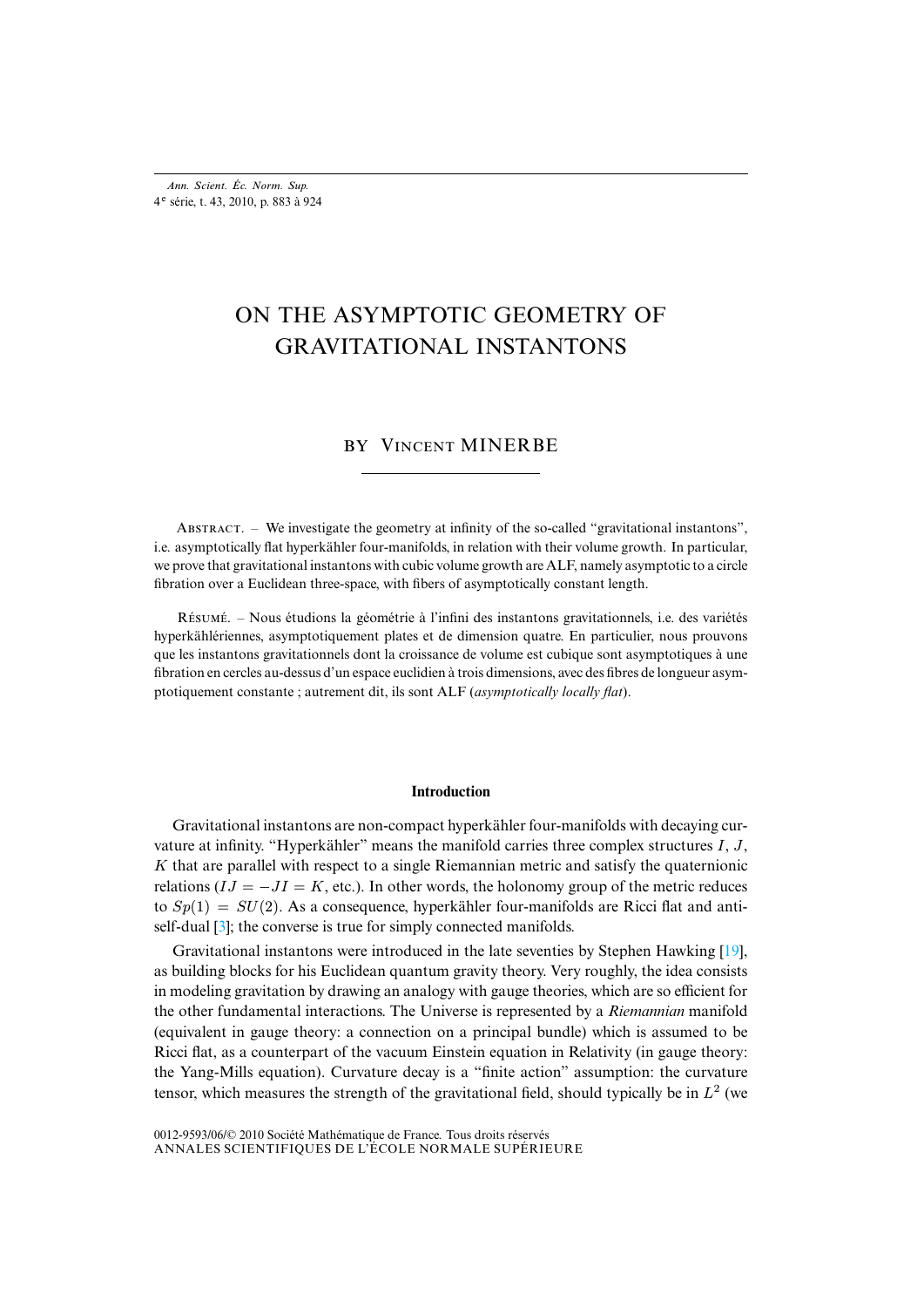will further discuss this decay issue below). Finally, the jum[p t](#page-41-1)[o "](#page-41-2)[hyp](#page-41-3)[erk](#page-41-4)[ähle](#page-41-5)[r" i](#page-41-6)[s ex](#page-42-1)[plai](#page-42-2)ned by the analogy with gauge theory: it can be thought [of a](#page-42-1)s [an a](#page-42-2)nti-self-duality assumption.

More recently, gravitational instantons also appeare[d](#page-41-1) i[n](#page-41-2) [strin](#page-41-4)g theory and it triggered some interest from both mathematicians and physicists (cf.  $[8, 9, 10, 11, 13, 14, 18, 20]$  $[8, 9, 10, 11, 13, 14, 18, 20]$  $[8, 9, 10, 11, 13, 14, 18, 20]$ ...). For instance, their  $L^2$  cohomology was computed ([18], [20]) so as to test Sen's S-duality conjecture in string theory. New examples were built  $([8, 9, 11])$  and, from string theory arguments, S. Cherkis and A. Kapustin conjectured a classification scheme [14], with four families.

- **–** The first one consists of Asymptotically Locally Euclidean (ALE for short) gravitational instanton[s. A](#page-42-3)[LE](#page-42-4) means that, outside a compact set, they are diffeomorphic to the quotient of  $\mathbb{R}^4$  (minus a ball) by a finite subgroup of  $O(4)$  and the metric is asymptotic to the Euclidean metric  $g_{\mathbb{R}^4}$ . Indeed, this family is very well understood, since P. Kronheimer ([23, 24]) classified ALE gravitational instanton in 1989. In particular, he proved the underlying manifold is the minimal resolution of the quotient of  $\mathbb{C}^2$  by a finite subgroup of SU(2) (i.e. cyclic, binary dihedral, tetrahedral, octahedral or icosahedral group).
- **–** The second family consists of the so called ALF ("Asymptotically Locally Flat") gravitational instantons: outside a compact set, they are diffeomorphic to the total space of a circle fibration  $\pi$  over  $\mathbb{R}^3$  or  $\mathbb{R}^3/\{\pm id\}$  (minus a ball); moreover, the fibers have asymptotically constant length and the metric is asymptotic to  $\pi^* g_{\mathbb{R}^3} + \eta^2$ , where  $\eta$  is a (local) connection one-form on the circle fibration. Some examples are discussed below (Section 1.2). A Kronheimer-like classification is conjectured, but involving only cyclic or dihedral groups in SU(2) (see Section 1.2 for concrete examples).
- **–** The third and fourth families, called ALG and ALH (by induction !) have a similar fibration structure at infinity. In the ALG case, the fibers are tori and the base is  $\mathbb{R}^2$ . For ALH gravitational instantons, the fibers are compact orientable flat three-manifolds (there are six possibilities) and the base is  $\mathbb{R}$ .

A striking feature of this conjectured classification is the quantification it imposes on the volume growth: the volume of a ball of large radius t is of order  $t^4$  in the ALE case,  $t^3$  in the ALF case, etc. Why not  $t^{3.5}$ ? And then, how can one explain this fibration structure at infinity? The aim of this paper is to answer these questions.

Basically, the volume growth of asymptotically flat manifolds is at most Euclidean: on a complete noncompact Riemannian manifold  $(M^n, g)$  whose curvature tensor  $\mathbb{R}_{mg}$  obeys

(1) 
$$
|\text{Rm}|_g = \mathcal{O}(r^{-2-\epsilon}) \quad \text{with } \epsilon > 0
$$

 $(r)$  is the distance function to some point), there is a constant  $B$  such that

<span id="page-2-0"></span>
$$
\forall x \in M, \,\forall t \ge 1, \,\text{vol}\,B(x,t) \le Bt^n.
$$

Note the "faster-than-quadratic" decay rate is not anecdotic. U. Abresh [pro](#page-42-5)ved such manifolds have finite topological type [1]: there is a compact subset K of M such that  $M\backslash K$  has the *topology* of  $\partial K \times \mathbb{R}^*_+$ . In contrast, M. Gromov observed any (connected) manifold carries a complete metric with quadratic curvature decay ( $|\text{Rm}|_g = \Theta(r^{-2})$ , see [27]).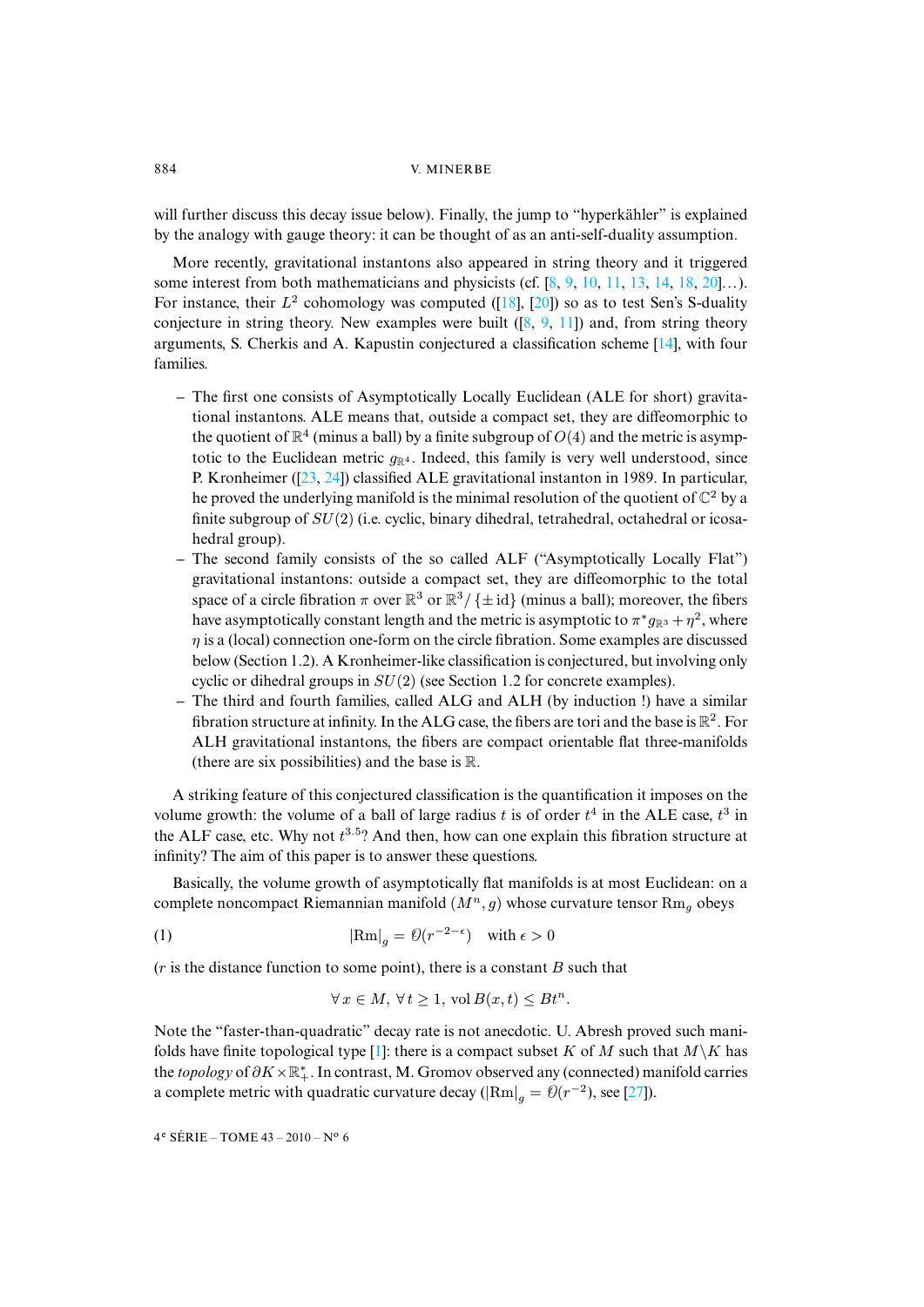A fundamental geometric result was proved by S. Bando, A. Kasue and H. Nakajima [2] in 1989: if  $(M^n, g)$  satisfies (1) and has maximal volume growth, i.e.

$$
\forall x \in M, \,\forall t \ge 1, \,\text{vol}\,B(x,t) \ge At^n,
$$

then M is indeed ALE: there is a compact set K in M, a ball B in  $\mathbb{R}^n$ , a finite subgroup G of  $O(n)$  and a diffeomorphism  $\phi$  between  $\mathbb{R}^n\backslash B$  and  $M\backslash K$  such that  $\phi^*g$  tends to the standard metric  $g_{\mathbb{R}^n}$  at [infi](#page-41-8)nity. It is also proved in [2] that a complete Ricci flat manifold with maximal volume growth and curvature in  $L^{\frac{n}{2}}(\text{dvol})$  is ALE. In particular, gravitational instantons with maximal volume growth are ALE and thus belong to Kronheimer's list. The authors of the paper [2] raise the following natural question: can one understand the geometry at infinity of asymptotically flat manifolds whose volume growth is *not* maximal? No answer has been give[n sin](#page-42-6)ce then.

Let us state our main theorem. Here and in the sequel, we will denote by  $r$  the distance to some fixed point *o*, without mentioning it. We will also use the measure  $d\mu = \frac{r^n}{\text{vol }B}$  $\frac{r^{\alpha}}{\text{vol }B(o,r)}$ dvol. It was shown in [28] that this measure has interesting properties on manifolds with nonnegative Ricci curvature. Note that in maximal volume growth, it is equivalent to the Riemannian measure dvol.

THEOREM  $0.1. - Let(M^4, g)$  be a connected complete hyperkähler manifold with curvature *in*  $L^2(d\mu)$ *. Suppose there are positive constants* A *and* B *such that* 

$$
\forall x \in M, \forall t \ge 1, At^{\nu} \le \text{vol } B(x, t) \le Bt^{\nu}
$$

*with*  $3 \leq v < 4$ *. Then*  $v = 3$  *and* M *is ALF: there is a compact set* K *in* M *such that*  $M\ K$  *is the total space of a circle fibration*  $\pi$  *over*  $\mathbb{R}^3$  *or*  $\mathbb{R}^3/\{\pm \operatorname{id}\}$  *minus a ball and the metric g can be written*

$$
g = \pi^* g_{\mathbb{R}^3} + \eta^2 + \mathcal{O}(r^{-\tau}) \quad \text{for any } \tau < 1,
$$

*where* η *is a (local) connection one-form for* π*; moreover, the length of the fibers goes to a finite positive limit at infinity.*

Up to a fi[nite](#page-42-6) covering, the topology at infinity (i.e. modulo a compact set) is therefore either that of  $\mathbb{R}^3 \times \mathbb{S}^1$  (trivial fibration over  $\mathbb{R}^3$ ) or that of  $\mathbb{R}^4$  (Hopf fibration).

Our integral assumption on the curvature might be surprising at first sight. Its relevance follows from [28]. Indeed, it turns out to imply  $\mathrm{Rm} = \mathcal{O}(r^{-2-\epsilon})$  and even more: a little analysis (cf. Appendix A) provides  $\nabla^k \text{Rm} = \mathcal{O}(r^{-3-k})$ , for any k in N!

Our volume growth assumption is uniform: the constants  $A$  and  $B$  are assumed to hold at any point  $x$ . This is not anecdotic. By looking at flat examples, we will see the importance of this uniformity. This feature is not present in the maximal volume growth case, where the uniform estimate

$$
\exists A, B \in \mathbb{R}_+^*, \forall x \in M, \forall t \ge 1, At^n \le \text{vol } B(x,t) \le Bt^n
$$

is equivalent to

$$
\exists A, B \in \mathbb{R}_+^*, \exists x \in M, \forall t \ge 1, At^n \le \text{vol}\,B(x,t) \le Bt^n.
$$

The idea of the proof is purely Riemannian. The point is the geometry at infinity collapses, the injectivity radius remains bounded while the curvature gets very small, so Cheeger-Fukaya-Gromov theory [6], [5] applies. The fibers of the circle fibration will come from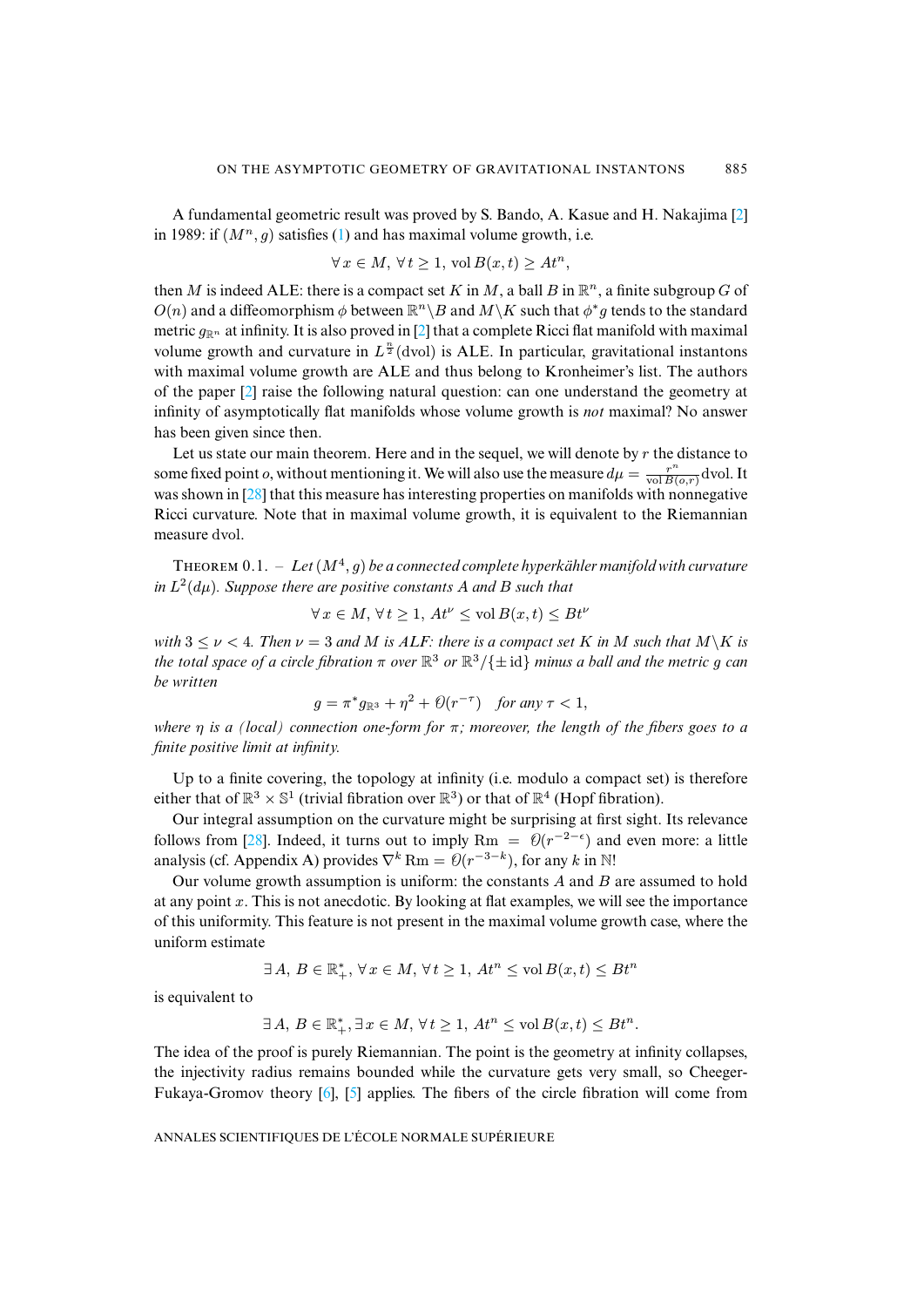suitable regularizations of short loops based at each point. The hyperkähler assumption will be used to control the holonomy of these short loops, which is crucial in the proof.

The structure of this paper is the following.

In a first section, we will consider examples, with three goals: first, we want to explain our volume growth assumption through the study of flat manifolds; second, these flat examples will also provide some ideas about the techniques we will develop later; third, we will describe the Taub-NUT metric, so as to provide the reade[r w](#page-42-7)ith a concrete example to think of.

In a second section, we will try to analyze some relations between three Riemannian notions: curvature, injectivity radius, volume growth. We will introduce the "fundamental pseudo-group". This object, due to M. Gromov [16], encodes the Riemannian geometry at a fixed scale. It is our basic tool and its study will explain for instance the volume growth self-improvement phenomenon in our theorem (from  $3 \le \nu < 4$  to  $\nu = 3$ ).

In the third section, we completely describe the fundamental pseudo-group at a convenient scale, for gravitational instantons. This enables us to build the fibration at infinity, first locally, and then globally. Then we make a number of estimates to obtain the description of the geometry at infinity that we announced in the theorem. This part requires a good control on the covariant derivatives of the curvature tensor and the distance functions. This is provided by the appendices.

## **Acknowledgements**

I wish to thank Gilles Carron for drawing my attention to the geometry of asymptotically flat manifolds and for so many fruitful discussions. I would also like to thank Marc Herzlich for his most valuable advice. This work benefited from the French ANR grant GeomEinstein.

#### **1. Examples**

## **1.1. Flat plane bundles over the circle**

To have a clear picture in mind, it is useful to understand flat manifolds obtained as quotients of the Euclidean space  $\mathbb{R}^3$  by the action of a screw operation  $\rho$ . Let us suppose this rigid motion is the composition of a rotation of angle  $\theta$  and of a unit translation along the rotation axis. The quotient manifold is always diffeomorphic to  $\mathbb{R}^2\times\mathbb{S}^1$ , but its Riemannian structure depends on  $\theta$ : one obtains a flat plane bundle over the circle whose holonomy is the rotation of angle  $\theta$ . These very simple examples conceal interesting features, which shed light on the link between injectivity radius, volume growth and holonomy. In this paragraph, we stick to dimension 3 for the sake of simplicity, but what we will observe remains relevant in higher dimension.

When the holonomy is trivial, i.e.  $\theta = 0$ , the Riemannian manifold is nothing but the standard  $\mathbb{R}^2 \times \mathbb{S}^1$ . The volume growth is uniformly comparable to that of the Euclidean  $\mathbb{R}^2$ :

$$
\exists A, B \in \mathbb{R}_+^*, \ \forall x \in M, \ \forall t \ge 1, \ At^2 \le \text{vol}\,B(x,t) \le Bt^2.
$$

The injectivity radius is  $1/2$  at each point, because of the lift of the base circle, which is even a closed geodesic; the iterates of these loops yield closed geodesics whose lengths describe all the natural integers, at each point.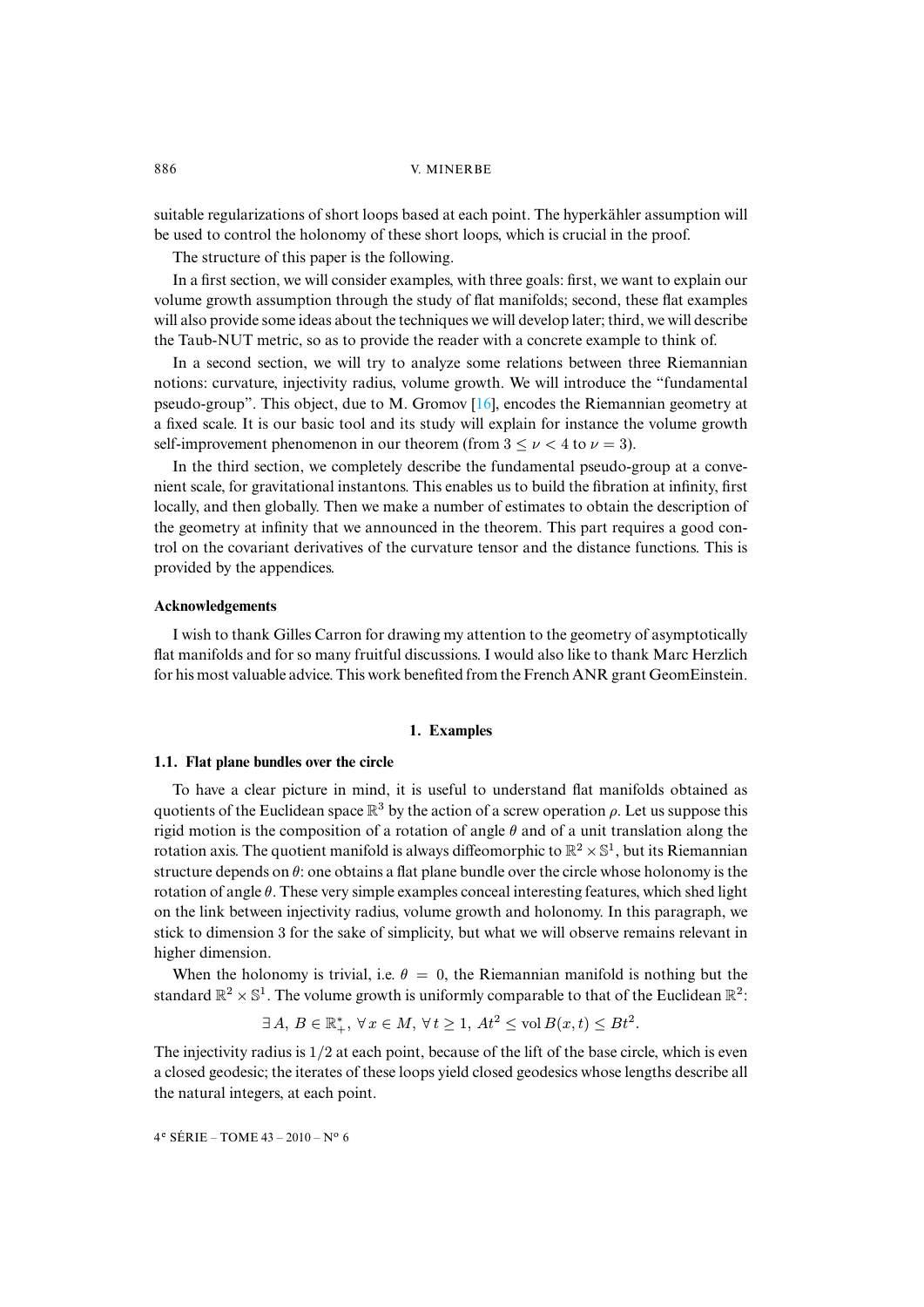Now, consider an angle  $\theta = 2\pi \cdot p/q$ , for some coprime numbers p, q. A covering of order q brings us back to the trivial case. The volume growth is thus uniformly comparable to that of  $\mathbb{R}^2$ . What about the injectivity radius? Because of the cylindric symmetry, it depends only on the distance to the "soul", that is the image of the screw axis: let us denote by  $\text{inj}(t)$  the injectivity radius at distance  $t$  from the soul. This defines a continuous function admitting uniform upper and lower bounds, but not constant in general. The soul is always a closed geodesic, so that  $inj(0) = 1/2$ . But as t increases, it becomes necessary to compare the lengths  $l_k(t)$  of the geodesic loops obtained as images of the segments  $[x, \rho^k(x)]$ , with x at distance t from the axis. We can give a formula:

<span id="page-5-0"></span>(2) 
$$
l_k(t) = \sqrt{k^2 + 4t^2 \sin^2(k\theta/2)}.
$$

The injectivity radius is given by  $2 \text{ inj}(t) = \inf_k l_k(t)$ . In a neighborhood of 0, 2 inj equals  $l_1$ ; then 2 inj may coincide with  $l_k$  for different indices k. If  $k < q$  is fixed, since  $\sin \frac{k\theta}{2}$  does not vanish, the function  $t \mapsto l_k(t)$  grows linearly and goes to infinity. The function  $l_q$  is constant at q and  $l_q \leq l_k$  for  $k \geq q$ . Thus, outside a compact set, the injectivity radius is constant at  $q/2$ and it is half the length of a unique geodesic loop which is in fact a closed geodesic. Besides, the other loops are either iterates of this shortest loop, or they are much longer  $(l_k(t) \ge t)$ .



FIGURE 1. The holonomy angle is  $\theta = \frac{2\pi}{3}$ . On the left, a geodesic loop based at x with length  $l_3(t) = 3$ . On the right, a geodesic loop based at x with length  $l_1(t) = \sqrt{1+9t^2}$ .

When  $\theta$  is an irrational multiple of  $2\pi$ , the picture is much different. In particular, the injectivity radius is never bounded.

PROPOSITION 1.1. – *The injectivity radius is bounded if and only if*  $\theta$  *is a rational multiple of* 2π*.*

*Proof.* – The "only if" part is settled, so we assume the function  $t \mapsto \text{inj}(t)$  is bounded by some number C. For every t, there is an integer  $k(t)$  such that  $2 \text{ inj}(t) = l_{k(t)}$ . Formula (2) implies the function  $t \mapsto k(t)$  is bounded by C. Since its values are integers, there is a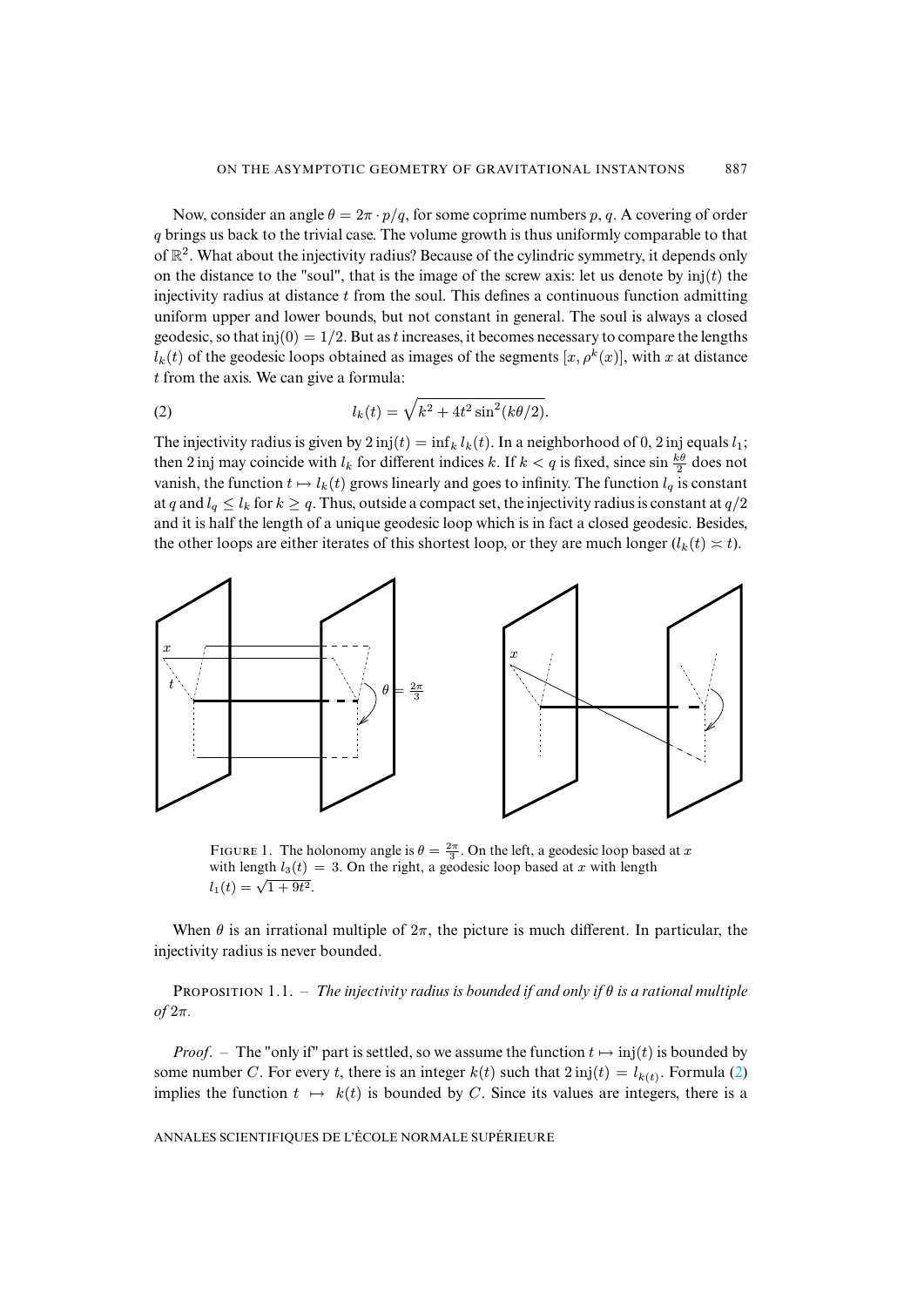sequence  $(t_n)$  going to infinity and an integer k such that  $k(t_n) = k$  for every index n. Then (2) yields

$$
\forall n \in \mathbb{N}, \quad l_k(t_n)^2 = k^2 + 4t_n^2 \sin^2(k\theta/2) \leq C^2.
$$

Since  $t_n$  goes to infinity, this requires  $\sin^2 \frac{k\theta}{2} = 0$ : there is an integer m such that  $k\theta/2 = m\pi$ , i.e.  $\theta/2\pi = m/k$ .

What about the volume growth? The volume of balls centered in some given point grows quadratically:

<span id="page-6-0"></span>
$$
\forall x, \exists B_x, \forall t \ge 1, \text{ vol } B(x, t) \le B_x t^2.
$$

In the "rational" case, the estimate is even uniform with respect to the center  $x$  of the ball:

(3)  $\exists B, \forall x, \forall t \geq 1, \text{vol } B(x,t) \leq Bt^2.$ 

In the "irrational" case, this strictly subeuclidean estimate is never uniform. Why? The proposition above provides a sequence of points  $x_n$  such that  $r_n := \text{inj}(x_n)$  goes to infinity. Given a lift  $\hat{x}_n$  of  $x_n$  in  $\mathbb{R}^3$ , the ball  $B(\hat{x}_n, r_n)$  is the lift of  $B(x_n, r_n)$  and its volume is  $\frac{4}{3}\pi r_n^3$ . If we assume two points v and w of  $B(\hat{x}_n, r_n)$  lift the same point y of  $B(x_n, r_n)$ , there is by definition an integer number k such that  $\rho^k(v) = w$ ; since  $\rho$  is an isometry of  $\mathbb{R}^3$ , we get

$$
\left|\rho^{k}(\hat{x}_{n}) - \hat{x}_{n}\right| \leq \left|\rho^{k}(\hat{x}_{n}) - \rho^{k}(v)\right| + \left|\rho^{k}(v) - \hat{x}_{n}\right| = |\hat{x}_{n} - v| + |w - \hat{x}_{n}| < 2r_{n} = 2\operatorname{inj}(x_{n}),
$$

which contradicts the definition of inj $(x_n)$  (the segment  $\left[\rho^k(\hat{x}_n), \hat{x}_n\right]$  would go down as a too short geodesic loop at  $x_n$ ). Therefore  $B(\hat{x}_n, r_n)$  and  $B(x_n, r_n)$  are isometric, hence vol  $B(x_n, r_n) = \frac{4}{3}\pi r_n^3$ , which prevents an estimate like (3).

R 1. – *What about the injectivity radius growth in the irrational case? Using the explicit formula for*  $l_k(t)$  *and the pigeonhole principle, one can always bound* inj(t) *by a constant times* <sup>√</sup> t*, for* t *large. This is optimal: Roth theorem in diophantine approximation theory shows that, if*  $\theta/(2\pi)$  *is an irrational algebraic number and if*  $\alpha \in ]0,1/2[$ *, then*  $\text{inj}(t)$  *is bounded from below by a constant times*t <sup>α</sup>*. When* θ/(2π) *admits good rational approximations, an almost rational behavior can be recovered, with a slowly growing injectivity radius. For instance, if*  $\theta/(2\pi)$  *is the Liouville number*  $\sum_{n=1}^{\infty} 10^{-n!}$ *, then*  $\liminf_{t\to\infty} (t^{-a} \text{ inj}(t)) = 0$  *for*  $every a > 0.$ 

## **1.2. The Taub-NUT metric**

The Taub-NUT metric is the basic non trivial example of ALF gravitational instanton. This Riemannian metric over  $\mathbb{R}^4$  was introduced by Stephen Hawking in [19]. A very detailed description can be found in [25].

Thanks to the Hopf fibration, we can see  $\mathbb{R}^4 \setminus \{0\} = \mathbb{R}_+^* \times \mathbb{S}^3$  as the total space of a principal circle bundle  $\pi$  over  $\mathbb{R}_+^* \times \mathbb{S}^2 = \mathbb{R}^3 \setminus \{0\}$ . If  $x = (x_1, x_2, x_3)$  denotes the coordinates on  $\mathbb{R}^3$ , we let V be the harmonic function given on  $\mathbb{R}^3\setminus\{0\}$  by  $V = 1 + \frac{1}{2|x|}$  and  $\eta$  be a connection one-form on the circle bundle whose curvature  $d\eta$  is the pullback of ∗R<sub>3</sub> dV ( $\eta$  is essentially the standard contact form on  $\mathbb{S}^3$ ). In what follows, we denote lifts by hats. On  $\mathbb{R}^4 \setminus \{0\}$ , the Taub-NUT metric is given by the formula

$$
g = \hat{V}d\hat{x}^2 + \frac{1}{\hat{V}}\eta^2
$$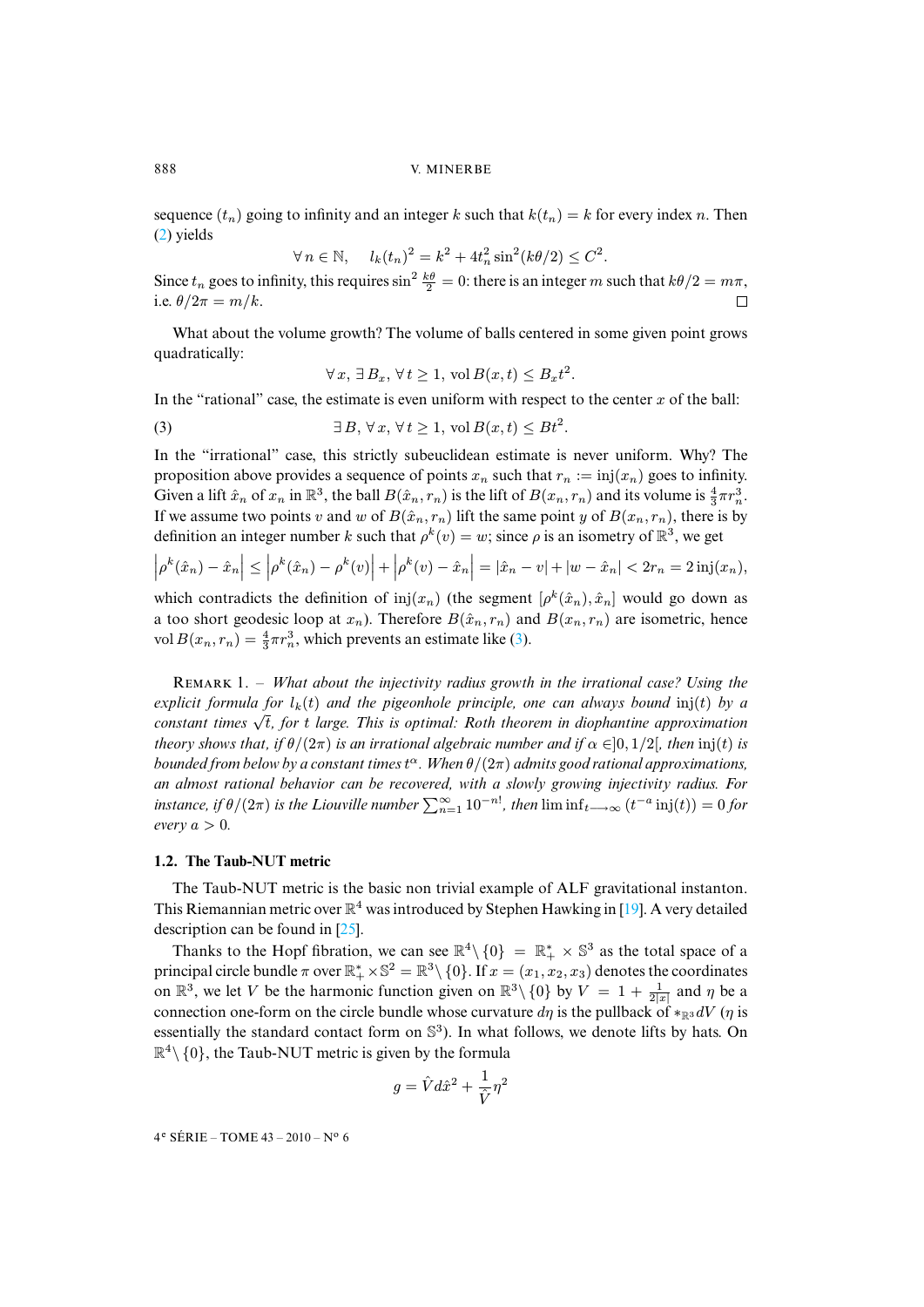and one can check (cf. [25]) that this can be extended as a complete metric on  $\mathbb{R}^4$ . By construction, the metric is  $\mathbb{S}^1$ -invariant and the length of the fibers goes to a (nonzero) constant at infinity, while the induced metric on the base is asymptotically Euclidean (it is at distance  $\mathcal{O}(|x|^{-1})$  from the Euclidean metric). Thus there are positive constants A and B such that Taub-NUT balls satisfy

$$
\forall R \ge 1, AR^3 \le \text{vol } B(z, R) \le BR^3.
$$

Moreover, the Taub-NUT metric is hyperkähler. Indeed, an almost complex structure  $J_1$  can be defined by requiring the following [act](#page-42-8)ion on the cotangent bundle:

$$
J_1\left(\sqrt{\hat{V}}d\hat{x_1}\right) = \frac{1}{\sqrt{\hat{V}}}\eta \quad \text{ and } \quad J_1\left(\sqrt{\hat{V}}d\hat{x_2}\right) = \sqrt{V}d\hat{x_3}.
$$

Then  $(g, J_1)$  [is](#page-42-8) a Kähle[r str](#page-42-9)ucture (cf. [25]). A permutation of the coordinates  $x_1, x_2, x_3$  yields three Kähler structures  $(g, J_1), (g, J_2), (g, J_3)$  satisfying the quaternionic relations, hence the hyperkähler structure. In fact, it turns out these complex structures are biholomorphic to that of  $\mathbb{C}^2$  [25]. [Usin](#page-42-0)[g \[3](#page-42-8)1], it is possible to compute the curvature of the Taub-NUT metric. It decays at a cubic rate:  $|\text{Rm}| = \mathcal{O}(r^{-3})$ .

This ansatz produces a whole family of examples: the "multi-Taub-NUT" metrics or  $A_k$ ALF instantons [19, 25]. These are obtained as total spaces of a circle bundle  $\pi$  over  $\mathbb{R}^3$  minus some points  $p_1, \ldots, p_N$ , endowed with the metric  $\hat{V} d\hat{x}^2 + \frac{1}{\hat{V}} \eta^2$ , where V is the function defined on  $\mathbb{R}^3 \setminus \{p_1, \ldots, p_N\}$  by  $V(x) = 1 + \sum_{i=1}^N \frac{1}{2|x-p_i|}$  and where  $\eta$  is the one-form of a connection with curvature  $*_\mathbb{R}3 dV$ . As above, a completion by N points is possible. The circle bundle restricts on large spheres as a circle bundle of Chern number  $-N$ . The metric is again hyperkähler and has cubic cur[vat](#page-41-1)[ure](#page-41-2) decay. The underlying manifold is a minimal resolution of  $\mathbb{C}^2/\mathbb{Z}_N$ . The geometry at infinity is that of the Taub-NUT metric, modulo an action of  $\mathbb{Z}_N$ , which is the fundamental group of the end.

Other examples are built in [8, 9]: the geometry at infinity of these  $D_k$  ALF gravitational instantons is essentially that of a quotient of a multi-Taub-NUT metric by the action of a reflection on the base.

## <span id="page-7-1"></span><span id="page-7-0"></span>**2. Injectivity radius and volume growth**

#### <span id="page-7-2"></span>**2.1. An upper bound on the injectivity radius**

P 2.1 (Upper bound on the injectivity radius). – *There is a universal constant*  $C(n)$  *such that on any complete Riemannian manifold*  $(M^n, q)$  *satisfying* 

(4) 
$$
\inf_{t>0} \limsup_{x \to \infty} \frac{\text{vol } B(x,t)}{t^n} < C(n),
$$

*the injectivity radius is bounded from above, outside a compact set.*

The assumption (4) means there is a positive number T and a compact subset K of M such that:

(5) 
$$
\forall x \in M \backslash K, \text{ vol } B(x,T) < C(n)T^n.
$$

We think of a situation where there is a function  $\omega$  going to zero at infinity and such that for any point x, vol  $B(x,t) \leq \omega(t)t^n$ . The point is we require a *uniform* strictly subeuclidean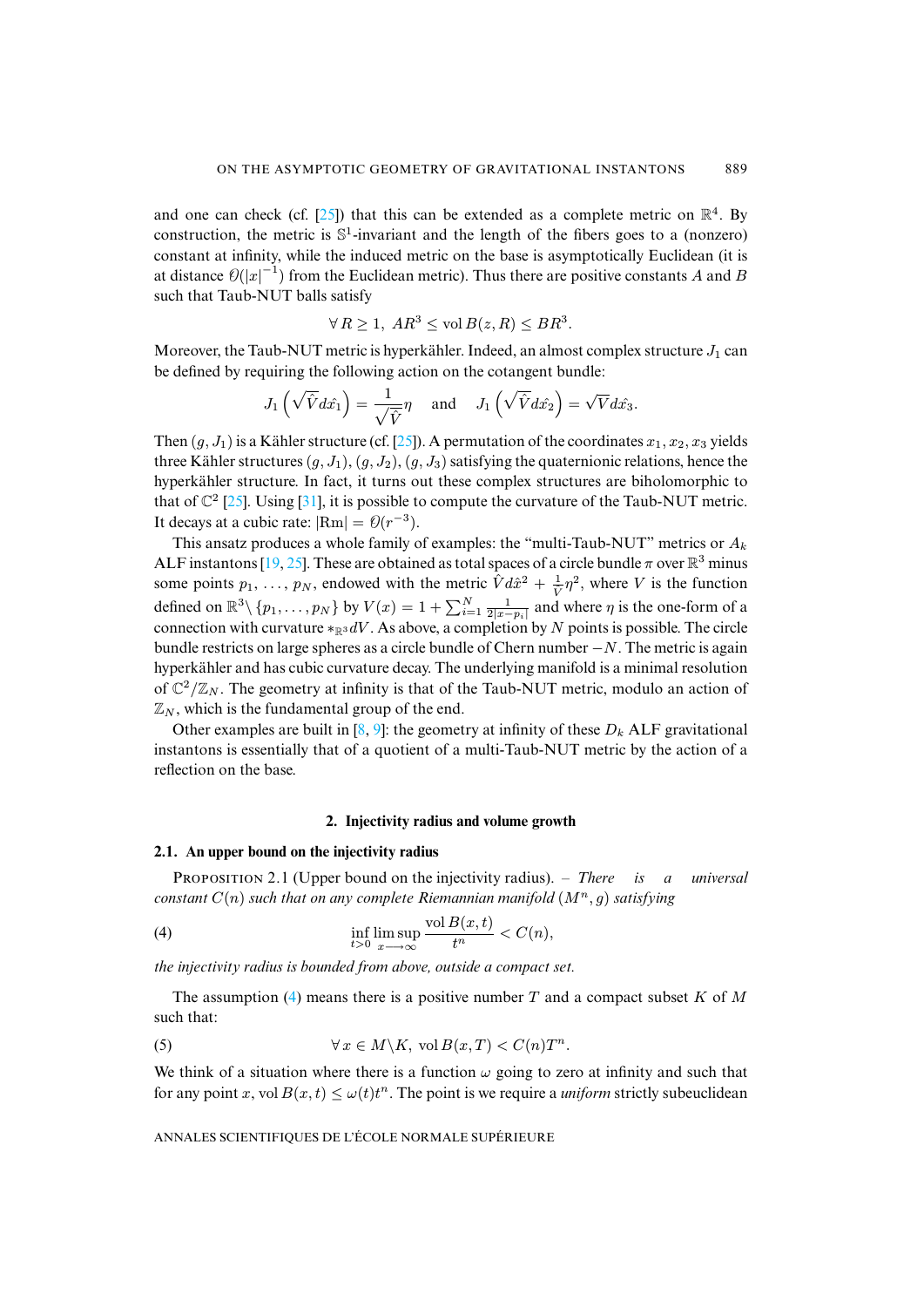volume growth. Even in the flat case, we have seen that a uni[form](#page-41-11) estimate moderates the geometry much more than a centered strictly subeuclidean volume growth.

<span id="page-8-0"></span>*Proof.* – The constant 
$$
C(n)
$$
 is given by Croke's inequality [12]:

(6) 
$$
\forall t \leq inj(x), \forall x \in M, \text{ vol } B(x,t) \geq C(n)t^{n}
$$

Let x be a point outside the compact K given by (5). If inj(x) is greater than the number T in (5), (6) yields:  $C(n)T^n \le \text{vol } B(x,T) < C(n)T^n$ , which is absurd. The injectivity radius [at](#page-41-9)  $x$  is thus bounded from above by  $T$ .  $\Box$ 

.

Cheeger-Fukaya-Gromov's theory applies naturally in this setting: it describes the geometry of Riemannian manifolds wi[th](#page-7-1) small curvature and injectivity radius bounded from above [6]. Let us quote the

COROLLARY 2.2. – Let  $(M^n, g)$  be a complete Riemannian manifold whose curvature goes *to zero at infinity and satisfying* (4)*. Outside a compact set,* M *carries a* F*-structure of positive rank whose orbits have bounded diameter.*

It means we already know there is some kind of structure at infinity on these manifolds. Our aim is to make it more precise, under additional assumptions.

#### **2.2. The fundamental pseudo-group**

The notion of "fundamental pseudo-group" was introduced by M. Gromov in the outstanding [16]. It is a very natural tool in the study of manifolds with small curvature and bounded injectivity radius. Let us give some details.

Let M be a complete Riemannian manifold and let x be a point in M. We assume the curvature is bounded by  $\Lambda^2$  ( $\Lambda \geq 0$ ) on the ball  $B(x, 2\rho)$ , with  $\Lambda \rho < \pi/4$ . In particular, the exponential map in x is a local [di](#page-42-7)ffeomorphism on the ball  $\hat{B}(0, 2\rho)$  centered in 0 and of radius  $2\rho$  in  $T_xM$ . The metric g on  $B(x, 2\rho)$  thus lifts as a metric  $\hat{g} := \exp_x^* g$  on  $\hat{B}(0, 2\rho)$ . We will denote by Exp the exponential map corresponding to  $\hat{g}$ .

An important fact is proved in [16] (8.19): any two points in  $\hat{B}(0, 2\rho)$  are connected by a unique geodesic which is therefore minimizing; moreover, balls are strictly convex in this domain.

When the injectivity radius at x is greater than  $2\rho$ , the Riemann[ian](#page-42-7) manifolds  $(B(x, \rho), g)$ and  $(\hat{B}(0,\rho),\hat{g})$  are isometric. But if it is small, there are short geodesic loops based at x and x admits different lifts in  $\hat{B}(0, \rho)$ . The fundamental pseudo-group  $\Gamma(x, \rho)$  in x and at scale  $\rho$ measures the injectivity defect of the exponential map over  $\hat{B}(0, \rho)$  [16]:  $\Gamma(x, \rho)$  is the pseudogroup consisting of all the continuous maps  $\tau$  from  $\hat{B}(0, \rho)$  to  $T_xM$  which satisfy

$$
\exp_x \circ \tau = \exp_x
$$
 and  $\tau(0) \in \hat{B}(0, \rho)$ .

In particular, the elements of  $\Gamma(x, \rho)$  map geodesics onto geodesics, so they are isometries.

Given a lift v of x in  $\hat{B}(0, \rho)$  (i.e.  $\exp_x(v) = p$ ), consider the map  $\tau_v := \exp_v \circ (T_v \exp_x)^{-1}$ , whose action is described in Figure 2. Then  $\tau_v$  defines an element of  $\Gamma(x, \rho)$ .

It is also easy to see that any element  $\tau \in \Gamma(x, \rho)$  mapping 0 to v has to be  $\tau_v$ . So there is a one-to-one correspondence between elements of  $\Gamma(x, \rho)$  and oriented geodesic loops based at x with length bounded by  $\rho$ . Since  $\exp_x$  is a local diffeomorphism,  $\Gamma(x, \rho)$  is in particular finite. Thus  $(\Gamma(x,\rho))_{0\leq \rho \leq \pi/(4\Lambda)}$  is a nondecreasing family of finite pseudo-groups.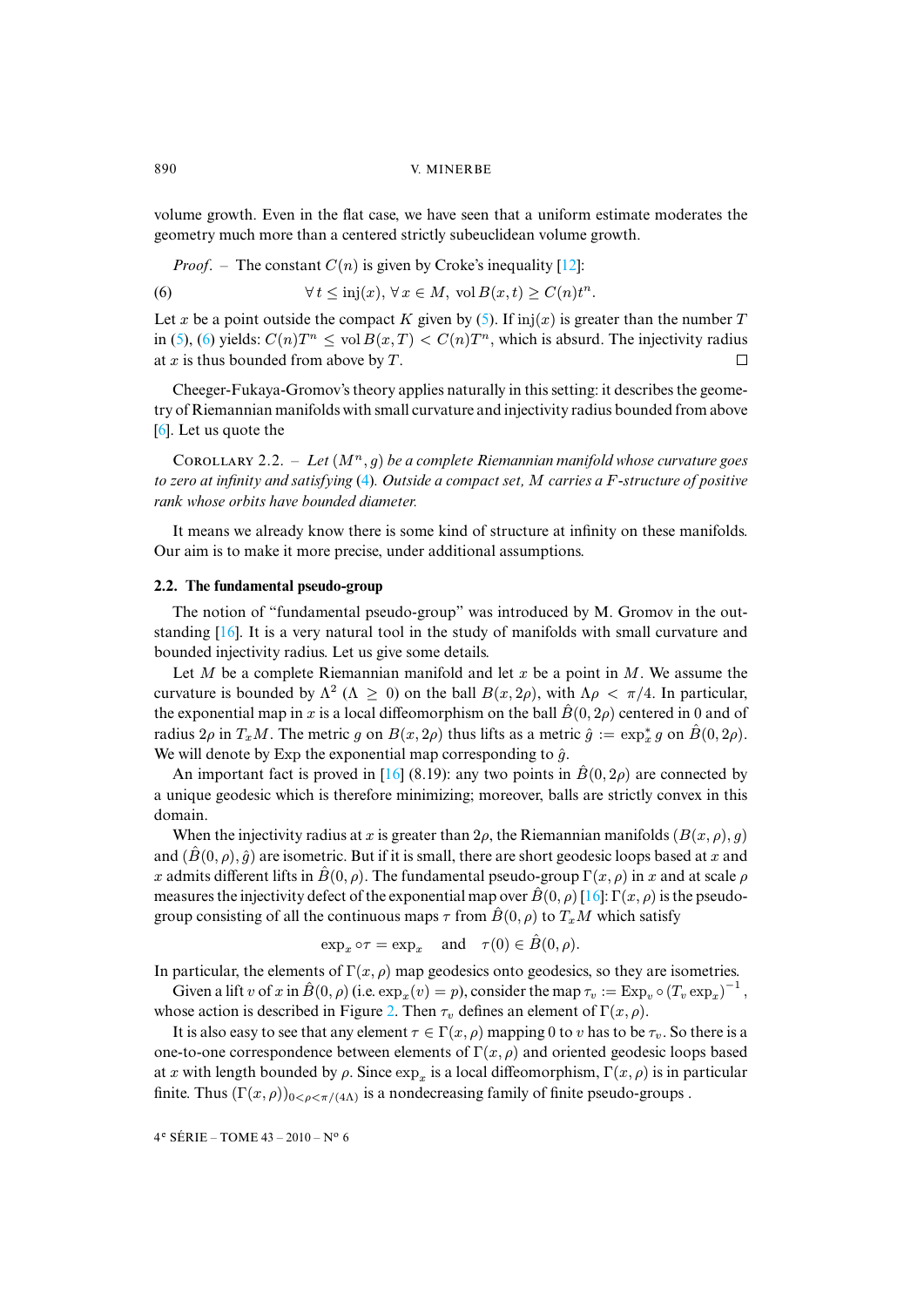

<span id="page-9-0"></span>FIGURE 2.  $\tau_v(w)$  is obtained in the following way. Push the segment [0, w] from  $T_xM$  to M thanks to  $\exp_x$  and lift the resulting geodesic from v to obtain a new geodesic in  $T_xM$  whose tip is  $\tau_v(w)$ .

EXAMPLE 1. – *Consider a flat plane bundle over*  $\mathbb{S}^1$ , with rational holonomy  $\rho$  (*cf. Section 1): the screw angle*  $\theta$  *is*  $2\pi$  *times*  $p/q$ *, with coprime* p *and* q. For large  $\rho$  *and* x *farther than*  $\rho / \sin(\pi/q)$  *from the soul (when*  $q = 1$ , *there is no condition), the fundamental pseudo-group*  $\Gamma(x, \rho)$  *is generated by the unique geodesic loop with length q. It therefore consists of translations only. In particular, it does not contain* ρ*, except in the trivial case*  $\rho = id$ . In general, many geodesic loops are forgotten, for they are too long.

Every nontrivial element of  $\Gamma(x, \rho)$  acts without fixed points. To see this, let us assume a point w is fixed by some  $\tau_v$  in  $\Gamma(x, \rho)$  and introduce the geodesics  $\gamma_1 : t \mapsto tw$  and  $\gamma_2$  :  $t \mapsto \tau_v(tw)$ . Then  $\gamma_1(1) = \gamma_2(1) = w$  and, differentiating at  $t = 1$  the identity  $\exp_x \circ \gamma_1(t) = \exp_x \circ \gamma_2(t)$ , one gets  $\gamma_1'(1) = \gamma_2'(1)$ . The geodesics  $\gamma_1$  and  $\gamma_2$  must then coincide, hence  $0 = \gamma_1(0) = \gamma_2(0) = v$  and  $\tau_v = id$ .

It is also useful to observe that every element of  $\Gamma(x, \rho)$  has a well-defined inverse: it is given by  $(\tau_v)^{-1} = \tau_{-\sigma'(1)}$  where  $\sigma(t) := \exp_x tv$ .

Given a geodesic loop  $\sigma$  with length bounded by  $\rho$ , let us call "sub-pseudo-group generated by  $\sigma$  in  $\Gamma(x, \rho)$ " the pseudo-group  $\Gamma_{\sigma}(x, \rho)$  which we describe now: it contains an element  $\tau_v$  of  $\Gamma(x, \rho)$  if and only if v is the tip of a piecewise geodesic segment staying in  $\hat{B}(0, \rho)$ and obtained by lifting several times  $\sigma$  from 0. If  $\tau$  is an element of  $\Gamma(x, \rho)$  which corresponds to a loop  $\sigma$ , we will also write  $\Gamma_\tau(x, \rho)$  for the sub-pseudogroup generated by  $\tau$  in  $\Gamma(x, \rho)$ . If k is the largest integer such that  $\tau^{i}(0)$  belongs to the ball  $\hat{B}(0,\rho)$  for every natural number  $i \leq k$ , then:

$$
\Gamma_{\tau}(x,\rho) = \Gamma_{\sigma}(x,\rho) = \{ \tau^i / -k \le i \le k \}.
$$

If  $2\rho \le \rho' < \frac{\pi}{4\Lambda}$ , then the orbit space of the points of the ball  $\hat{B}(0, \rho)$  under the action of  $\Gamma(x, \rho), \hat{B}(0, \rho)/\Gamma(x, \rho)$ , is isometric to  $B(x, \rho)$ , through the factorization of  $\exp_x$ . The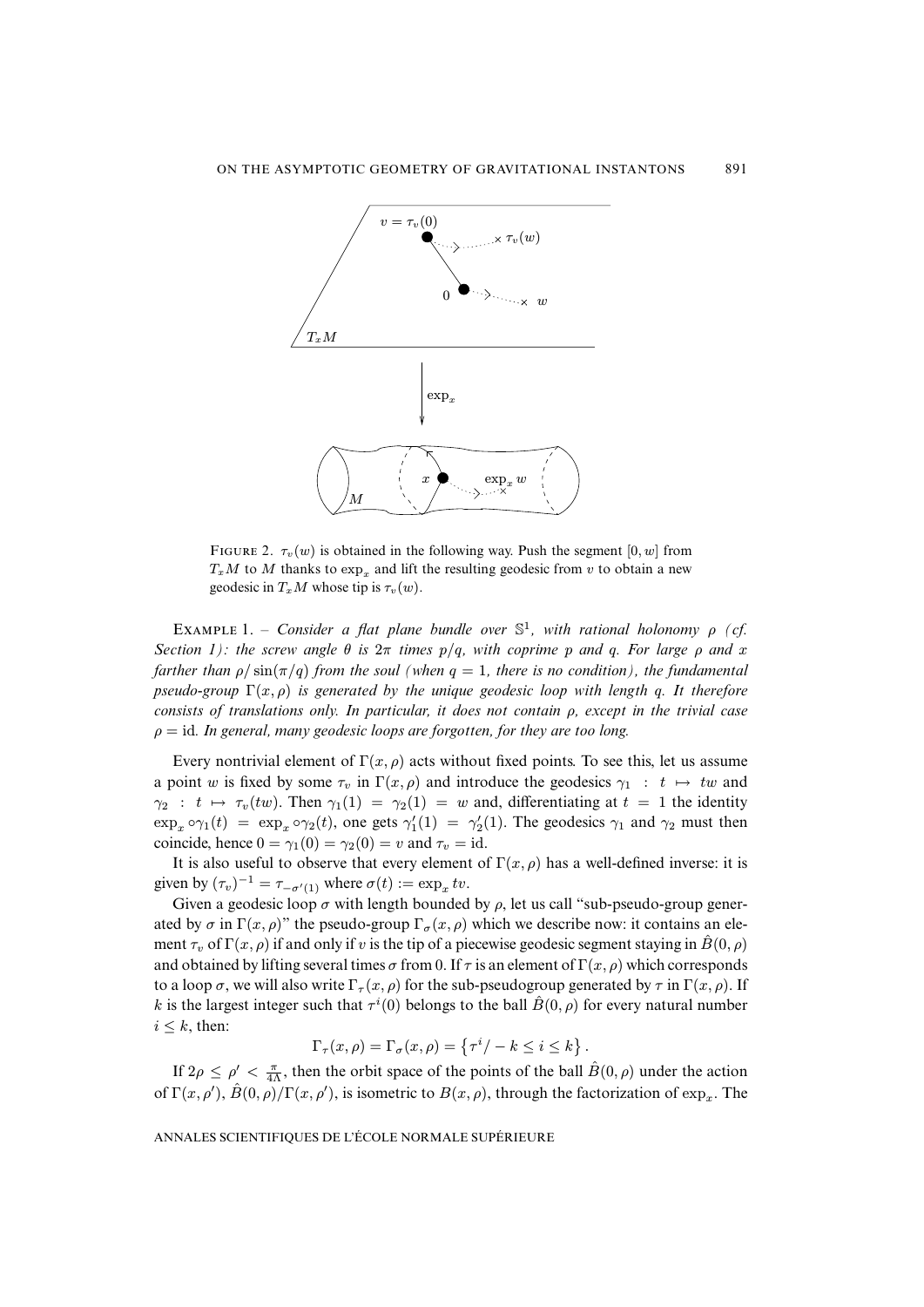only thing to check is the injectivity. Giv[en](#page-10-0) two lifts  $w_1, w_2 \in \hat{B}(0, \rho)$  of the same point  $y \in B(x, \rho)$ , let us prove they are in the same orbit for  $\Gamma(x, \rho')$ . Consider the unique geodesic  $\gamma_1$  from  $w_1$  to 0, push it by  $\exp_x$  and lift the resulting geodesic from  $w_2$  to obtain a geodesic  $\gamma_2$ , from  $w_2$  to some point v (cf. Figure 3). Then v is a lift of x in  $\hat{B}(0,\rho')$  (by triangle inequality) and  $\tau_v$  maps  $w_1$  to  $w_2$ , hence the result.



<span id="page-10-0"></span>FIGURE 3.  $\tau_v(w_1) = w_2$ .

We will need to estimate the number  $N_x(y, \rho)$  of lifts of a given point y in the ball  $\hat{B}(0, \rho)$ of  $T_xM$ . Lifting one shortest geodesic loop from  $0 =: v_0$ , we arrive at some point  $v_1$ . Lifting the same loop from  $v_1$ , we arrive at a new point  $v_2$ , etc. This construction yields a sequence of lifts  $v_k$  of x which eventually goes out of  $\hat{B}(0, \rho)$ : otherwise, since there cannot exist an accumulation point, the [sequ](#page-42-10)ence would be periodic;  $\tau_{v_1}$  would then fix the centre of the unique ball with minimal radius which contains all the points  $v_k$ , which is not possible, since  $\tau_{v_1}$  is nontrivial hence has no fixed point (the uniqueness of the ball stems from the strict convexity of the balls, cf. [17], 8.16, p. 379-380). Of course, one can do the same thing with the reverse orientation of the same loop. Since the distance between two points  $v_k$  is at least  $2\operatorname{inj}(x)$ , this yields at least  $\rho/\operatorname{inj}(x)$  lifts of x in  $\hat{B}(0,\rho)$ :

$$
|\Gamma(x,\rho)| = N_x(x,\rho) \ge \rho/\operatorname{inj}(x).
$$

Lifting one shortest geodesic between x and some point y from the lifts of x and estimating the distance between the tip and 0 with the triangle inequality (cf. Figure 4), we get:

<span id="page-10-1"></span>(7) 
$$
N_x(y,\rho) \ge N_x(x,\rho - d(x,y)) = |\Gamma(x,\rho - d(x,y))| \ge \frac{\rho - d(x,y)}{\text{inj}(x)}.
$$

For  $d(x, y) \leq \rho/2$ , this yields:

(8) 
$$
\frac{\rho}{2 \operatorname{inj}(x)} \operatorname{vol} B(x, \rho/2) \leq |\Gamma(x, \rho/2)| \operatorname{vol} B(x, \rho/2) \leq \operatorname{vol} \hat{B}(0, \rho).
$$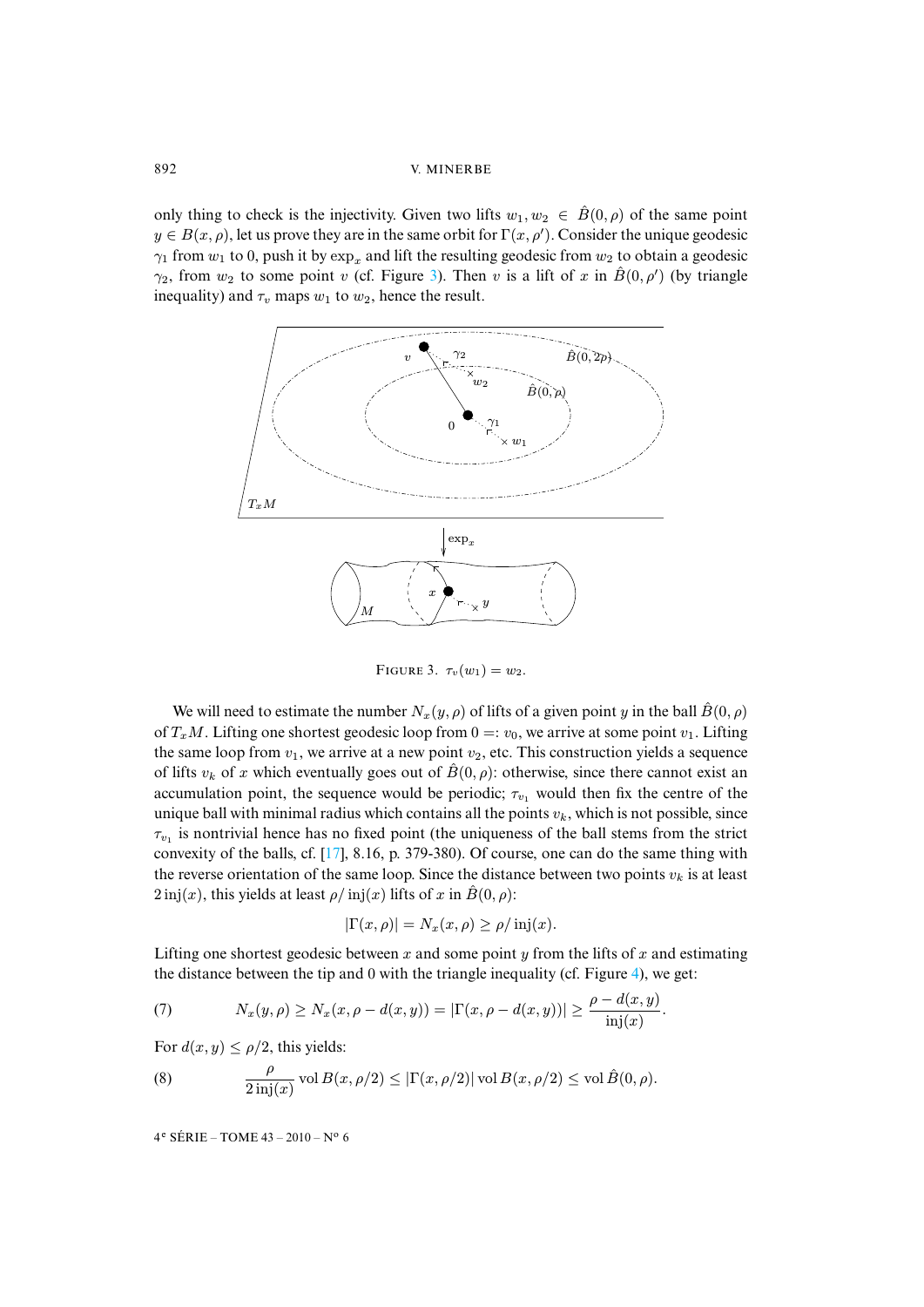

FIGURE 4. Take a minimal geodesic between x and y and lift it from every point in the fiber of  $x$  to obtain points in the fiber of  $y$ .

For  $\rho \leq \rho' < \frac{\pi}{4\Lambda}$ , the set

$$
\mathcal{F}(x,\rho,\rho'):=\Big\{w\in \hat{B}(0,\rho)\Big/\,\forall\,\gamma\in\Gamma(x,\rho'),\ d(0,\gamma(w))\geq d(0,w)\Big\}
$$

is a fundamental domain for the action of  $\Gamma(x, \rho')$  on the ball  $\hat{B}(0, \rho)$ . Finiteness ensures each orbit intersects  $\mathcal{F}$ . Furthermore, if  $\tau$  belongs to  $\Gamma(x, \rho')$ , ), the set  $\mathcal{F}(x,\rho,\rho') \cap \tau(\mathcal{F}(x,\rho,\rho'))$  consists of points whose distances to 0 and  $\tau(0)$  are equal, hence has zero measure: by finiteness again, up to a set with zero measure,  $\mathcal{F}(x, \rho, \rho')$ contains a unique element of each orbit. For the same reason, if  $\tau$  belongs to  $\Gamma(x, \rho')$ , the set

$$
\mathcal{F}_{\tau}(x,\rho,\rho') := \left\{ w \in \hat{B}(0,\rho) \middle/ \forall \gamma \in \Gamma_{\tau}(x,\rho'), d(0,\gamma(w)) \geq d(0,w) \right\}
$$

<span id="page-11-0"></span>is a fundamental domain for the action of the sub-pseudo-group  $\Gamma_\tau(x,\rho')$ . From our discussion follows an important fact: if  $2\rho \le \rho' > < \frac{\pi}{4\Lambda}$ , then vol  $\mathcal{F}(x, \rho, \rho') =$  vol  $B(x, \rho)$ . We will need to control the shape of these fundamental domains.

LEMMA 2.3. – *Fix*  $\rho \le \rho' < \frac{\pi}{4\Lambda}$  and consider a nontrivial element  $\tau$  in  $\Gamma(x, \rho')$ . Denote by  $\mathcal{I}_{\tau}(x,\rho)$  *the set of points* w *in*  $\hat{B}(0,\rho)$  *such that* 

$$
\max\left\{g_x\left(w,\tau(0)\right),g_x\left(w,\tau^{-1}(0)\right)\right\}\leq \frac{|\tau(0)|^2}{2}+\frac{\Lambda^2\rho^2\left|\tau(0)\right|^2}{2}.
$$

*Then*  $\mathcal{F}_{\tau}(x, \rho, \rho')$  *is a subset of*  $\mathcal{I}_{\tau}(x, \rho)$ *.* 

Figure 5 provides a picture, in the plane containing 0,  $\tau$ (0) and  $\tau^{-1}(0)$ ).

*Proof.* – Consider a point w in  $\mathcal{F}_{\tau}(x, \rho, \rho')$ , set  $v = \tau(0)$  and denote by  $\theta \in [0, \pi]$  the angle between v and w. We first assume  $g_x(w, v) > 0$ , that is  $\theta < \pi/2$ . Since any two points in  $\hat{B}(0, \rho)$  are connected by a unique geodesic which is therefore minimizing, we can apply Toponogov's theorem to all triangles. In particular, in the triangle  $0vw$ , we find

 $\cosh(\Lambda d(v, w)) \leq \cosh(\Lambda |w|) \cosh(\Lambda |v|) - \sinh(\Lambda |w|) \sinh(\Lambda |v|) \cos \theta.$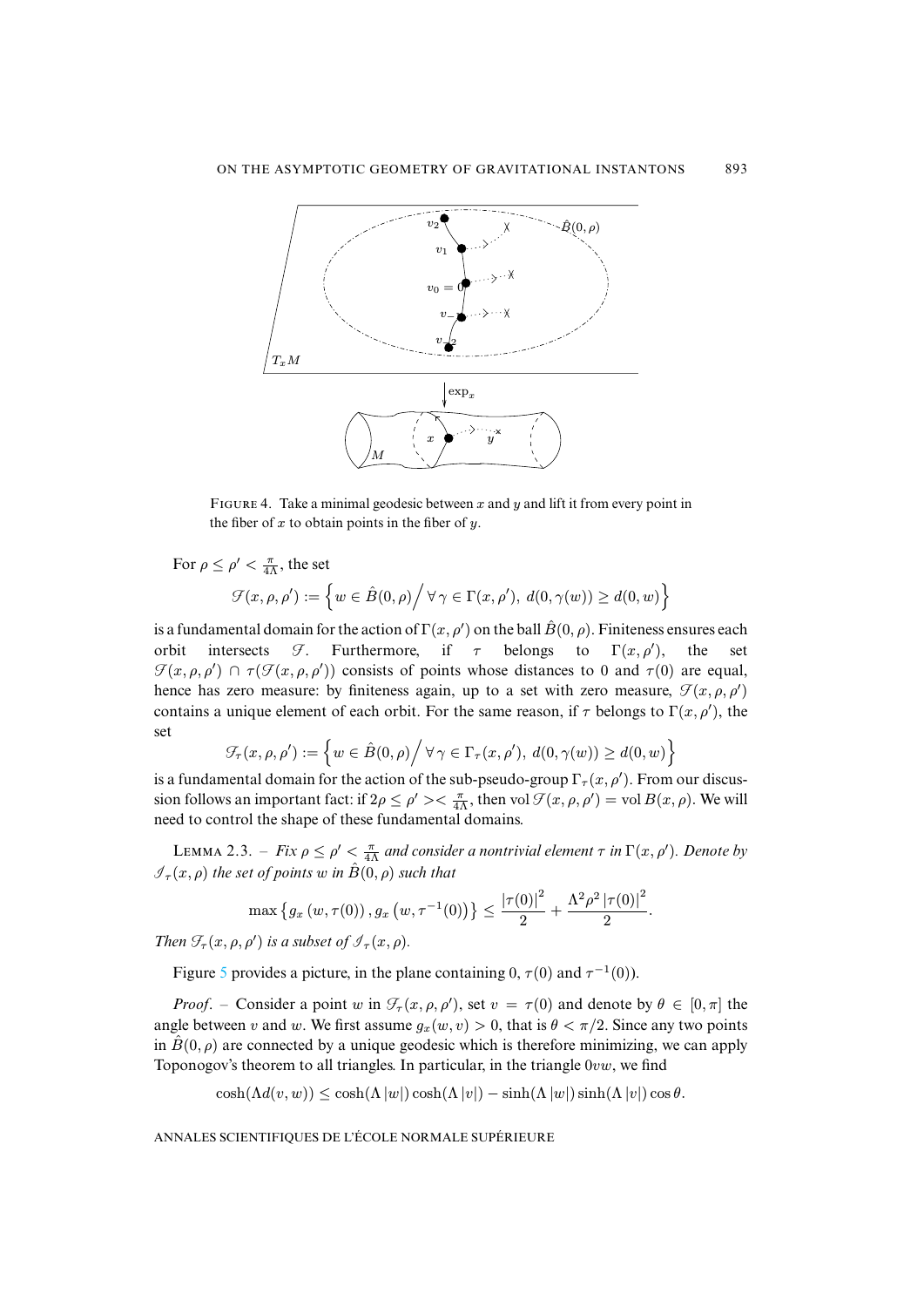

FIGURE 5. The domain  $\mathcal{I}_{\tau}(x, \rho)$ .

Observing  $|w| = d(0, w) \leq d(0, \tau^{-1}(w)) = d(v, w)$ , we get

 $\cosh(\Lambda |w|) \leq \cosh(\Lambda d(v, w)) \leq \cosh(\Lambda |w|) \cosh(\Lambda |v|) - \sinh(\Lambda |w|) \sinh(\Lambda |v|) \cos \theta,$ 

hence

$$
\tanh(\Lambda \,|w|) \cos \theta \leq \frac{\cosh(\Lambda \,|v|) - 1}{\sinh(\Lambda \,|v|)}
$$

and

$$
\frac{g_x(v, w)}{|v|^2} \le \frac{\Lambda |w|}{\tanh \Lambda |w|} \frac{\cosh(\Lambda |v|) - 1}{\Lambda |v| \sinh(\Lambda |v|)} \le \frac{1}{2} + \frac{\Lambda^2 \rho^2}{2}
$$

(Taylor's formulas). Assuming  $g_x(w, \tau^{-1}(0)) > 0$ , we can work in the same way (with  $v = \tau^{-1}(0)$ ) so as to complete the proof.  $\Box$ 

<span id="page-12-0"></span>To understand the action of the elements in the fundamental pseudo-group, the following lemma is useful: it approximates them by affine transformations.

LEMMA 2.4. – *Consider a complete Riemannian manifold*  $(M, g)$  *and a point* x *in* M such *that the curvature is bounded by*  $\Lambda^2$ ,  $\Lambda \geq 0$ *, on the ball*  $B(x, \rho)$ *,*  $\rho > 0$ *, with*  $\Lambda \rho < \pi/4$ *. Let v be a lift of* x in  $\hat{B}(0, \rho) \subset T_xM$ . Define

- $-$  *the translation*  $t_v$  *with vector*  $v$  *in the affine space*  $T_xM$ *,*
- $-$  *the parallel transport*  $p_v$  *along*  $t \mapsto \exp_x tv$ , from  $t = 0$  *to*  $t = 1$ *,*
- $-$  *the map*  $\tau_v = \text{Exp}_v \circ (T_v \exp_x)^{-1}$ ,

 $where$  Exp *denotes the exponential map of*  $(T_xM, \exp_x^* g)$ . Then for every point w in  $\hat{B}(0, \rho - |v|)$ ,

$$
d(\tau_v(w), t_v \circ p_v^{-1}(w)) \leq \Lambda^2 |v| |w| (|v| + |w|).
$$

*Proof*. – Proposition 6.6 of [4] yields the following comparison result: if V is defined by  $Exp_0 V = v$  and if W belongs to  $T_0 T_x M$ , then

(9) 
$$
d(\operatorname{Exp}_v \circ \hat{p}_v(W), \operatorname{Exp}_0(V+W)) \leq \frac{1}{3}\Lambda |V| |W| \sinh(\Lambda(|V|+|W|)) \sin \angle(V, W),
$$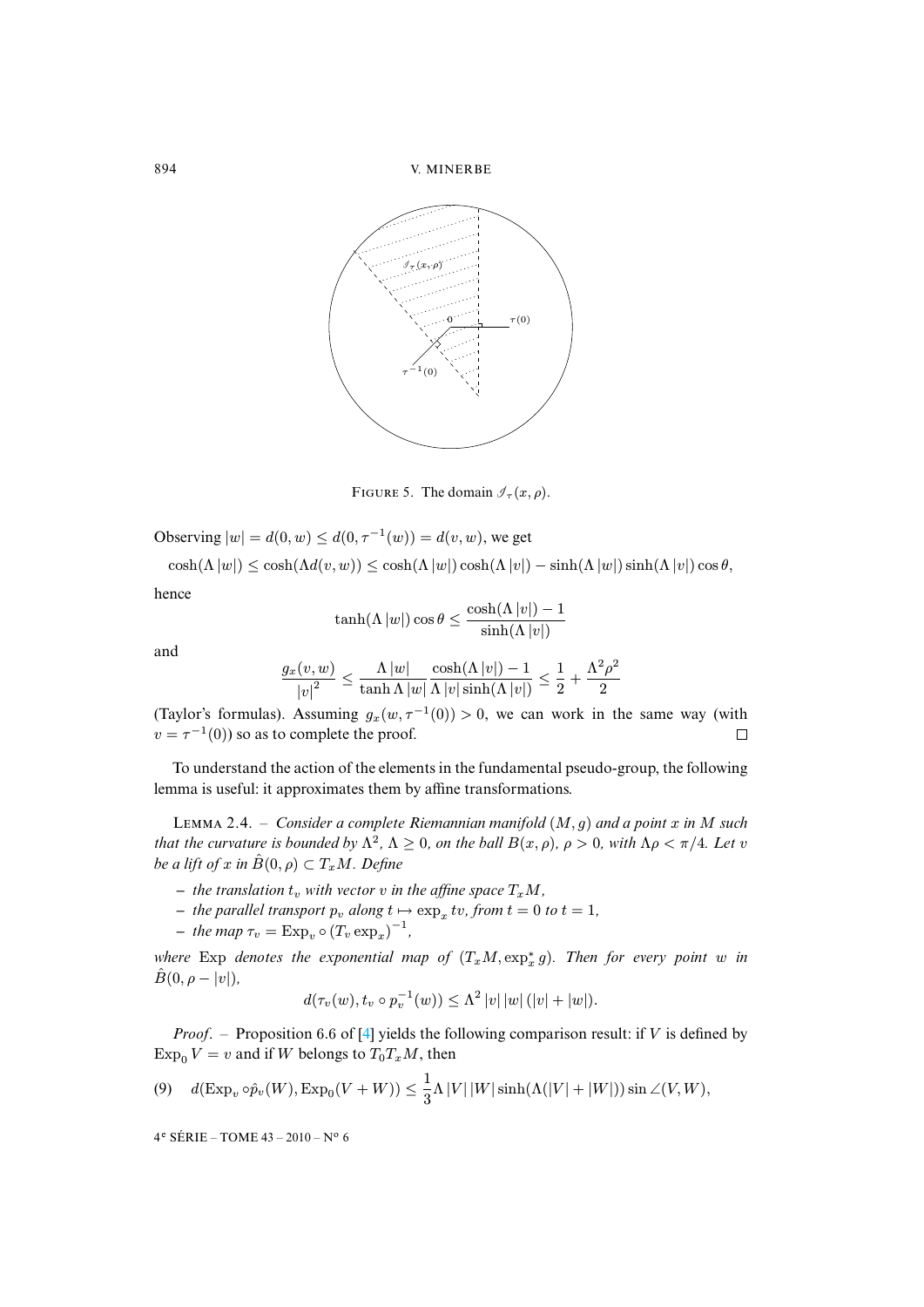where  $\hat{p}_v$  is the parallel transport along  $t \mapsto \text{Exp}_0 tV$ , from  $t = 0$  to  $t = 1$ . Set  $w = \text{Exp}_0 W$ . We stress the fact that  $Exp_0 = T_0 \exp_x$  is nothing but the canonical identification between the tangent space  $T_0T_xM$  to the vector space  $T_xM$  and the vector space itself,  $T_xM$ . In particular,  $Exp_0(V+W) = v+w = t_v(w)$ . Since  $exp_x$  is a local isometry, we have

$$
\hat{p}_v = (T_v \exp_x)^{-1} \circ p_v \circ T_0 \exp_x,
$$

so that  $\text{Exp}_v \circ \hat{p}_v(W) = \tau_v \circ p_v(w)$ . With  $\sinh(\Lambda(|V|+|W|)) \leq 3\Lambda(|V|+|W|)$ , it follows from (9) that:  $d(\tau_v \circ p_v(w), t_v(w)) \leq \Lambda^2 |v| |w| (|v| + |w|)$ . Changing w into  $p_v^{-1}(w)$ , we obtain the result.  $\Box$ 

# <span id="page-13-0"></span>**2.3. Fundamental pseudo-group [an](#page-41-12)d volume**

2.3.1*. Back to the injectivity radius*. – Our discussion of the fundamental pseudo-group enables us to recover a result of [7].

PROPOSITION 2.5 (Lower bound for the injectivity radius). – Let  $(M^n, q)$  be a complete *Riemannian manifold. Assume the existence of*  $\Lambda \geq 0$  *and*  $V > 0$  *such that for every point* x *in* M,  $|\text{Rm}_x| \leq \Lambda^2$  and vol  $B(x, 1) \geq V$ . Then the injectivity radius admits a positive lower *bound*  $I = I(n, \Lambda, V)$ *.* 

*Proof.* – Set  $\rho = \min(1, \frac{\pi}{8\Lambda})$  and assume there is a point x in M and a geodesic loop based at x with length bounded by  $\rho$ . Apply (8) to find

$$
\frac{\rho}{2 \operatorname{inj}(x)} \operatorname{vol} B(x, \rho/2) \le \operatorname{vol} \hat{B}(0, \rho).
$$

Bishop's theorem estimates the right-hand side by  $\omega_n \cosh(\Lambda \rho)^{n-1} \rho^n$ , where  $\omega_n$  is the volume of the unit ball in  $\mathbb{R}^n$ . We thus obtain  $\text{inj}(x) \ge C(n, \Lambda)$  vol  $B(x, \rho/2)$  for some  $C(n, \Lambda) > 0$ . Since Bishop's theorem also yields a constant  $C'(n, \Lambda) > 0$  such that

$$
\text{vol}\,B(x,1) \le C'(n,\Lambda)^{-1}\,\text{vol}\,B(x,\rho/2),
$$

<span id="page-13-1"></span>we are left with  $\text{inj}(x) \geq C(n, \Lambda)C'(n, \Lambda)$  $\text{inj}(x) \geq C(n, \Lambda)C'(n, \Lambda)$  $\text{inj}(x) \geq C(n, \Lambda)C'(n, \Lambda)$  vol  $B(x, 1) \geq C(n, \Lambda)C'(n, \Lambda)V$ .

 $\Box$ 

Combining Propositions 2.1 and 2.5, we obtain

COROLLARY 2.6 (Injectivity radius pinching). – Let  $(M^n, g)$  be a complete Riemannian *manifold with bounded curvature. Suppose:*

$$
\forall x \in M, V \le \text{vol}\,B(x,t) \le \omega(t)t^n
$$

*for some positive number* V *and some function* ω *going to zero at infinity. Then there are positive numbers*  $I_1$ ,  $I_2$  *such that for any point* x *in* M:

$$
I_1 \leq inj(x) \leq I_2.
$$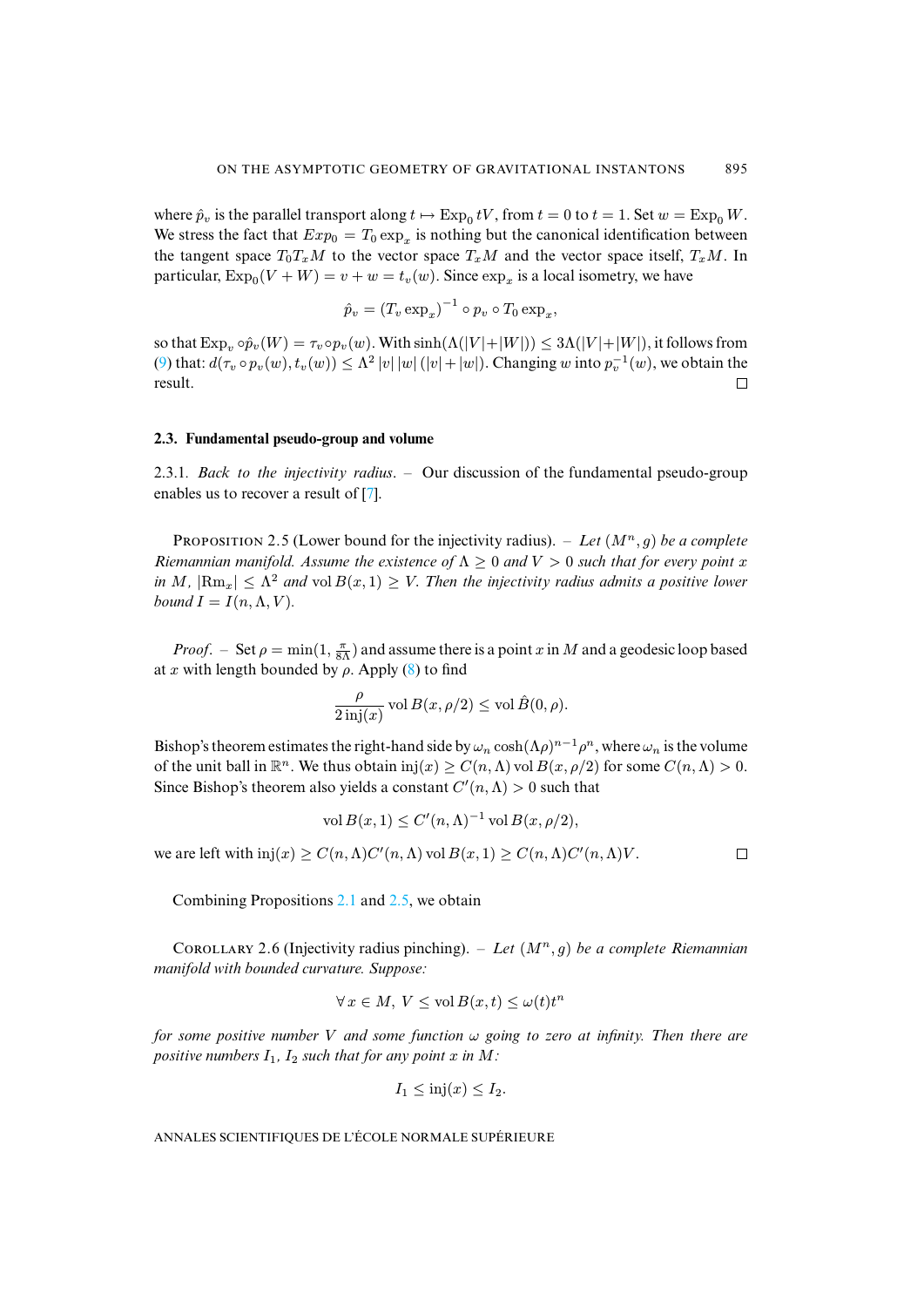2.3.2*. Self-improvement of volume estimates*. – Here and in the sequel, we will distinguish a point o in our complete non-compact Riemannian manifolds, which will always be smooth and connected. The distance function to  $\sigma$  will be denoted by  $r_{\sigma}$  or r.

PROPOSITION 2.7. - Let  $(M^n, g)$  be a complete non-compact Riemannian manifold with *faster than quadratic curvature decay, i.e.*  $|\text{Rm}| = \theta(r^{-2-\epsilon})$  for some  $\epsilon > 0$ . If there exists a *function* ω *which goes to zero at infinity and satisfies*

$$
\forall x \in M, \,\forall t \ge 1, \,\text{vol}\,B(x,t) \le \omega(t)t^n,
$$

*then there is in fact a nu[mber](#page-7-2)* B *such that*

$$
\forall x \in M, \,\forall t \ge 1, \,\text{vol}\,B(x,t) \le Bt^{n-1}.
$$

*Proof.* – Proposition 2.1 yields an upper bound  $I_2$  on the injectivity radius. Our assumption on the curvature implies that, given a point x in  $M\setminus B(o, R_0)$ , with large enough  $R_0$ , one can apply (8) with  $2I_2 \le \rho = 2t \le r(x)/2$ :

$$
\frac{t}{\text{inj}(x)} \text{ vol } B(x,t) \leq \text{vol } \hat{B}(0,2t).
$$

Thanks to the curvature decay, if  $R_0$  is large enough, Bishop's theorem bounds the right-hand side by  $\omega_n \cosh(1)^{n-1}(2t)^n$ ; with Proposition 2.1, it follows that for  $I_2 \le t \le r(x)/2$ :

<span id="page-14-0"></span>
$$
\text{vol}\,B(x,t) \le \omega_n \cosh(1)^{n-1} 2^n I_2 t^{n-1}.
$$

We have found some [num](#page-42-11)ber  $B_1$  such that fo[r ev](#page-41-7)ery x outside the ball  $B(o, R_0)$  and for every t in [ $I_2, r(x)/2$ ],

$$
(10) \t\t\t vol B(x,t) \leq B_1 t^{n-1}.
$$

From Lemma 3.6 in [26], which refers to the construction in the fourth paragraph of [1], we can find a number N such that for any natural number k, setting  $R_k = R_0 2^k$ , the annulus  $A_k := B(o, 2R_k) \setminus B(o, R_k)$  is covered by a family of balls  $(B(x_{k,i}, R_k/2))_{1 \le i \le N}$  centered in  $A_k$ . Since the volume of the balls  $B(x_{k,i}, R_k/2)$  is bounded by  $B_1(R_k/2)^{n-1}$ , we deduce the existence of a constant  $B_2$  such that for every  $t \geq I_2$ 

<span id="page-14-1"></span>
$$
\text{vol}\,B(o,t) \le B_2 \sum_{k=0}^{\lceil \log_2(t/R_0) \rceil} (2^k)^{n-1}
$$

and thus, for some new constant  $B_3$ , we have

$$
(11) \qquad \forall t \ge I_2, \text{ vol } B(o, t) \le B_3 t^{n-1}
$$

Now, for every x in  $M\setminus B(o, R_0)$  and every  $t \geq r(x)/4$ , we can write

$$
\text{vol}\,B(x,t) \le \text{vol}\,B(o,t+r(x))\,\text{vol}\,B(o,5t) \le 5^{n-1}B_3t^{n-1}.
$$

.

And when x belongs to  $B(o, R_0)$ , for  $t \geq I_2$ , we observe

$$
\text{vol}\,B(x,t) \le \text{vol}\,B(o,t+R_0) \le \text{vol}\,B(o,(1+R_0/2)t) \le B_3(1+R_0/2)^{n-1}t^{n-1}.
$$

Therefore there is a constant B such that for every x in M and every  $t \geq I_2$ , the volume of the ball  $B(x, t)$  is bounded by  $Bt^{n-1}$ . The result immediately follows.  $\Box$ 

When the Ricci curvature is nonnegative, the assumption on the curvature can be relaxed.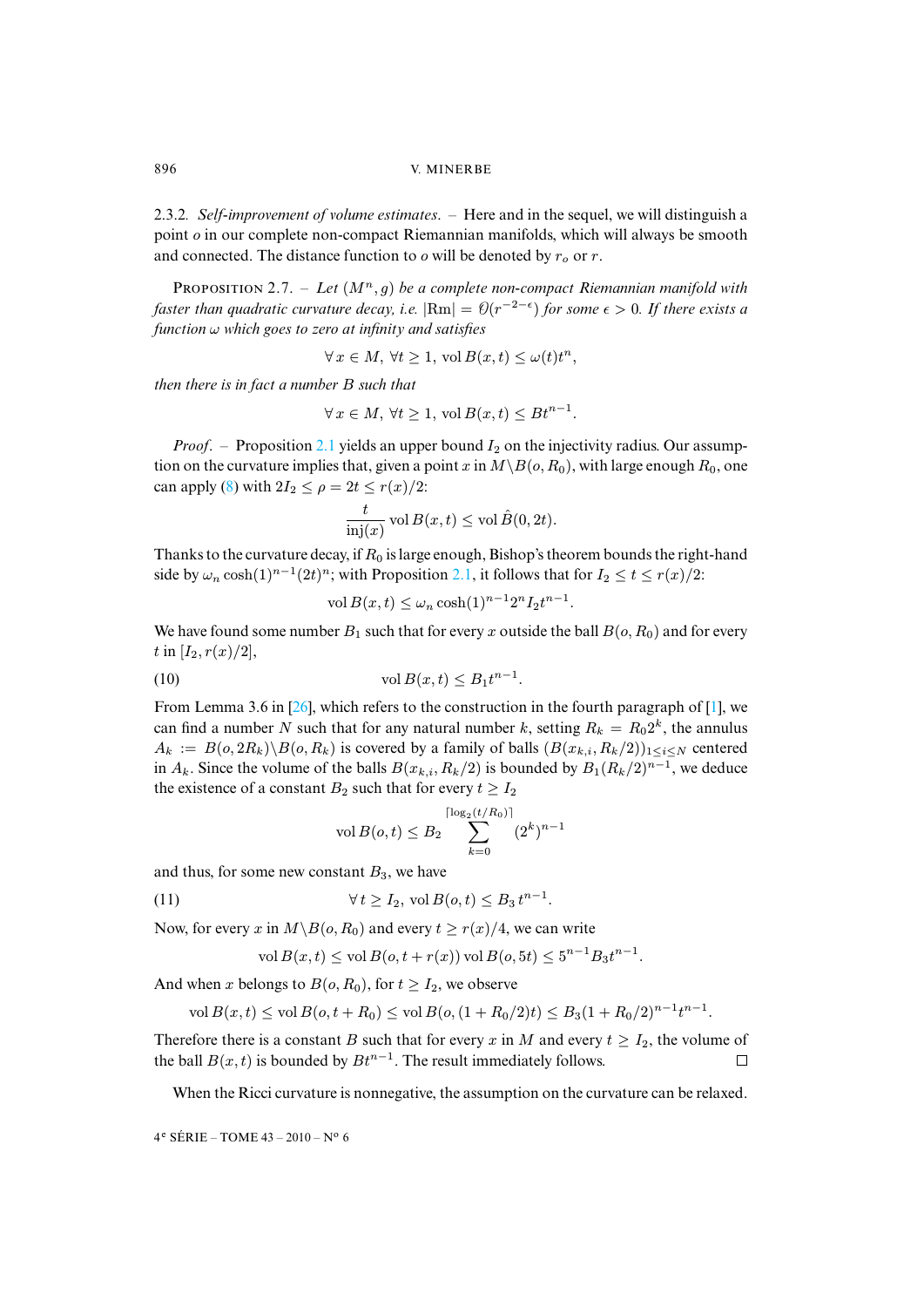PROPOSITION 2.8. – Let  $(M^n, g)$  be a complete non-compact Riemannian manifold with *nonnegative Ricci curvature and quadratic curvature decay, i.e.*  $|\mathrm{Rm}| = \mathcal{O}(r^{-2})$ . If there exists *a function* ω *which goes to zero at infinity and satisfies*

$$
\forall x \in M, \,\forall t \ge 1, \,\mathrm{vol}\,B(x,t) \le \omega(t)t^n,
$$

*then there is in fact a number* B *such that*

$$
\forall x \in M, \,\forall t \ge 1, \,\text{vol}\,B(x,t) \le Bt^{n-1}.
$$

*Proof.* – The previous proof can easily be adapted. (10) holds for  $I_2 \le t \le \delta r(x)$ , with a small  $\delta > 0$ . The existence of the covering leading to (11) stems from Bishop-Gromov's theorem (the  $x_{k,i}$  are given by a maximal  $R_k/2$ -net).  $\Box$ 

This threshold effect shows that the first collapsing situation to study is that of a "codimension 1" collapse, where the volume of balls with radius  $t$  is (uniformly) comparable to  $t^{n-1}$ . This explains the gap between ALE and ALF gravitational instantons, under a uniform upper bound on the volume growth: there is no gravitational instanton with intermediate volume growth, between vol  $B(x,t) \approx t^3$  and vol  $B(x,t) \approx t^4$ .

## **3. Collapsing at infinity**

#### **3.1. Local structure at infinity**

<span id="page-15-0"></span>We turn to codimension 1 collapsing at infinity. It turns out that the holonomy of short geodesic loops plays an important role. In order to obtain a nice structure, we will make a strong assumption on it. The next paragraph will explain why gravitational instantons satisfy this assumption.

**PROPOSITION 3.1 (Fundamental pseudo-group structure).** – Let  $(M^n, g)$  be a complete *Riemannian manifold such that, for some positive numbers* A *and* B*,*

$$
\forall x \in M, \forall t \ge 1, At^{n-1} \le \text{vol } B(x,t) \le Bt^{n-1}.
$$

*We further assume that there is a constant*  $c > 1$  *such that*  $|\text{Rm}| \leq c^2 r^{-2}$  *and such that if*  $\gamma$  *is a* geodesic loop based at x and with length  $L \leq c^{-1}r(x)$ , then the holonomy H of  $\gamma$  satisfies

$$
|H - \mathrm{id}| \le \frac{cL}{r(x)}.
$$

*Then there exists a compact set* K *in* M *such that for every* x *in*  $M\K$ *, there is a unique geodesic loop*  $\sigma_x$  *of minimal length* 2 inj(x). Besides there are geometric constants L and  $\kappa > 0$ *such that the fundamental pseudo-group* Γ(x, κr(x)) *has at most* Lr(x) *elements, all of which are obtained by successive lifts of* σ*.*

DEFINITION 3.2. –  $\sigma_x$  *is the "fundamental loop at* x".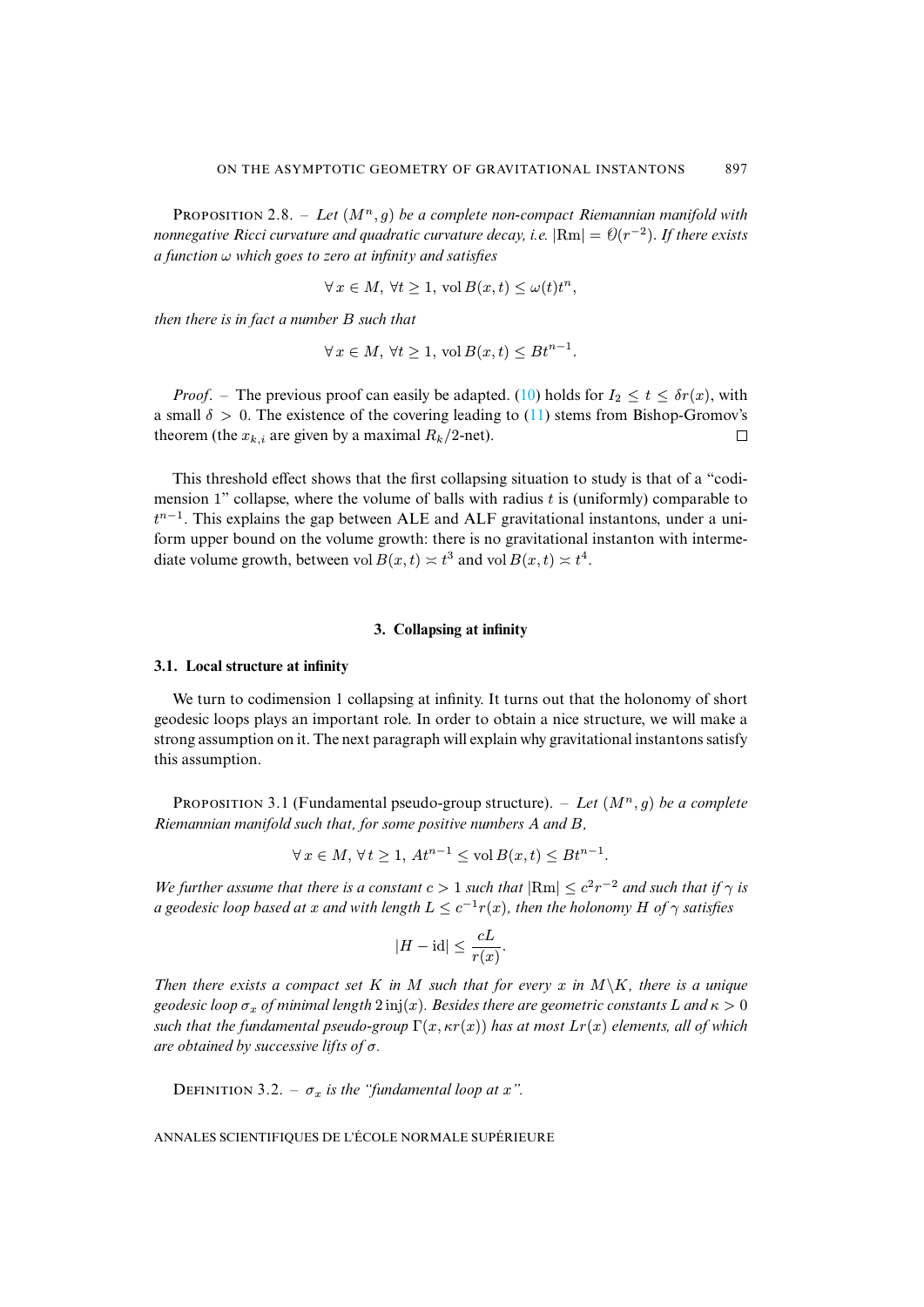*Proof.* – Let us work around a point x far away from o, say with  $r(x) > 100I_2c$ . Recall (2.6) yield[s](#page-10-1) constants  $I_1$ ,  $I_2$  such that  $0 < I_1 \leq \text{inj} \leq I_2$ . The fundamental pseudo-group  $\Gamma:=\Gamma(x,\frac{r(x)}{4c})$  $\frac{f(x)}{4c}$ ) contains the sub-pseudo-group  $\Gamma_\sigma := \Gamma_\sigma(x,\frac{r(x)}{4c})$  $\frac{f(x)}{4c}$ ) corresponding to the loop σ of minimal length 2 inj(x). Denote by  $τ = τ<sub>v</sub>$  one of the two elements of Γ that correspond to  $\sigma$ :  $|v| = 2$  inj(x). (8) implies for  $\rho = \frac{r(x)}{2c}$  $\frac{(x)}{2c}$ :

$$
|\Gamma| \operatorname{vol} B\left(x,\frac{r(x)}{4c}\right) \leq \operatorname{vol} \hat{B}\left(0,\frac{r(x)}{2c}\right).
$$

Bishop's theorem bounds (from above) the Riemannian volume of  $\hat{B}(0, \frac{r(x)}{2c})$  $\frac{c(x)}{2c}$ ) by  $(\cosh c)^n$ times its Euclidean volume. With the lower bound on the volume growth, we thus obtain:

$$
|\Gamma| A \left(\frac{r(x)}{4c}\right)^{n-1} \le (\cosh c)^n \,\omega_n \left(\frac{r(x)}{2c}\right)^n,
$$

where  $\omega_n$  denotes the volume of the unit ball in  $\mathbb{R}^n$ . We deduce the estimate

$$
|\Gamma| \leq Lr(x)
$$
 with  $L := \frac{2^{n-2}\omega_n (\cosh c)^n}{Ac}$ .

Now, consider an oriented geodesic loop  $\gamma$ , based at x and with length inferior to  $\frac{r(x)}{4c}$ . Name  $\tau_z$  the corresponding element of  $\Gamma := \Gamma(x, \frac{r(x)}{4c})$  $\frac{d(x)}{4c}$ ).  $H_z$  will denote the holonomy of the opposite orientation of  $\gamma$ . By assumption,

<span id="page-16-0"></span>
$$
|H_z - \mathrm{id}| \le \frac{c\,|z|}{r(x)}.
$$

The vector  $z = \tau_z(0)$  is the initial speed of the geodesic  $\gamma$ , parameterized by [0, 1] in the chosen orientation. In the same way,  $\tau_z^{-1}(0)$  is the initial speed vector of  $\gamma$ , parameterized by [0, 1], but in the opposite orientation. We deduce  $-z$  is obtained as the parallel transport of  $\tau_z^{-1}(0)$  along  $\gamma$ :  $H_z(\tau_z^{-1}(0)) = -z$ . From the estimate above stems:

(12) 
$$
\left|\tau_z^{-1}(0) + z\right| \leq \frac{c\left|z\right|^2}{r(x)}.
$$

Given a small  $\lambda$ , say  $\lambda = \frac{1}{100c}$ , we consider a point w in the domain  $\mathcal{I}_{\tau_z}(x, \lambda r(x))$  (see the definition in 2.3). It satisfies

$$
g_x(w, \tau_z^{-1}(0)) \le \frac{|z|^2}{2} + 2c^2\lambda^2 |z|^2
$$
.

With

$$
g_x(w, z) = -g_x(w, \tau_z^{-1}(0)) + g_x(w, \tau_z^{-1}(0) + z) \ge -g_x(w, \tau_z^{-1}(0)) - |w| |\tau_z^{-1}(0) + z|,
$$

we find

$$
g_x(w, z) \ge -\frac{|z|^2}{2} - 2c^2\lambda^2 |z|^2 - \lambda c |z|^2,
$$

that is

$$
g_x(w, z) \ge -\frac{|z|^2}{2} (1 + 4c^2 \lambda^2 + 2\lambda c).
$$

With Lemma 2.3, this ensures:

$$
\mathcal{F}_{\tau_z}\left(x,\lambda r(x),\frac{r(x)}{4}\right) \subset \left\{w \in \hat{B}(0,\lambda r(x)) \Big/ \left|g_x\left(w,z\right)\right| \leq \frac{\left|z\right|^2}{2} \left(1+4c^2\lambda^2+2\lambda c\right)\right\}.
$$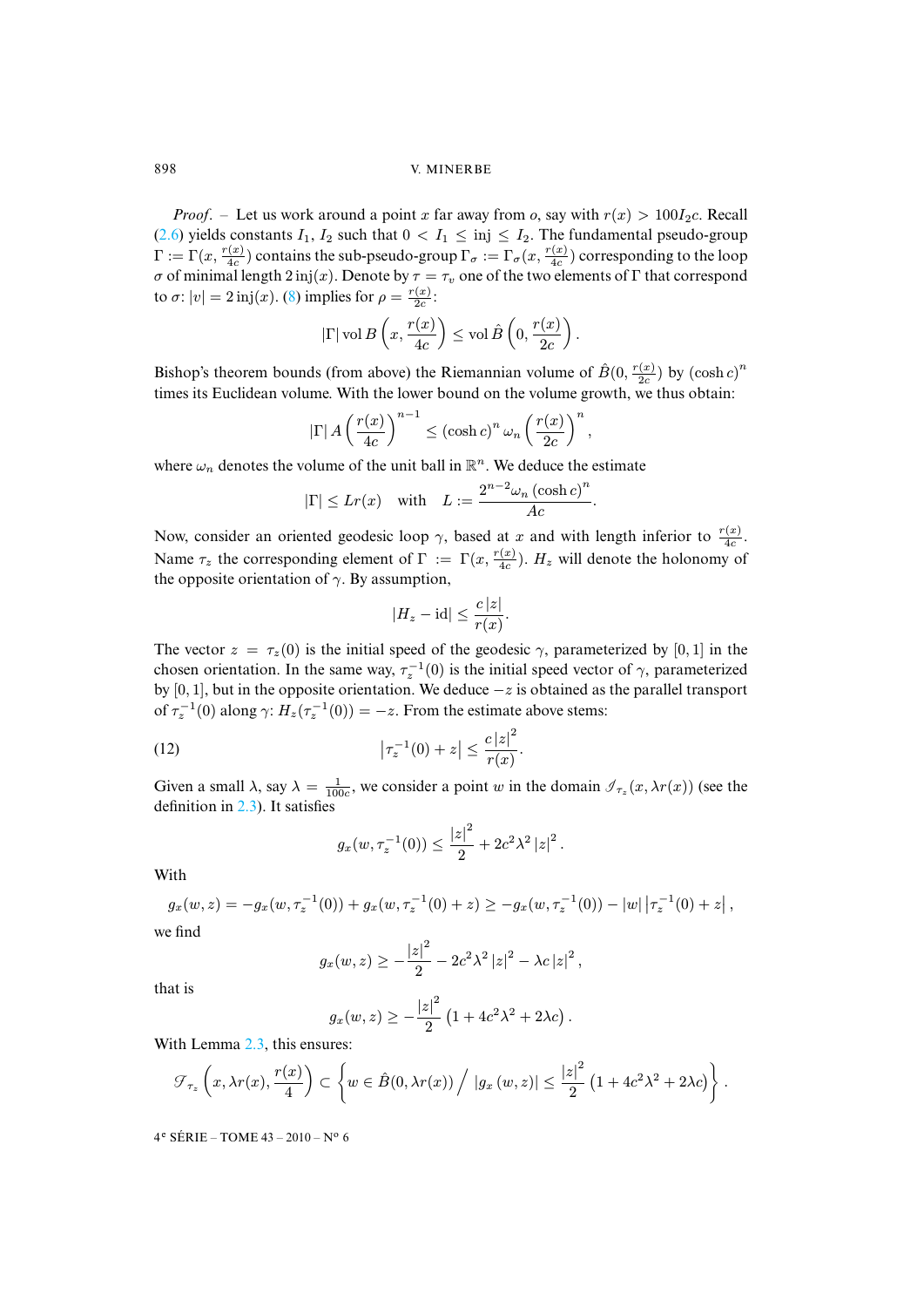<span id="page-17-0"></span>And with  $\lambda = \frac{1}{100c}$ , this leads to

(13) 
$$
\mathcal{F}_{\tau_z}\left(x,\lambda r(x),\frac{r(x)}{4}\right) \subset \left\{w \in \hat{B}(0,\lambda r(x)) / |g_x(w,z)| \leq \frac{3|z|^2}{4}\right\}.
$$

Let  $\tau'$  be an element of  $\Gamma \backslash \Gamma_{\sigma}$  such that  $v' := \tau'(0)$  has minimal norm. Suppose  $|v'| < \lambda r(x)$ . Then, the minimality of  $|v'|$  combined with (13) yields

$$
|g_x\left(v',v\right)| \le \frac{3\left|v\right|^2}{4}.
$$

If  $\theta \in [0, \pi]$  is the angle between v and v', this means:  $|v'| |\cos \theta| \leq 0.75 |v|$ . Since  $|v| \leq |v'|$ , we deduce  $|\cos \theta| \le 0.75$ , hence  $\sin \theta \ge 0.5$ . Applying (13) to  $\tau$  and  $\tau'$ , we also get

$$
\mathcal{F}\left(x,\lambda r(x),\frac{r(x)}{4c}\right) \subset \mathcal{F}_{\tau_v}\left(x,\lambda r(x),\frac{r(x)}{4c}\right) \cap \mathcal{F}_{\tau_{v'}}\left(x,\lambda r(x),\frac{r(x)}{4c}\right)
$$

$$
\subset \left\{w \in \hat{B}(0,\lambda r(x)) / |g_x(w,v)| \leq |v|^2, |g_x(w,v')| \leq |v'|^2\right\}.
$$



FIGURE 6. The fundamental domain is inside the dotted line.

The Riemannian volume of  $\mathcal{F}(x, \lambda r(x), r(x)/(4c))$  equals that of  $B(x, \lambda r(x))$ , so it is not smaller than  $A\lambda^{n-1}r(x)^{n-1}$ . The Euclidean volume of

$$
\left\{ w \in \hat{B}(0, \lambda r(x)) / |g_x(w, v)| \le |v|^2 \text{ and } |g_x(w, v')| \le |v'|^2 \right\}
$$

is not greater than  $4|v||v'|(2\lambda r(x))^{n-2}/\sin\theta \leq 2^{n+2}\lambda^{n-2}I_2|v'|r(x)^{n-2}$ . Comparison yields

$$
A\lambda^{n-1}r(x)^{n-1} \le 2^{n+2} (\cosh c)^n \lambda^{n-2} I_2 |v'| r(x)^{n-2},
$$

that is

$$
|v'| \ge \frac{\lambda A}{2^{n+2} I_2 (\cosh c)^n} r(x).
$$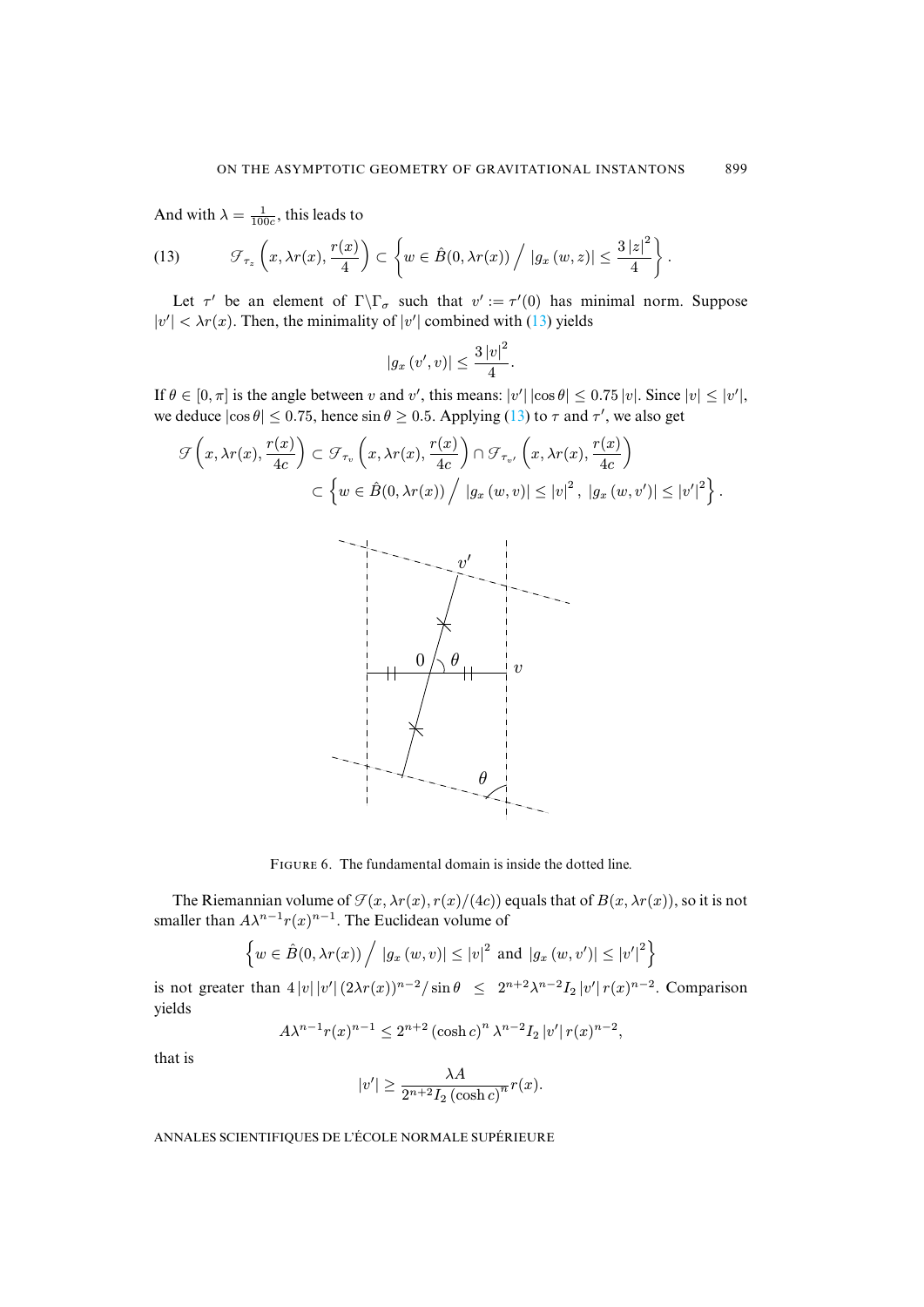Given a positive number  $\kappa$  which is smaller than  $\lambda$  and  $\frac{\lambda A}{2^{n+2}I_2(\cosh c)^n}$ , we conclude that for any x outside some compact set, the pseudo-group  $\Gamma(x, \kappa r(x))$  only consists of iterates of  $\tau$ (in  $\Gamma(x, \frac{r(x)}{4c})$  $\frac{(x)}{4c})$ ).

Suppose there are two geodesic loops with minimal length  $2 \text{ inj}(x)$  at x. They correspond to distinct points v and v' in  $T_xM$ . Write

$$
\mathcal{F}\left(x,\lambda r(x),\frac{r(x)}{4}\right) \subset \mathcal{F}_{\tau_v}\left(x,\lambda r(x),\frac{r(x)}{4}\right) \cap \mathcal{F}_{\tau_{v'}}\left(x,\lambda r(x),\frac{r(x)}{4}\right)
$$

$$
\subset \left\{w \in \hat{B}(0,\lambda r(x)) / |g_x(w,v)| \leq |v|^2, |g_x(w,v')| \leq |v|^2\right\}.
$$

As above, we find

$$
A\lambda^{n-1}r(x)^{n-1} \le 2^n (\cosh c)^n \lambda^{n-2} |v| |v'| r(x)^{n-2} / \sin \theta,
$$

where  $\theta \in [0, \pi]$  is the angle between the vectors v and v'. Here,  $|v| = |v'| \le 2I_2$ , so

$$
A\lambda r(x) \sin \theta \le 2^{n+2} I_2^2 (\cosh c)^n
$$
.

The minimality of  $|v|$  and distance comparison yield

$$
|v| \le d(v, v') \le \cosh(0.02) |v - v'|
$$

hence  $\cos \theta \leq 0.51$  $\cos \theta \leq 0.51$  $\cos \theta \leq 0.51$ . For the same reason, we find

$$
|v| \leq d(\tau_v^{-1}(0), v') \leq \cosh(0.02) |\tau_v^{-1}(0) - v'|.
$$

With  $(12)$ , which gives

$$
\left|\tau_v^{-1}(0) + v\right| \le 0.01 \, |v| \,,
$$

we deduce

$$
|v + v'| \ge |\tau_v^{-1}(0) - v'| - |\tau_v^{-1}(0) + v| \ge 0.98 |v|
$$

hence  $\cos \theta \ge -0.52$ , then  $|\cos \theta| \le 0.52$ , and  $\sin \theta \ge 0.8$ . Eventually, we obtain

$$
0.8A\lambda r(x) \le 2^{n+2}I_2^2(\cosh c)^n,
$$

<span id="page-18-0"></span>which cannot hold if  $x$  is far enough from  $\alpha$ . This proves the uniqueness of the shortest geodesic loop.  $\Box$ 

Uniqueness implies smoothness:

L 3.3. – *In the setting of Proposition 3.1, there are smooth local parameterizations for the family of loops*  $(\sigma_x)_x$ *. More precisely, given an orientation of*  $\sigma_x$ *, we can lift it to*  $T_xM$ *through*  $\exp_x$ ; denoting the tip of the resulting segment by v, if w is in the neighborhood of 0 *in*  $T_xM$ , then the fundamental loop at  $\exp_x w$  *is the image by*  $\exp_x$  *of the unique geodesic connecting* w *to*  $\tau_v(w)$ *.* 

*Proof.* – We first prove continuity. Let y be in M (outside the compact set K) and let  $(y_n)$ be a sequence converging to y. Let  $V_n$  $V_n$  be a sequence of initial unit speed vector for  $\sigma_{y_n}$ . Compactness ensures  $V_n$  can be assumed to converge to V. Let  $\alpha$  be the geodesic emanating from y with initial speed V. For every index n, we have  $\exp_{y_n}(\text{inj}(y_n)V_n) = \sigma_{y_n}(\text{inj}(y_n)) = y_n$ . Continuity of the injectivity radius ([16]) allows to take a limit:  $\alpha(\text{inj}(y)) = \exp_y \text{inj}(y)V = y$ . Uniqueness implies  $\alpha$  parameters  $\sigma_y$ . This yields the continuity of  $(\sigma_x)_x$ . Now, given w in a neighborhood of 0 in  $T_xM$ , consider the  $e(w)$  of the lift of  $\sigma_{\exp_x w}$ . The map e is a continuous section of  $\exp_x$  and  $e(0) = \tau_v(0)$ :  $e = \tau_v$ . The result follows.  $\Box$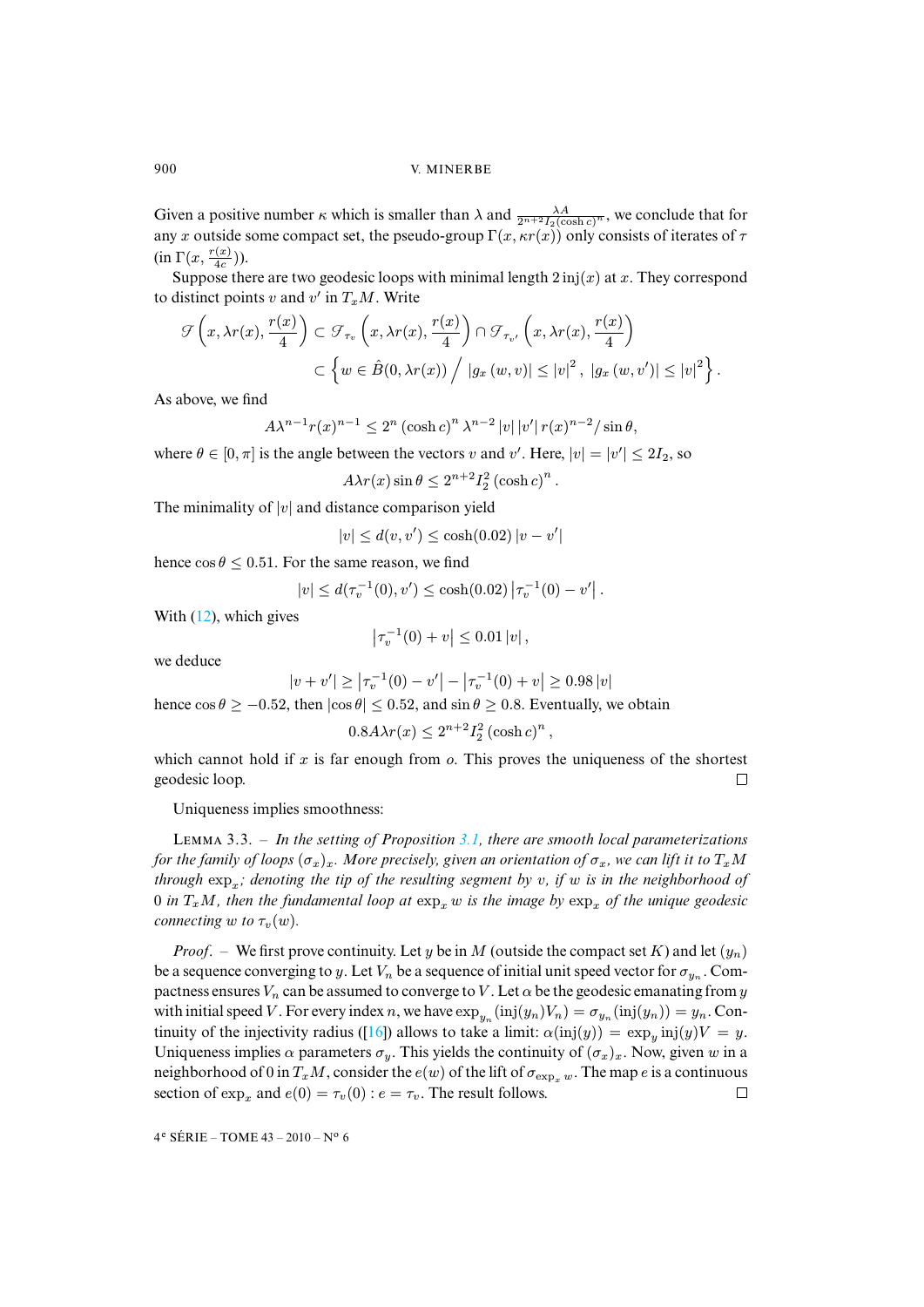<span id="page-19-0"></span>Now we turn to gravitational instantons: we can control their holonomy and thus apply the previous proposition.

## **3.2. Holonomy in gravitational instantons**

LEMMA 3.4. – Let  $(M^4, g)$  be a complete hyperkähler manifold with  $\text{inj}(x) \geq I_1 > 0$  and  $|Rm| ≤ Qr^{-3}$ . Then there is some positive  $c = c(I_1, Q)$  such that the holonomy H of geodesic *loops based at* x *and with length*  $L \leq r(x)/c$  *satisfies* 

$$
|H - \mathrm{id}| \le \frac{c}{r(x)}.
$$

*Proof.* – Consider a point x (far from o) and a geodesic loop based at x, with  $L \leq r(x)/4$ . Let  $\tau_v \in \Gamma(x, r(x)/4)$  be a corresponding element. Thanks to (2.4), we know that for every point w in  $T_xM$  such that  $|w| \leq r(x)/4$ :

$$
d(\tau_v(w), t_v \circ p_v^{-1}(w)) \le \frac{8Q}{r(x)^3} |v| |w| (|v| + |w|)
$$

and therefore, with  $H = p_v^{-1}$ ,

$$
d(\tau_v(w), Hw + v) \leq \frac{QL}{r(x)}.
$$

Since  $(M, g)$  is a hyperkähler four-manifold, the holonomy group is included in  $SU(2)$ , so that in some orthonormal basis of  $T_xM$ , seen as a complex two-space,  $H =$  $\int e^{i\theta} = 0$  $\begin{pmatrix} e^{i\theta} & 0 \\ 0 & e^{-i\theta} \end{pmatrix}$ with an angle  $\theta$  in  $] - \pi, \pi$ . Suppose  $\theta$  is not zero (otherwise the statement is trivial). The equation  $Hw + v = w$  admits a solution:

$$
w = \begin{pmatrix} \frac{v_1}{1 - e^{i\theta}} \\ \frac{v_2}{1 - e^{-i\theta}} \end{pmatrix}
$$

where  $v_1$  and  $v_2$  denote the coordinates of v.

If  $|w| \le r(x)/4$ , we obtain  $d(\tau_v(w), w) \le \frac{QL}{r(x)}$ . Since the lower bound on the injectivity radius yields  $d(\tau_v(w), w) \ge 2I_1$ , we find  $L \ge \frac{2I_1}{Q}r(x)$ .

As a consequence, if  $L < \frac{2I_1}{Q}r(x)$ , then  $|w| > \frac{r(x)}{4}$  $\frac{f(x)}{4}$ , that is

<span id="page-19-2"></span><span id="page-19-1"></span>
$$
|H - \mathrm{id}| = \left|1 - e^{i\theta}\right| = \frac{L}{|w|} \le \frac{4L}{r(x)}.
$$

As a result, we obtain the

**PROPOSITION** 3.5. - Let  $(M^4, g)$  be a complete hyperkähler manifold such that

$$
\int_M |\text{Rm}|^2 \, r \text{dvol} < \infty
$$

*and, for some positive numbers* A *and* B*,*

(15) 
$$
\forall x \in M, \forall t \geq 1, At^3 \leq \text{vol } B(x,t) \leq Bt^3.
$$

*Then there exists a compact set* K *in* M *such that for every* x *in*  $M\K$ *, there is a unique geodesic loop*  $\sigma_x$  *of minimal length* 2 inj(x)*. Besides there are geometric constants* L *and*  $\kappa > 0$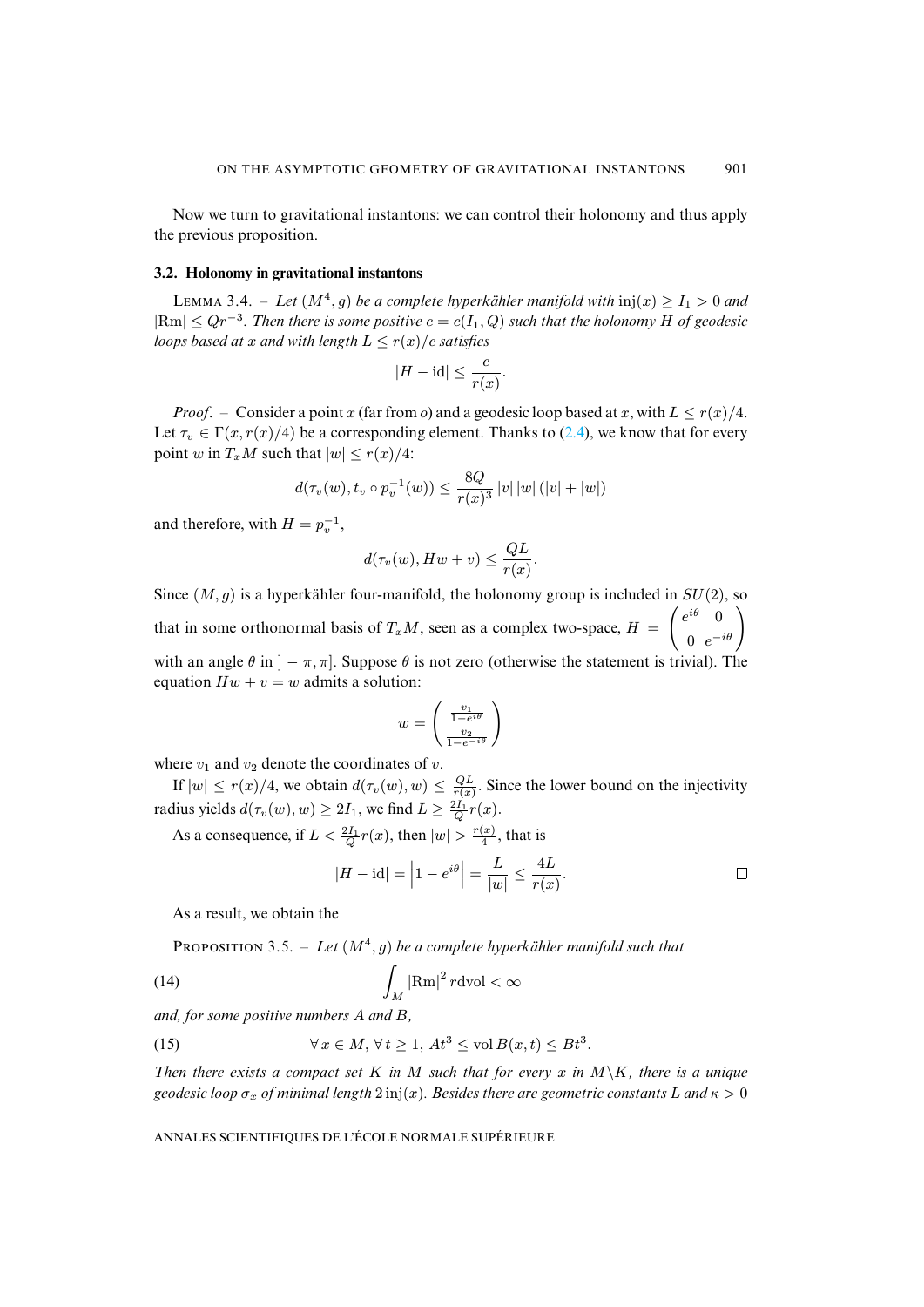*such that the fundamental pseudo-group*  $\Gamma(x, \kappa r(x))$  *has at [most](#page-42-6)*  $Lr(x)$  $Lr(x)$  *elements, all of which are obtained by successive lifts of* σ*.*

*Proof.* – Since M is hyperkähler, it is Ricci flat. So [28] applies (see Ap[pend](#page-19-0)ix A):  $|\text{Rm}| = \Theta(r^{-3})$ . So we use Proposition 3.1, thanks to Lemma 3.4.  $\Box$ 

R 2. – *From now on, we will remain in the setting of four dime[nsiona](#page-36-0)l hyperkähler manifolds. It should nonetheless be noticed that the only reason for this is Lemma 3.4. If the conclusion of this lemma is assumed and if we suppose convenient estimates on the covariant derivatives of the curvature tensor, then we can work in any dimension (see 3.26 below).*

## <span id="page-20-0"></span>**3.3. An estimate on the holonomy at infinity**

To go on, we will need a better estimate of the holonomy of short loops. This is the goal of this paragraph. First, let us state an easy lemma, adapted from [4] (6.2).

LEMMA 3.6 (Holonomy comparison). – *Let*  $\gamma : [0, L] \longrightarrow N$  *be a curve in a Riemannian manifold* N *and let*  $t \mapsto \alpha_t$  *be a family of loops, parameterized by*  $0 \le s \le l$  *with*  $\alpha_t(0) = \alpha_t(l) = \gamma(t)$ *. We denote by*  $p_\gamma(t)$  *the parallel transportation along*  $\gamma$ *, from*  $\gamma(0)$  *to*  $\gamma(t)$ *. We consider a vector field*  $(s, t) \mapsto X(s, t)$  *along the family*  $\alpha$  *and we suppose it is parallel along each loop*  $\alpha_t$  *(* $\nabla_s X(s,t) = 0$ *) and along*  $\gamma$  *(* $\nabla_t X(0,t) = 0$ *). Then:* 

$$
\left| p_{\gamma}(L)^{-1} X(l, L) - X(l, 0) \right| \leq \int_0^L \int_0^l \left| Rm(\partial_s \sigma_t, \partial_t \sigma_t) X(s, t) \right| ds dt.
$$



FIGURE 7. A one parameter family of loops.

We consider a complete hyperkähler manifold  $(M^4, g)$  with

Z M  $|\text{Rm}|^2 r \text{dvol} < \infty$  or equivalently  $|\text{Rm}| = \theta(r^{-3})$ 

and for some positive constants A, B,

$$
\forall x \in M, \forall t \ge 1, At^3 \le \text{vol } B(x,t) \le Bt^3.
$$

We choose a unit ray  $\gamma$  :  $\mathbb{R}_+$   $\longrightarrow$  *M* starting from *o* and we denote by  $p_{\gamma}(t)$  the parallel transportation along  $\gamma$ , from  $\gamma$ (0) to  $\gamma$ (t). For large t, we can define the holonomy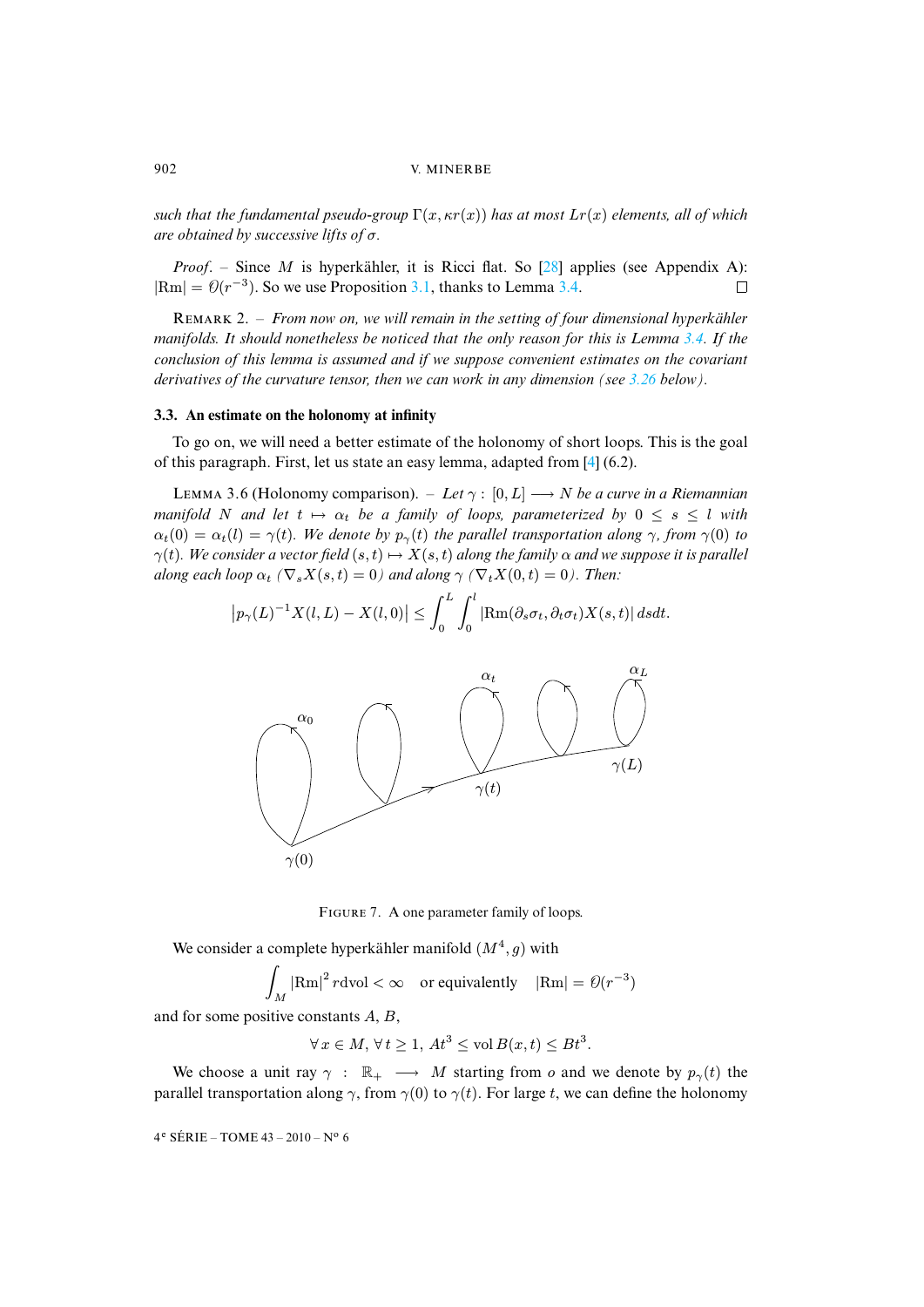endomorphism  $H_{\gamma(t)}$  of the fundamental loop  $\sigma_{\gamma(t)}$ : here, there is an implicit choice of orientation for the loops  $\sigma_{\gamma(t)}$ , which we can assume continuous. This yields an element of  $O(T_{\gamma(t)}M)$ . Holonomy comparison Lemma 3.6 asserts that for large  $t_1 \leq t_2$ .

$$
\left| p_{\gamma}(t_2)^{-1} H_{\gamma(t_2)} p_{\gamma}(t_2) - p_{\gamma}(t_1)^{-1} H_{\gamma(t_1)} p_{\gamma}(t_1) \right|
$$
  

$$
\leq \int_{t_1}^{\infty} \int_0^1 |\text{Rm}| (c(t,s)) |\partial_s c(t,s) \wedge \partial_t c(t,s)| ds dt,
$$

where, for every fixed t,  $c(t,.)$  parameterizes  $\sigma_{\gamma(t)}$  by [0, 1], at speed  $2\text{ inj}(\gamma(t))$ .

LEMMA 3.7. –  $|\partial_s c \wedge \partial_t c|$  *is uniformly bounded.* 

*Proof.* – The upper bound on the injectivity radius bounds  $|\partial_{s}c|$ . We need to bound the component of  $\partial_t c$  that is orthogonal to  $\partial_s c$ . We concentrate on a neighborhood of some point x along  $\gamma$ . For convenience, we change the parameterization so that  $x = \gamma(0)$ . We also lift the problem to  $T_xM = E$ , endowed with the lifted metric  $\hat{g}$ . If  $v = \gamma'(0)$ ,  $\gamma$  lifts as a curve  $\hat{\gamma}$  parameterized by  $t \mapsto tv$ . The lift  $\hat{c}$  of c consists of the geodesics  $\hat{c}(t,.)$  connecting tv to  $\tau(tv)$ ;  $\tau$  is the element of the fundamental pseudo-group corresponding to  $\sigma_x$ , for the chosen orientation. Observe  $\hat{c}(t,s) = \text{Exp}_{tv} sX(t)$  where  $X(t) \in T_{tv}E$  is defined by  $\text{Exp}_{tv} X(t) = \tau(tv)$ . The vector field J defined along  $\hat{c}(0,.)$  by

$$
J(s) = \partial_t \hat{c}(0, s) = \frac{d}{dt}\Big|_{t=0} \operatorname{Exp}_{tv} sX(t)
$$

is a Jacobi field with initial data  $J(0) = v (E = T_0 E)$  and  $J'(0) = (\nabla_t X)(0)$ . Suppose the curvature is bounded by  $\Lambda^2$ ,  $\Lambda > 0$ , in the area under consideration and apply Lemma 6.3.7 of [4]: the part  $\tilde{J}$  of  $J$  that is orthogonal to  $\hat{c}(0,.)$  satisfies

$$
\left|\tilde{J}(s) - p(sv)\tilde{J}(0) - sp(sv)\tilde{J}'(0)\right| \le a(s)
$$

where  $p(.)$  is the radial parallel transportation and where a solves

<span id="page-21-0"></span>
$$
a'' - \Lambda^2 a = \Lambda^2 \left( \left| \tilde{J}(0) \right| + \left| \tilde{J}'(0) \right| \right)
$$

with  $a(0) = a'(0) = 0$ , i.e.  $a(s) = (|\tilde{J}(0)| + |\tilde{J}'(0)|)$  $(\cosh(\Lambda s) - 1)$ . Since here  $0 \leq s \leq 1$ and  $\Lambda \ll 1$ , we only need a bound on  $\left| \tilde{J}(0) \right|$  and  $\left| \tilde{J}'(0) \right|$  to control  $\tilde{J}$  and end the proof. Since  $J(0) = v$  has unit length, we are left to bound  $\tilde{J}'(0)$ .

We consider the family of vectors Y in E that is defined by  $X(t) = p(tv)Y(t)$ . Then  $J'(0) = \nabla_t X(0) = Y'(0)$ . Let f be the map from  $E^2$  to E given by  $f(w, W) = \text{Exp}_w p(w)W$ . The equality  $f(tv, Y(t)) = \tau(tv)$  $f(tv, Y(t)) = \tau(tv)$  $f(tv, Y(t)) = \tau(tv)$  can be differentiated into

(16) 
$$
\partial_1 f_{(0,Y(0))} v + \partial_2 f_{(0,Y(0))} Y'(0) = (D\tau)_0 v.
$$

Lemma 6.6 in [4] ensures  $\partial_2 f_{(0,Y(0))}$  is  $\Lambda^2$ -close to the identity. Besides,  $\tau$  is an isometry for  $\hat{g}$ , so  $(D\tau)_0$  is unifor[mly](#page-41-13) bounded. Finally,  $\partial_1 f_{(0,Y(0))}v$  is the value at time 1 of the Jacobi field K along  $s \mapsto sY(0)$  corresponding to the geodesic variation  $H(t, s) \mapsto \text{Exp}_{t,v} sp(tv)Y(0).$ As the initial data for  $K(s) = \partial_t H(0, s)$  are  $K(0) = v$  and  $K'(0) = 0$ , we obtain (Corollary 6.3.8 of [4]) a bound on K and thus on  $\partial_1 f_{(0,Y(0))} v$ . This yields a bound on Y'(0) (thanks to  $(16)$ ) and we are done.  $\Box$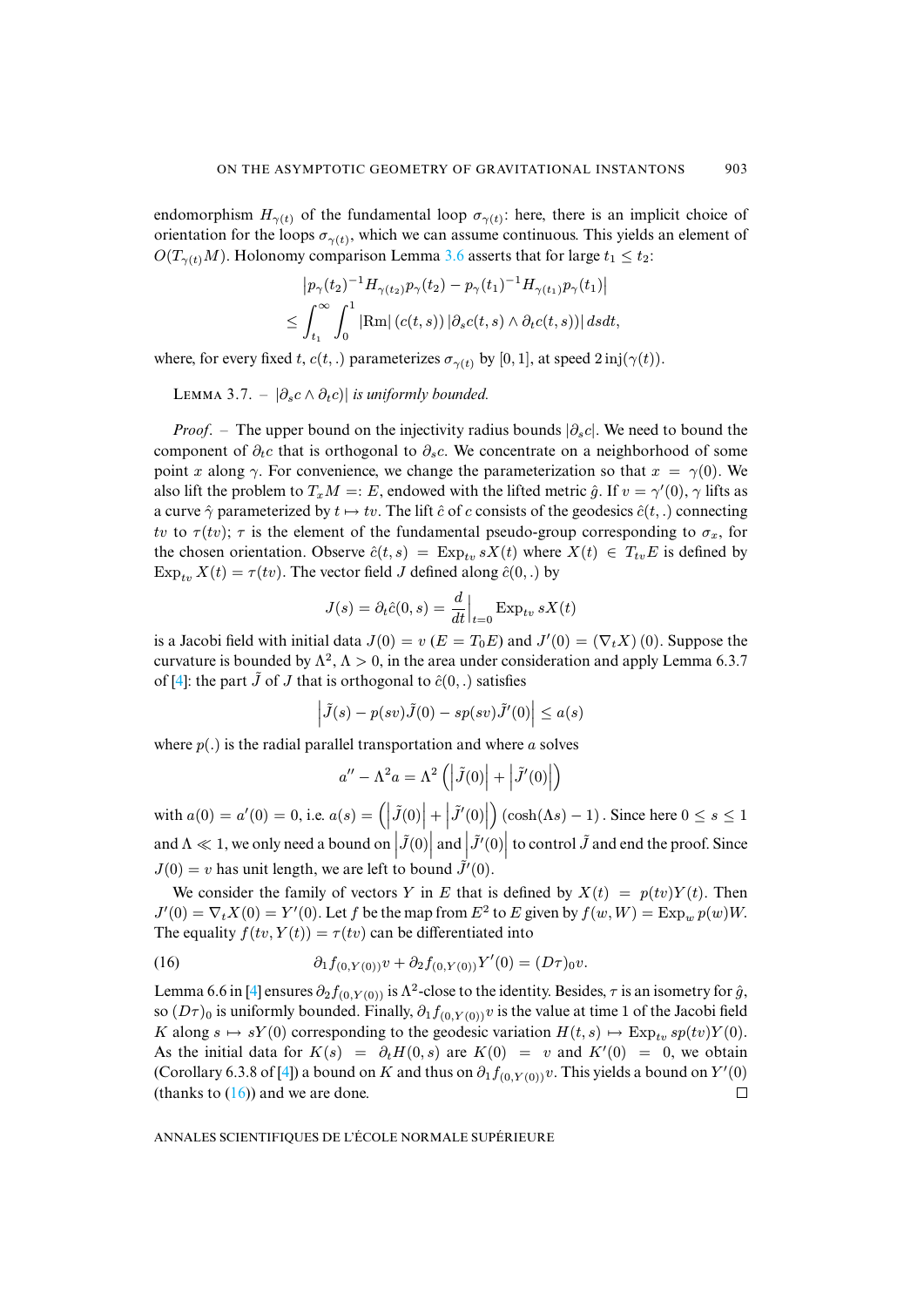This lemma and the curvature decay lead to the estimate

$$
\left|p_{\gamma}(t_2)^{-1}H_{\gamma(t_2)}p_{\gamma}(t_2)-p_{\gamma}(t_1)^{-1}H_{\gamma(t_1)}p_{\gamma}(t_1)\right|\leq C\int_{t_1}^{\infty}t^{-3}dt\leq C\,t_1^{-2}.
$$

Now recall the holonomy of the loops under consideration goes to the identity at infinity. Setting  $t_1 =: t$  and letting  $t_2$  go to infinity, we find

(17) 
$$
\left| p_{\gamma}(t)^{-1} H_{\gamma(t)} p_{\gamma}(t) - \mathrm{id} \right| \leq C t^{-2}.
$$

Since M has zero (hence nonnegative) Ricci curvature and cubic volume growth, it follows from Cheeger-Gromoll's theorem that M has only one end. Relying on faster [than](#page-20-0) quadratic curvature decay, [21] then ensures large spheres  $S(o, t)$  are connected with intrinsic diameter bounded by Cs. Thus every point x in  $S(o, t)$  is connected to  $\gamma(t)$  by some curve  $\beta$  with length at most Ct and remaining outside  $B(o, t/2)$ . Holonomy comparison Lemma 3.6 yields:

(18) 
$$
\left| p_{\beta}^{-1} H_x p_{\beta} - H_{\gamma(t)} \right| \leq C t^{-2},
$$

where  $p_\beta$  is the parallel transportation along  $\beta$  and  $H_x$  is the holonomy endomorphism corresponding to a consistent orientation of  $\sigma_x$ . It follows that

(19) 
$$
|H_x - id| \le Cr(x)^{-2}.
$$

So we have managed to improve our estimate on the holonomy of fundamental loops.

LEMMA 3.8. – Let  $(M^4, g)$  be a complete hyperkähler manifold satisfying (14) and (15). *Then the holonomy*  $H_x$  *of the fundamental loops*  $\sigma_x$  *satisfies* 

<span id="page-22-0"></span>
$$
|H_x - \mathrm{id}| \le Cr(x)^{-2}.
$$

#### <span id="page-22-1"></span>**3.4. Local Gromov-Hausdorff approximations**

The following lemma ensures the elements of the fundamental group are al[mo](#page-19-1)st tra[nsla](#page-19-2)tions.

LEMMA 3.9. – Let  $(M^4, g)$  be a complete hyperkähler manifold satisfying (14) and (15). *Then there exist a compact set* K *in* M *and geometric constants* J, L,  $\kappa > 0$  *such that for every point* x *in*  $M\K$  *and every*  $\tau$  *in*  $\Gamma(x, \kappa r(x))$ *, one has* 

$$
\forall w \in \hat{B}(0, \kappa r(x)), |\tau(w) - t_{kv_x}(w)| \le J
$$

*where*  $v_x$  *is a lift of the tip of*  $\sigma_x$  *and* k *is a natur[al nu](#page-12-0)mber bounded by*  $Lr(x)$ *.* 

*Proof.* – Proposition 3.1 asserts we can write  $\tau = \tau_{v_x}^k$ , where  $v_x$  is a lift of a tip of  $\sigma_x$  and k is a natural number bounded by  $Lr(x)$ . Lemma 2[.4](#page-22-0) ensures that for every w in  $\hat{B}(0, r(x)/4)$ :

$$
\left|\tau_{v_x}(w)-v_x-p_{v_x}^{-1}(w)\right|\leq Cr(x)^{-3}|v_x|\,|w|\,(|v_x|+|w|).
$$

Thanks to cubic curvature decay (Appendix A), (19) yields:  $|p_{v_x}^{-1}(w) - w| \le Cr(x)^{-2} |w|$ . Combining these estimates, we obtain:

$$
|\tau_{v_x}(w) - t_{v_x}(w)| = |\tau_{v_x}(w) - v_x - w| \le Cr(x)^{-2} |w|.
$$

For  $i \leq k$ , let us set  $e_i = \tau_{v_x}^i - t_{v_x}^i$ . Then  $e_{i+1} - e_i = e_1 \circ \tau_{v_x}^i$ . With

$$
\left|\tau_{v_x}^i(w)\right| = d(\tau_{v_x}^i(w), 0) = d(\tau_{v_x}^{-i}(0), w) \leq \left|\tau_{v_x}^{-i}(0)\right| + |w|,
$$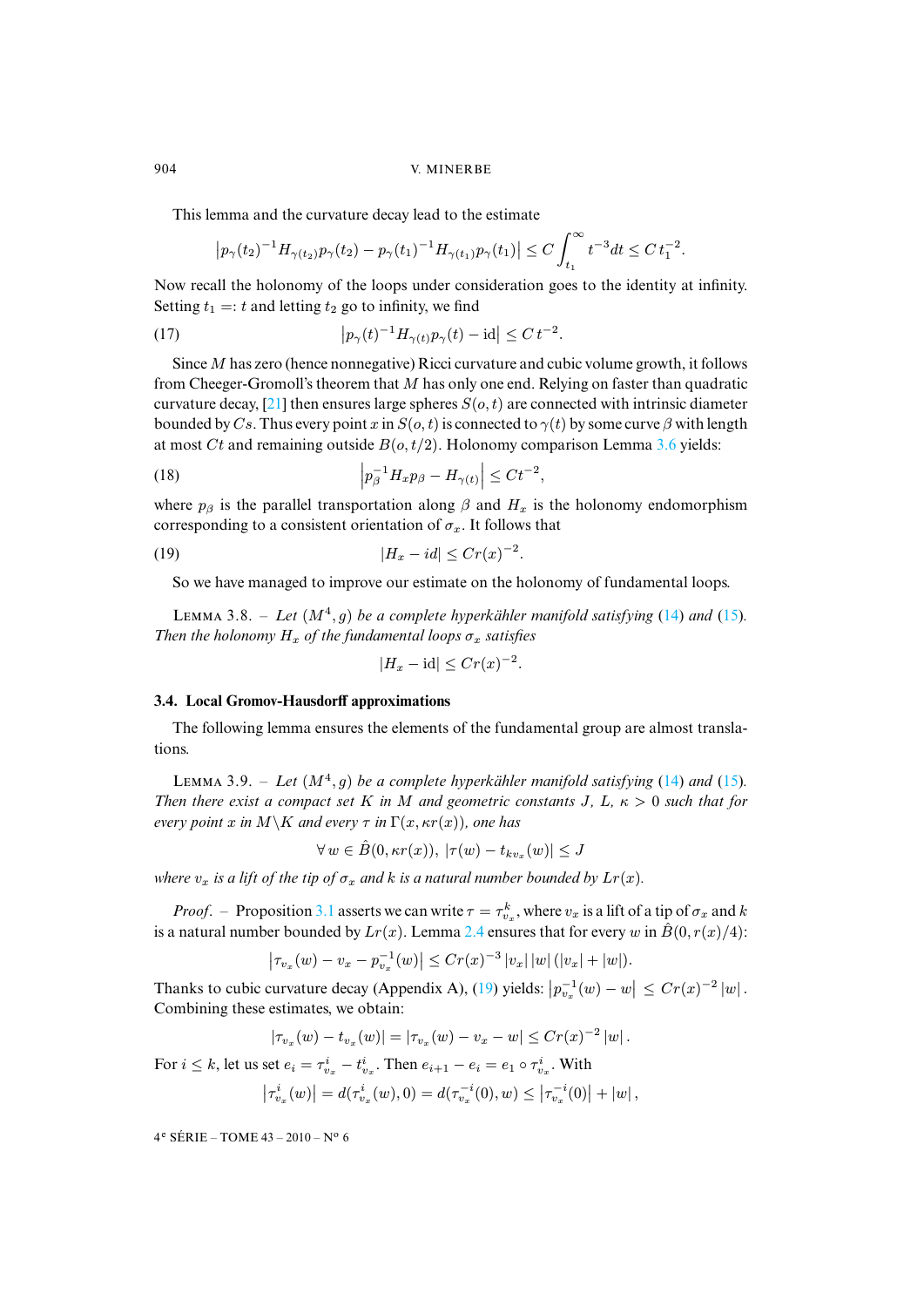we find that for every w in  $\hat{B}(0, \kappa r(x))$ :

$$
|e_{i+1}(w) - e_i(w)| \le Cr(x)^{-2} |\tau_{v_x}^i(w)| \le Cr(x)^{-1}.
$$

By induction, it follows that  $|e_k(w)| \leq Ckr(x)^{-1}$  and since  $k \leq Lr(x)$ , we are led to:

$$
|\tau(w) - t_{kv_x}(w)| = \left| \tau_{v_x}^k(w) - kv_x - w \right| = |e_k(w)| \leq C.
$$

PROPOSITION 3.10 (Gromov-Hausdorff approximation).  $-$  *Let*  $(M<sup>4</sup>, g)$  *be a complete hyperkähler manifold satisfying* (14) *and* (15)*. Then there exist a compact set* K *in* M *and geometric constants* I,  $\kappa > 0$  *such that every point* x *in*  $M\backslash K$  *has a neighborhood*  $\Omega$  *whose Gromov-Hausdorff distance to the ball of radius*  $\kappa r(x)$  *in*  $\mathbb{R}^3$  *is bounded by I*.

*Proof.* – Choose a lift of  $\sigma_x$  in  $T_xM$  and denote by  $v_x$  its tip. We call H the hyperplane orthogonal to  $v_x$  and write  $v \mapsto v_H$  for the Euclidean orthogonal projection onto H (for  $g_x$ ).

If y is a point in  $B(x, \kappa r(x)/2)$ , we can define  $h(y)$  as affine center of mass of the points  $v_H$  obtained from lifts v of y in  $\hat{B}(0, \kappa r(x)/2)$ . This defines a map h from  $B(x, \kappa r(x)/2)$  to  $H \cong \mathbb{R}^3$  (we endow H of the Euclidean structure induced by  $g_x = |.|^2$ ).

We consider the ball B centered in 0 and with radius  $0.1\kappa r(x)$  in H:  $0.1\kappa$  will be the  $\kappa$  of the statement. Let us set  $\Omega := h^{-1}(B)$  $\Omega := h^{-1}(B)$  $\Omega := h^{-1}(B)$ . We want to see that  $h : \Omega \longrightarrow B$  is the promised Gromov-Hausdorff approximation. We need to check that this map  $h$  has  $I$ -dense image and that for all points y and z in  $\Omega: |d(y, z) - h(y) - h(z)|| \leq I$ .

Firstly, since v is in B, Lemma 3.9 ensures that for every  $\tau = \tau_{v_x}^k$  in  $\Gamma(x, \kappa r(x))$ , we have  $|\tau(v) - v - kv_x| \leq J$  and thus, with Pythagoras' theorem,  $|\tau(v)_H - v| \leq J$ . Passing to the center of mass, we get  $|h(\exp_x v) - v| \le J$ . If  $d(v, H \backslash B) > J$ , this proves  $h(\exp_x v)$  belongs to B and therefore  $\exp_x v$  belongs to  $\Omega$ ; as a result,  $d(v, h(\Omega)) \leq J$ . As  $\{v \in B \mid d(v, H \backslash B) > J\}$  is J-dense in B, we have shown that  $h(\Omega)$  is 2J-dense in B.

Secondly, consider two points y and z in  $\Omega$ . Lift them into v and  $w \in B(x, \kappa r(x)/2)$  with  $d(v, w) = d(y, z)$ . As above, we get  $|h(y) - v_H| \le J$  and  $|h(z) - w_H| \le J$ , hence

<span id="page-23-1"></span><span id="page-23-0"></span>
$$
|h(y) - h(z)| \le |v_H - w_H| + 2J \le |v - w| + 2J.
$$

Since comparison yields  $|v - w| \le (1 + Cr(x)^{-1}) d(v, w) \le d(v, w) + C$  for so[me co](#page-11-0)nstant  $C$  (changing from line to line), we deduce

(20) 
$$
|h(y) - h(z)| \le d(v, w) + C = d(y, z) + C.
$$

Now, consider lifts  $v'$  and  $w'$  at minimal distance from H and observe Lemma 2.3 yields:  $|v'-v'_H| \leq C$  and  $|w'-w'_H| \leq C$ . We deduce:  $|v'-w'| \leq |v'_H-w'_H| + C$ . The distance between y and z is the infimum of the distances between their lifts, so  $d(y, z) \leq d(v', w')$ . As above, comparison ensures:  $d(v', w') \le |v' - w'| + C$ . These three inequalities give altogether:

$$
d(y, z) \le |v'_H - w'_H| + C.
$$
  
And since  $||h(y) - h(z)| - |v'_H - w'_H|| \le C$ , we get  
(21)  

$$
d(y, z) \le |h(y) - h(z)| + C.
$$

The combination of (20) and (21) yields  $|d(y, z) - h(y) - h(z)| \le C$ , hence the result.  $\square$ 

The following step consists in regularizing local Gromov-Hausdorff approximations to obtain local fibrations which accurately describe the local geometry at infinity.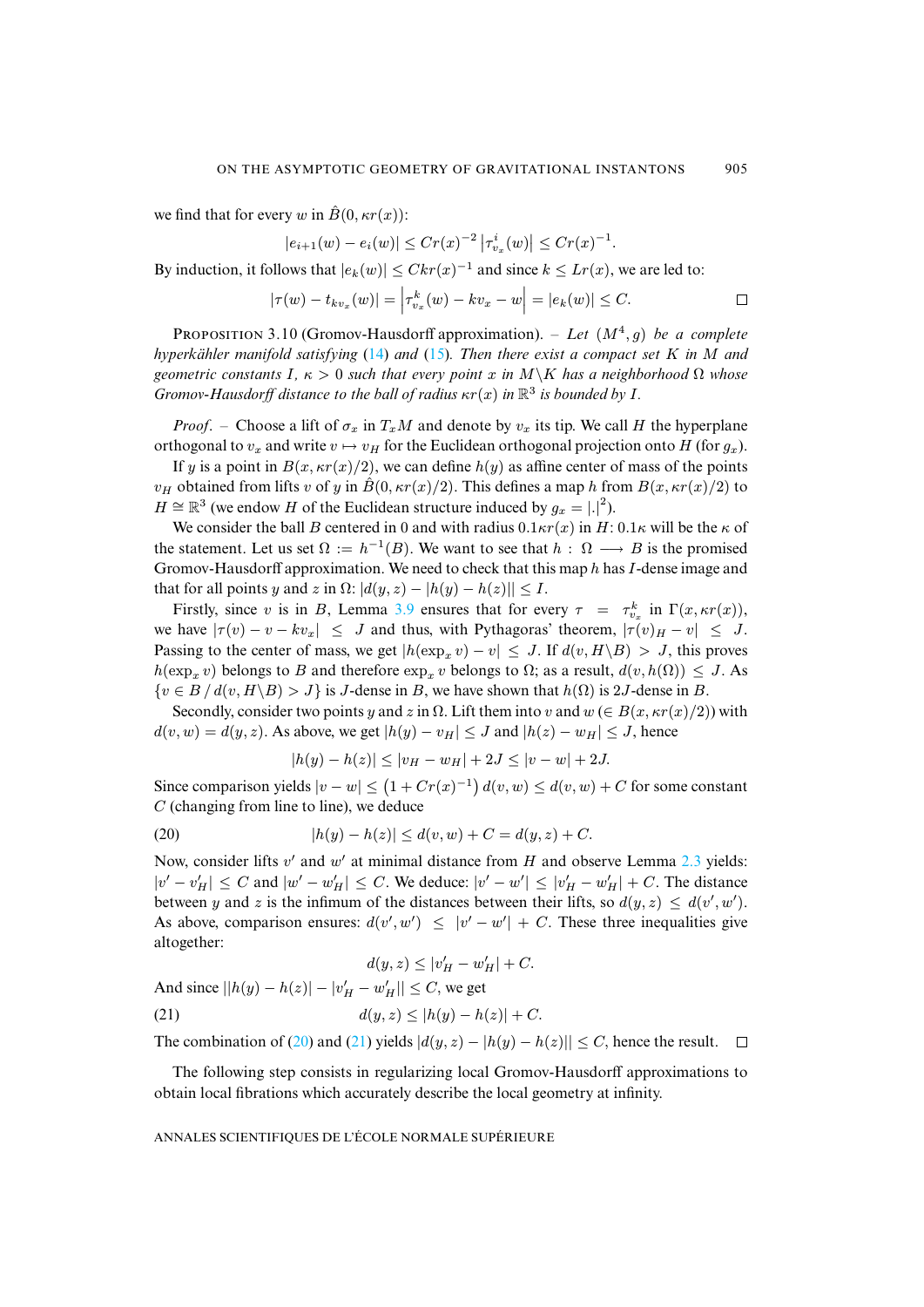## **3.5[. L](#page-41-14)ocal [fib](#page-41-10)rations**

The local Gromov-Hausdorff approximation that we built above has no reason to be regular. We will now smooth it into a fibration. The technical device is simply a convolution, as in  $[15]$  and  $[5]$ . We basically need Theorem 2.6 in  $[5]$ . The trouble is this general result will have to be refined, by using fully the cubic decay of the [curv](#page-39-0)ature and the symmetry properties of the special Gromov-Hausdorff approximation we smooth. This technique requires a control on the covariant derivatives of the curvature, but it is heartening to know that this is given for free on gravitational instantons (see Theorem A.4 in Appendix A).

<span id="page-24-1"></span>We say  $f$  is a  $C$ -almost-Riemannian submersion if  $f$  is a submersion such that for every horizontal [vec](#page-19-1)tor  $v$  [\(i.e.](#page-19-2) orthogonal to fibers),  $e^{-C} |v| \leq |df_x(v)| \leq e^{C} |v|$ .

PROPOSITION 3.11 (Local fibrations).  $-$  *Let*  $(M^4, g)$  *be a complete hyperkähler manifold satisfying* (14) *and* (15)*. Then there exist a compact set* K *in* M *and geometric constants*  $\kappa > 0$ ,  $C > 0$  such that for every point x in M\K, there is a circle fibration  $f_x : \Omega_x \longrightarrow B_x$ *defined on a neighborhood*  $\Omega_x$  *of* x *and with values in the Euclidean ball*  $B_x$  *with radius*  $\kappa r(x)$ *in* R 3 *. Moreover,*

- **–** f<sup>x</sup> *is a* Cr(x) −1 *-almost-Riemannian submersion,*
- **–** *its fibers are submanifolds diffeomorphic to* S 1 *, with length pinched between* C <sup>−</sup><sup>1</sup> *and* C*,*

$$
-|\nabla^2 f_x| \le Cr(x)^{-2},
$$

$$
- \forall i \geq 3, |\nabla^i f_x| = \mathcal{O}(r(x)^{1-i}).
$$

*Proof.* – In the proof of 3.10, we introduced a function h from the ball  $B(x, \kappa r(x))$  to the hyperplane H, orthogonal to the tip  $v_x$  of a lift of  $\sigma_x$  in  $T_xM$ ; this hyperplane H is identified to the Euclidean space  $\mathbb{R}^3$  through the metric induced by  $g_x$ .

Let us choose a smooth nonincreasing function  $\chi$  from  $\mathbb{R}_+$  to  $\mathbb{R}_+$ , equal to 1 on [0, 1/3] and 0 beyond 2/3. We also fix a scale  $\epsilon := 0.1\kappa r(x)$  and set  $\chi_{\epsilon}(t) = \chi(2t/\epsilon^2)$ . Note the estimates:

(22) 
$$
\left|\chi_{\epsilon}^{(k)}\right| \leq C_k \epsilon^{-2k}.
$$

We consider the function defined on  $B(x, \kappa r(x))$  by:

<span id="page-24-0"></span>
$$
f(y) := \frac{\int_{T_y M} h(\exp_y v) \chi_{\epsilon}(d(0, v)^2/2) \text{dvol}(v)}{\int_{T_y M} \chi_{\epsilon}(d(0, v)^2/2) \text{dvol}(v)}.
$$

Here, dvol and d are taken with respect to  $\exp_y^* g$ . If w is a lift of y in  $T_xM$ , we can change variables thanks to the isometry  $\tau_w := \operatorname{Exp}_w \circ (T_w \exp_x)^{-1}$  between  $(T_y M, \exp_y^* g)$  and  $(T_xM, \exp_x^* g)$ . For every point v in  $T_xM$ , we introduce the function  $\rho_v := \frac{d(v, v)}{2}$  $\frac{2^{i-1}}{2}$  and set  $\hat{f} := f \circ \exp_x, \hat{h} := h \circ \exp_x.$  We then get the formula:

$$
f(y) = \hat{f}(w) = \frac{\int_{T_x M} \hat{h}(v) \chi_{\epsilon}(\rho_v(w)) \text{dvol}(v)}{\int_{T_x M} \chi_{\epsilon}(\rho_v(w)) \text{dvol}(v)}.
$$

The point is we can now work on a fixed Euclidean space,  $(T_xM, g_x)$ . The Riemannian measure dvol can be compared to Lebesgue measure dv: on a scale  $\epsilon$ , if the curvature is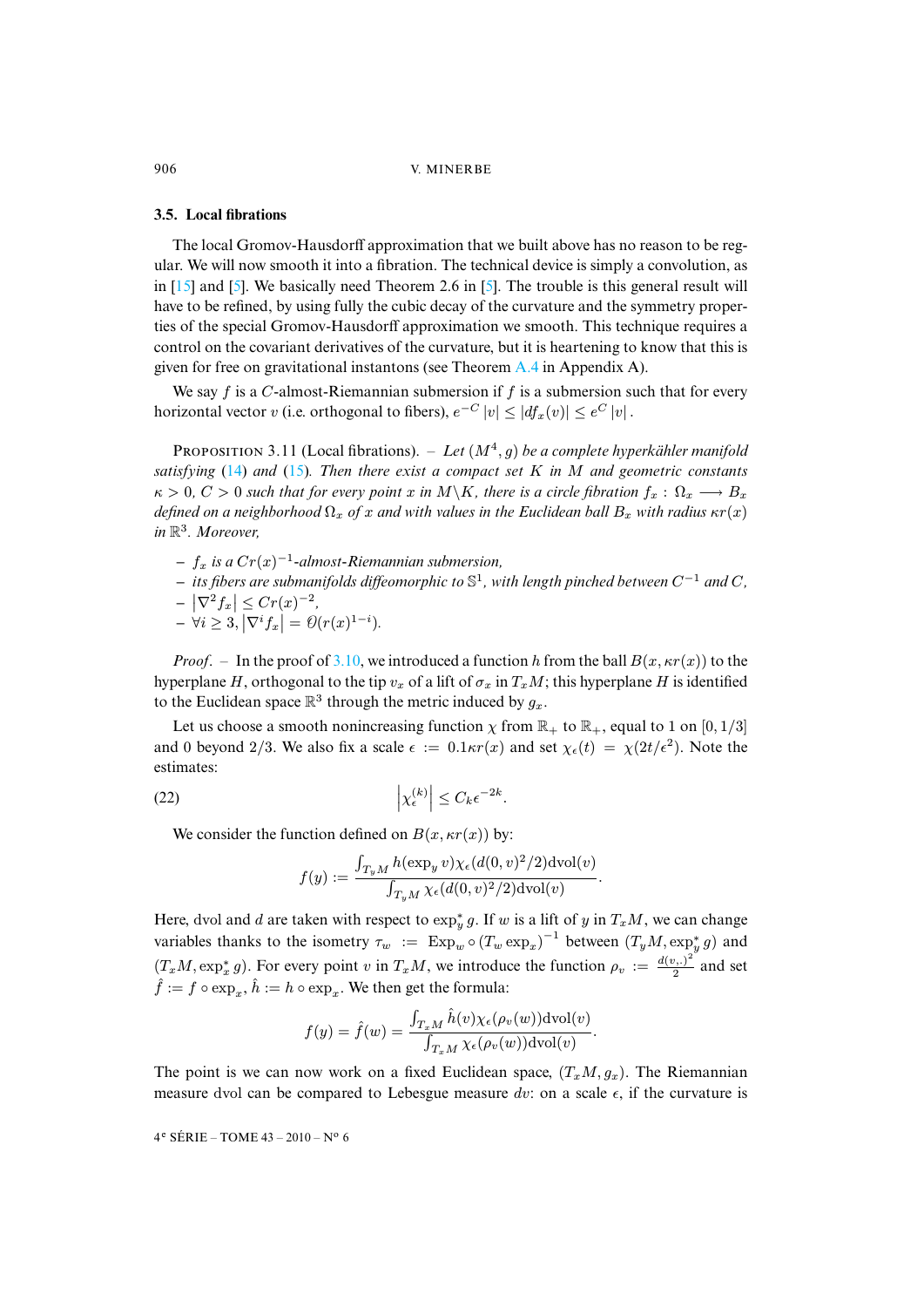<span id="page-25-0"></span>bounded by  $\Lambda^2$ , we have  $\left(\frac{\sin \Lambda \epsilon}{\Lambda \epsilon}\right)^4 dv \leq$  dvol  $\leq \left(\frac{\sinh \Lambda \epsilon}{\Lambda \epsilon}\right)^4 dv$ . Cubic curvature decay implies  $\Lambda$  is of order  $\epsilon^{-\frac{3}{2}}$ , so that we find

<span id="page-25-2"></span>(23) 
$$
-C\epsilon^{-1}dv \leq dvol - dv \leq C\epsilon^{-1}dv.
$$

Distance comparison yields in the same way:  $|d(v, w) - |v - w|| \leq C \Lambda^2 \epsilon^2 d(v, w) \leq C$ , hence

(24) 
$$
\left|\rho_v(w)-|v-w|^2/2\right|\leq C\epsilon.
$$

Eventually, the proof of  $3.10$  shows  $\hat{h}$  is close to a Euclidean projection onto H:

$$
(25) \qquad \left| \hat{h}(v) - v_H \right| \leq C.
$$

We can write

<span id="page-25-1"></span>
$$
\int \hat{h}(v)\chi_{\epsilon}(\rho_{v}(w))\mathrm{dvol}(v) = \int \hat{h}(v)\chi_{\epsilon}(\rho_{v}(w))(\mathrm{dvol}(v) - dv) \n+ \int \hat{h}(v)\left(\chi_{\epsilon}(\rho_{v}(w)) - \chi_{\epsilon}(|v - w|^{2}/2)\right)dv \n+ \int (\hat{h}(v) - v_{H})\chi_{\epsilon}(|v - w|^{2}/2)dv \n+ \int v_{H}\chi_{\epsilon}(|v - w|^{2}/2)dv.
$$

The support of  $v \mapsto \chi_{\epsilon}(\rho_v(w))$  is in[clud](#page-25-1)ed in a ball whose radius is of order  $\epsilon$ :  $\hat{h}$  will therefore take its values in a ball with radius of order  $\epsilon$ . With (23), we can then bound the first term of the right-hand side by  $C\epsilon \cdot \epsilon^{-1} \cdot \epsilon^4 = C\epsilon^4$ . With (22) and (24), we bound the second term by  $C\epsilon \cdot \epsilon^{-2} \cdot \epsilon \cdot \epsilon^4 = C\epsilon^4$ . Eventually, (25) controls the third term by  $C\epsilon^4$ . We get:

$$
\int \hat{h}(v)\chi_{\epsilon}(\rho_v(w))\mathrm{dvol}(v) = \int v_H\chi_{\epsilon}(|v-w|^2/2)dv + \Theta(\epsilon^4),
$$

where  $\mathcal{O}(\epsilon^4)$  stands for an error term of magnitude  $\epsilon^4$ .

Thanks to  $(23)$ ,  $(22)$  and  $(24)$ , we obtain in the same way:

$$
\int_{T_xM}\chi_{\epsilon}(\rho_v(w))\mathrm{dvol}(v)=\int \chi_{\epsilon}(|v-w|^2/2)dv+\mathcal{O}(\epsilon^3).
$$

Observing

$$
\int v_H \chi_{\epsilon}(|v-w|^2/2) dv = \Theta(\epsilon^5)
$$

and

$$
C^{-1}\epsilon^4 \le \int \chi_{\epsilon}(|v-w|^2/2)dv \le C\epsilon^4,
$$

we deduce

$$
\hat{f}(w) = \frac{\int v_H \chi_{\epsilon}(|v-w|^2/2)dv}{\int \chi_{\epsilon}(|v-w|^2/2)dv} + \mathcal{O}(1).
$$

The change of variables  $z = v - w$  yields:

$$
\hat{f}(w) - w_H = \underbrace{\int z_H \chi_{\epsilon}(|z|^2/2) dz}_{=0 \text{ by parity}} + \mathcal{O}(1),
$$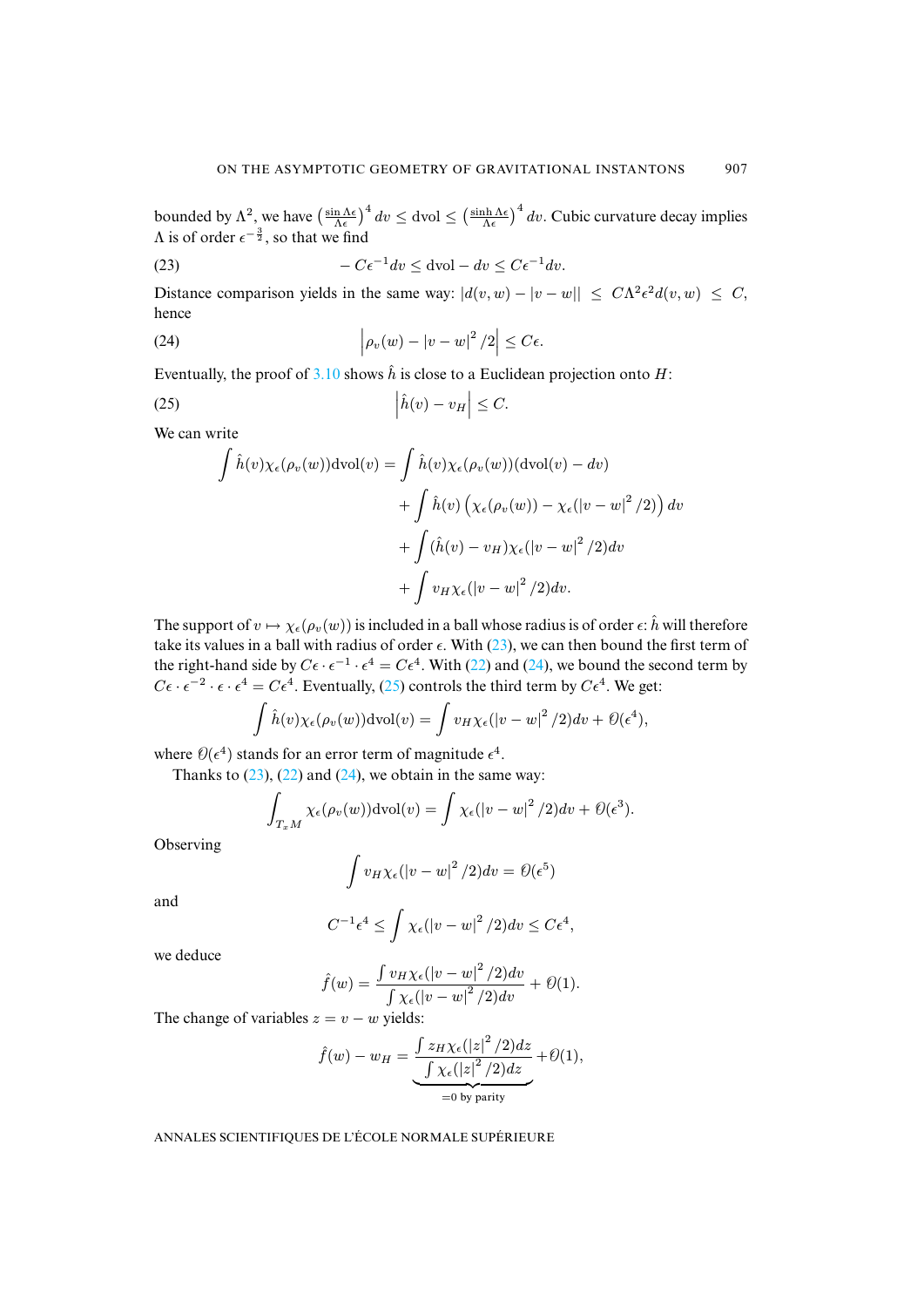hence

$$
(26) \qquad \qquad \hat{f}(w) = w_H + \Theta(1).
$$

The differential of  $\hat{f}$  reads

<span id="page-26-0"></span>
$$
d\hat{f}_w = \frac{\int (\hat{h}(v) - \hat{f}(w)) \chi_{\epsilon}'(\rho_v(w)) (d\rho_v)_w \text{dvol}(v)}{\int \chi_{\epsilon}(\rho_v(w)) \text{dvol}(v)}.
$$

The same kind of approximations, based on  $(8)$ ,  $(22)$ ,  $(24)$ ,  $(B.3)$ ,  $(25)$  and  $(26)$  implies

(27) 
$$
d\hat{f}_w = -\frac{\int z_H \chi_{\epsilon}'(|z|^2/2)(z,.)dz}{\int \chi_{\epsilon}(|z|^2/2)dz} + \Theta(\epsilon^{-1}).
$$

Let us choose an orthonormal basis  $(e_1, \ldots, e_4)$  of  $T_xM$ , with  $e_4 \perp H$ . If  $i \neq j$ , parity shows

$$
\int z_i \chi_{\epsilon}'(|z|^2/2) z_j dz = 0.
$$

On the contrary, an integration by parts ensures that for every  $\alpha \geq 0$ :

$$
\int_{-\infty}^{\infty} z_i^2 \chi_{\epsilon}'(z_i^2/2 + \alpha) dz_i = - \int_{-\infty}^{\infty} \chi_{\epsilon}(z_i^2/2 + \alpha) dz_i,
$$

so that

$$
-\int z_i^2 \chi_{\epsilon}'(|z|^2/2)dz = \int \chi_{\epsilon}(|z|^2/2)dz.
$$

This means precisely:

$$
-\frac{\int z_H \chi_{\epsilon}'(|z|^2/2)(z,.)dz}{\int \chi_{\epsilon}(|z|^2/2)dz} = \sum_{i=1}^3 e_i \otimes (e_i,.).
$$

And one can recognize the Euclidean projection onto  $H$ . We deduce

$$
d\hat{f}_w = \sum_{i=1}^3 e_i \otimes (e_i,.) + \mathcal{O}(\epsilon^{-1}).
$$

With (40), this proves  $\hat{f}$  is a  $C\epsilon^{-1}$ -almost-Riemannian submersion. Since exp is a local isometry, f is also a  $C\epsilon^{-1}$ -almost-Riemannian submersion.

The Hessian reads:

$$
\nabla^2 \hat{f}_w = \frac{\int (\hat{h}(v) - \hat{f}(w)) \left( \chi_\epsilon''(\rho_v(w)) (d\rho_v)_w \otimes (d\rho_v)_w + \chi_\epsilon'(\rho_v(w)) (\nabla^2 \rho_v)_w \right) dvol(v)}{\int \chi_\epsilon(\rho_v(w)) dvol(v)} - 2d\hat{f}_w \otimes \frac{\int \chi_\epsilon'(\rho_v(w)) (d\rho_v)_w) dvol(v)}{\int \chi_\epsilon(\rho_v(w)) dvol(v)}.
$$

Again, with (8), (22), (24), (B.3), (25) and (26), we arrive at

$$
\nabla^2 \hat{f}_w = \frac{\int z_H \left( \chi_{\epsilon}''(|z|^2/2)(z,.) \otimes (z,.) + \chi_{\epsilon}'(|z|^2/2)(.,.) \right) dz}{\int \chi_{\epsilon}(|z|^2/2) dz}
$$

$$
-2d\hat{f}_w \otimes \frac{\int \chi_{\epsilon}'(|z|^2/2)(z,.) dz}{\int \chi_{\epsilon}(|z|^2/2) dz} + \mathcal{O}(\epsilon^{-2}).
$$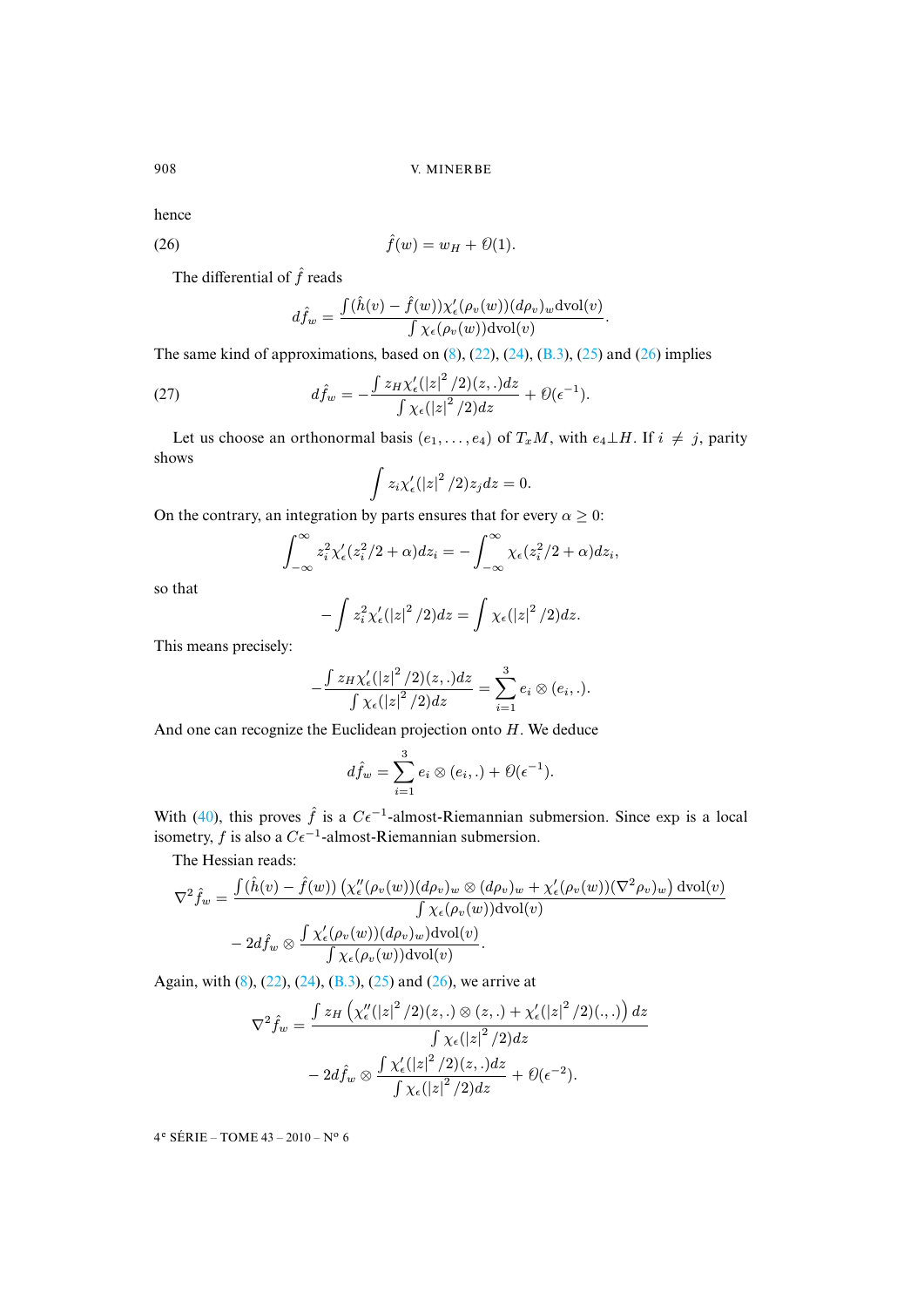To begin with, parity ensures

$$
\int \chi_{\epsilon}'(|z|^2/2)(z,.)dz = 0 \text{ and } \int z_H \chi_{\epsilon}'(|z|^2/2)(.,.)dz = 0.
$$

The *i*th component of the integral  $\int z_H \chi \chi''_{\epsilon}(|z|^2/2)(z,.) \otimes (z,.)$  can be written as a sum of terms

$$
\left(\int z_iz_jz_k\chi''_{\epsilon}(|z|^2/2)dz_1\ldots dz_4\right)(e_j,.)\otimes(e_k,.)
$$

which vanish for a parity reason. Therefore:  $\nabla^2 \hat{f}_w = \theta(\epsilon^{-2})$ .

The proof of Theorem 2.6 in [5] yields the remaining properties of  $f_x := f$ . Essentially, f is a fibration because it is  $C^1$ -close to a fibration. The connectedness of the fibers follows from the b[ou](#page-41-10)nd on the Hessian of f. The length of the fibers is controlled by the assumption on the volume growth (since f is an almost-Riemannian submersion). П

<span id="page-27-1"></span>We will need to relate neighboring fibrations (this somewhat corresponds to Proposition [5.6 in](#page-24-1) [5][\).](#page-24-1)

LEMMA 3.12 (Closeness of local fibrations I). – *The setting is the same as in Proposition* 3.11. Given two points x and x' in  $M\backslash K$ , with  $d(x, x') \leq \kappa r(x)$ , if  $\Omega_{x, x'} = \Omega_x \cap \Omega_{x'}$ *(notations in 3.11), then there is a*  $Cr(x)^{-1}$ -almost-isometry  $\phi_{x,x'}$  between  $f_{x'}(\Omega_{x,x'})$  and  $f_x(\Omega_{x,x'})$ , for which moreover

 $- |f_x - φ_{x,x'} \circ f_{x'}|$  ≤ *C*,  $- |Df_x - D\phi_{x,x'}|$  ∘  $Df_{x'}|$  ≤  $Cr(x)^{-1}$ ,  $-|D^2 \phi_{x,x'}| \leq Cr(x)^{-2},$  $- \forall i \geq 3, |D^i \phi_{x,x'}| = \mathcal{O}(r(x)^{1-i}).$ 

*Proof*. – We use the same notations as in the previous proof, adding subscripts to precise the point under consideration, and we work in  $T_xM$ . Choose a lift u of y at minimal distance from *o* and set  $\tau_u := \text{Exp}_u \circ (T_u \exp_x)^{-1}$  the corresponding isometry (between large balls in  $T_{x}M$  and  $T_{x}M$ ). We consider the map

<span id="page-27-0"></span>
$$
\phi_{x,x'} := f_x \circ \exp_{x'}|_{f_{x'}(\Omega_{x,x'})}.
$$

In order to bring everything back into  $T_xM$ , we write  $\phi_{x,x'}\circ f_{x'}\circ \exp_x = f_x\circ \exp_{x'}\circ f_{x'}\circ \exp_x$ . The relation  $\exp_x \circ \tau_u = \exp_{x'}$  leads to the reformulation

(28) 
$$
\phi_{x,x'} \circ f_{x'} \circ \exp_x = \hat{f}_x \circ \tilde{f}_{x'}
$$

with  $\hat{f}_x = f_x \circ \exp_x$  and  $\tilde{f}_{x'} = \tau_u \circ f_{x'} \circ \exp_{x'} \circ \tau_u^{-1}$ . We need to understand this latest map.

Since  $\tau_u$  is an isometry between the metrics  $\exp_{x'}^* g$  and  $\exp_x^* g$  and since  $H_{x'}$  is the union of all the geodesics starting from 0 and with a unit speed orthogonal to  $(T_0 \exp_{x'})^{-1}(v_{x'})$ ,  $\tau_u(H_{x'})$  is the hypersurface generated by the geodesics starting from u with a unit speed orthogonal to  $V := (d\tau_u)_0 \circ (T_0 \exp_{x'})^{-1}(v_{x'})$  $V := (d\tau_u)_0 \circ (T_0 \exp_{x'})^{-1}(v_{x'})$  $V := (d\tau_u)_0 \circ (T_0 \exp_{x'})^{-1}(v_{x'})$ .  $v_{x'}$  is by definition one of the lifts of  $x'$  by  $\exp_{x'}$  which is not 0 but at minimal distance from 0 (in  $T_{x'}M$ ). So  $\tau_u(v_{x'})$  is one of the two lifts of x' by  $\exp_x$  which is not  $\tau_u(0) = u$  but at minimal distance from  $\tau_u(0) = u$  (in  $T_xM$ ). We have seen in Lemma 3.3 that such a point  $\tau_u(v'_x)$  is  $\tau_{v_x}(u)$  or  $\tau_{v_x}^{-1}(u)$ . To fix ideas, assume we are in the first case:  $\tau_u(v'_x) = \tau_{v_x}(u)$ .

The exponential map of  $T_{x}M$  (at 0) maps  $(T_0 \exp_{x})^{-1}(v_{x})$  to  $v_{x}$ , so  $V = (d\tau_u)_{0} \circ (T_0 \exp_{x'})^{-1}(v_{x'})$  is the vector which is mapped by the exponential map of  $T_xM$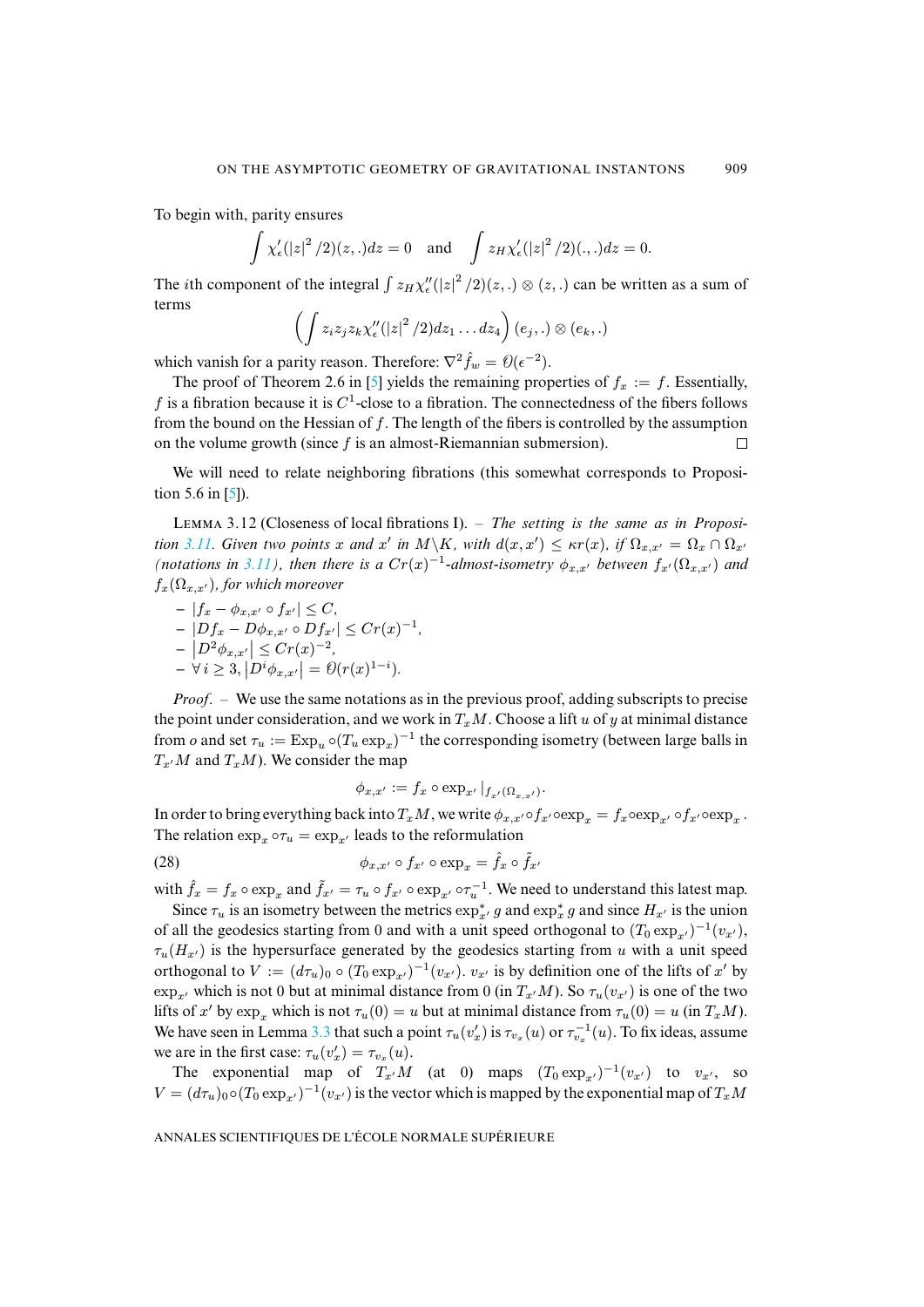

(at  $\tau_u(0) = u$ ) [to](#page-7-2)  $\tau_u(v'_x) = \tau_{v_x}(u)$ : Exp<sub>u</sub>  $V = \tau_{v_x}(u)$ . [Cons](#page-40-1)ider the geodesic  $\gamma(t) := \operatorname{Exp}_u tV$ . Taylor's formula  $\gamma(1) - \gamma(0) - \dot{\gamma}(0) = \int_0^1 (1-t)\ddot{\gamma}(t)dt$  and the estimate  $|\ddot{\gamma}| \leq Cr(x)^{-2} |V|^2 \leq Cr(x)^{-2}$ , stemming from Lemma B.2 and the bound on the injectivity radius (2.1), together imply

<span id="page-28-0"></span>
$$
|\tau_{v_x}(u)-u-V| \le Cr(x)^{-2}.
$$

With the estimate  $|\tau_{v_x}(u) - u - v_x| \leq Cr(x)^{-1}$ , we deduce

$$
(29) \t\t\t |V - v_x| \le Cr(x)^{-1}
$$

so th[at,](#page-40-1) with  $\hat{u} := \hat{B}(0, \kappa r(x)) \cap \hat{B}(u, \kappa r(x'))$ , the affine hyperplanes pieces  $(u + V^{\perp}) \cap \hat{u}$  and  $(u + H_x) \cap \hat{u}$  remain at bounded distance. Considering the geodesic  $\gamma(t) = \text{Exp}_{u} tW$ , with  $W \perp V$  and  $|W| \le Cr(x)$ , we obtain in the same way (thanks to Lemma B.2):

$$
|\text{Exp}_u W - u - W| \le Cr(x)^{-2}r(x)^2 = C.
$$

This means the affine hyperplane piece  $(u + V^{\perp}) \cap \hat{u}$  and the hypersurface piece  $\tau_u(B_{x'}) \cap \hat{u} = \text{Exp}_u V^{\perp} \cap \hat{u}$  remain at bounded distance. And we conclude  $\tau_u(B_{x'}) \cap \hat{u}$ and  $(u + H_x) \cap \hat{U}$  remain C-close. In the previous proof, we saw that  $f_{x'} \circ \exp_{x'}$  was C-close to the orthogonal projection (for  $g_{x}$ ) onto  $H_{x}$ . Now,  $\tau_u$  is an isometry between the metrics  $\exp_{x'}^* g$  and  $\exp_x^* g$ , which are respectively  $Cr(x)^{-1}$ -close to  $g_{x'}$  and  $g_x$ . It follows from all this that in the area under consideration,  $\tilde{f}_{x'}$  is C-close to the projection onto  $(u + H_x) \cap \hat{u}$ . And since  $w_{u+H_x} = w_{H_x} + (u - u_{H_x})$ , we deduce

$$
\left|\tilde{f}_{x'}(w)-w_{H_x}-(u-u_{H_x})\right|\leq C,\quad \text{hence}\quad \left|\tilde{f}_{x'}(w)-\hat{f}_x(w)-(u-u_{H_x})\right|\leq C.
$$

Composing with  $\hat{f}_x$ , we find  $\left| \hat{f}_x \circ \tilde{f}_{x'}(w) - \hat{f}_x(w) \right| \leq C$ . Recalling Formula (28), we obtain  $|\phi_{x,x'} \circ f_{x'} \circ \exp_x - f_x \circ \exp_x| \leq C$  $|\phi_{x,x'} \circ f_{x'} \circ \exp_x - f_x \circ \exp_x| \leq C$  $|\phi_{x,x'} \circ f_{x'} \circ \exp_x - f_x \circ \exp_x| \leq C$ , and, with the surjectivity of  $\exp_x$ , this yields

$$
|\phi_{x,x'} \circ f_{x'} - f_x| \le C.
$$

Relation (28) also implies

(30) 
$$
D(\phi_{x,x'} \circ f_{x'} \exp_x) = D \hat{f}_x \circ D \tilde{f}_{x'}.
$$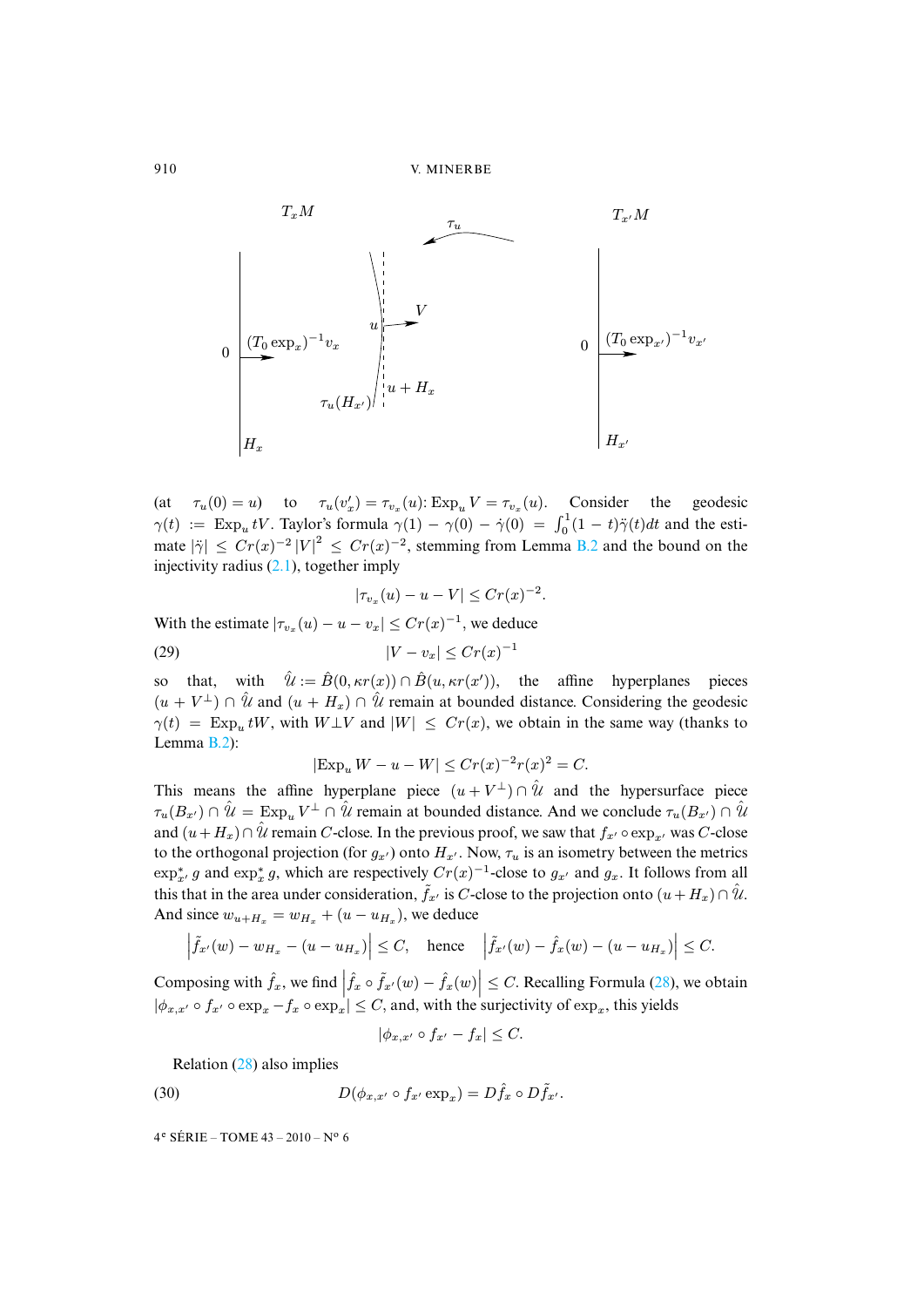Let z be a point in  $\hat{u}$  and set  $z' = \tau_u^{-1}(z) \in T_{x'}M$ . The previous proof has shown that  $D_z \hat{f}_x$  is  $Cr(x)^{-1}$ -close to the orthogonal projection in the direction of  $H_x$ . In the same way,  $D_{z'}(f_{x'} \exp_{x'})$  is  $Cr(x)^{-1}$ -close to the orthogonal projection in the direction of  $H_{x'}$ , i.e. in the direction orthogo[nal t](#page-28-0)o  $v_{x'}$ . Conjugating by  $D\tau_u$ , we find that  $D_z \tilde{f}_{x'}$  is  $Cr(x)^{-1}$  close to the projection in the direction orthogonal to  $D_z\tau_u(v_{x}$ .

Let Z' be the initial speed of the geodesic connecting z' to  $\tau_{v_{x}}(z')$  in unit time. The argument leading to (29) yields  $|Z' - v_{x'}| \leq Cr(x)^{-1}$ . If we set  $Z := D_z \tau_u Z'$ , we thus have  $|Z - D_z \tau_u(v_{x'})| \leq Cr(x)^{-1}$ . Since Z is the initial speed of the geodesic connecting z to  $\tau_{v_x}(z)$  (or  $\tau_{v_x}^{-1}(z)$ ) in unit time, we also find  $|Z - v_x| \le Cr(x)^{-1}$ , so that we can deduce:

$$
|v_x - D_z \tau_u(v_{x'})| \le Cr(x)^{-1}.
$$

Finally,  $D_z \tilde{f}_{x'}$  is  $Cr(x)^{-1}$ -close to the projection in the direction of the hyperplane  $H_x$ , orthogonal to  $v_x$ :  $\left| D(\phi_{x,x'} \circ f_{x'} \circ \exp_x) - D \hat{f}_x \right| \leq C r(x)^{-1}$ . Hence:

(31) 
$$
|D\phi_{x,x'}\circ Df_{x'}-Df_x|\leq Cr(x)^{-1}.
$$

Let W be a vector tangent to  $f_{x}(\Omega_{x,x})$  and let W' be its horizontal lift for  $f_{x'}$ :  $Df_{x'}W' = W$ . As  $D\tilde{f}_{x'}$  and  $D\hat{f}_x$  are  $Cr(x)^{-1}$ -close, a horizontal vector for  $f_{x'}$  is  $Cr(x)^{-1}$ -close to a horizontal vector for  $f_x$ . And since  $f_x$  and  $f_{x'}$  are  $Cr(x)^{-1}$ -almost-Riemannian submersions, we get

$$
||Df_x(W')| - |W'|| \le Cr(x)^{-1} |W'| \quad \text{and} \quad ||W| - |W'|| \le Cr(x)^{-1} |W'|.
$$

Writing

 $||D\phi_{x,x'}W| - |W|| \leq |D\phi_{x,x'}(Df_{x'}W') - Df_xW'| + ||Df_xW'| - |W'|| + ||W'| - |W||$  $||D\phi_{x,x'}W| - |W|| \leq |D\phi_{x,x'}(Df_{x'}W') - Df_xW'| + ||Df_xW'| - |W'|| + ||W'| - |W||$  $||D\phi_{x,x'}W| - |W|| \leq |D\phi_{x,x'}(Df_{x'}W') - Df_xW'| + ||Df_xW'| - |W'|| + ||W'| - |W||$ and using (31), we obtain  $||D\phi_{x,x'}(W)|| - |W|| \le Cr(x)^{-1} |W|$ , which proves  $\phi_{x,x'}$  is a  $Cr(x)^{-1}$ -quasi-isometry.

<span id="page-29-0"></span>Higher order estimates stem from those on  $f_x$  and  $f_{x}$ , thanks to Formula (28).  $\Box$ 

We will also need the following lemma. Indeed, it stems from the previous one.

LEMMA 3.13 (Local fibration closeness II). – *The setting is the same as in Lemma 3.12*. We consider three points x, x' and  $x''$  in  $M\backslash K$ , whose respective distances are bounded by κr(x)*. Then, wherever it makes sense, we have*

$$
- |\phi_{x,x''} - \phi_{x,x'} \circ \phi_{x',x''}| \leq C,
$$
  
-  $|D\phi_{x,x''} - D\phi_{x,x'} \circ D\phi_{x',x''}| \leq Cr(x)^{-1}.$ 

*Proof.* – On the intersection of  $\Omega_x$ ,  $\Omega_{x'}$  and  $\Omega_{x''}$ , we can write

$$
|f_x - \phi_{x,x'} \circ f_{x'}| \le C
$$
 and  $|f_{x'} - \phi_{x',x''} \circ f_{x''}| \le C$ .

Since  $\phi_{x,x'}$  is a quasi-isometry, it follows that:

 $|f_x - \phi_{x,x'} \circ \phi_{x',x''} \circ f_{x''}| \leq |f_x - \phi_{x,x'} \circ f_{x'}| + |\phi_{x,x'} \circ (f_{x'} - \phi_{x',x''} \circ f_{x''})| \leq C.$ 

Using the estimate  $|f_x - \phi_{x,x''}| \leq C$ , we obtain by triangle inequality:

$$
|(\phi_{x,x''}-\phi_{x,x'}\circ\phi_{x',x''})\circ f_{x''}|\leq C.
$$

The first part of the statement then follows from the surjectivity of  $f_{x''}$ . Since  $f_{x''}$  is a submersion, the same argument applies to the differentials, yielding the second part.  $\Box$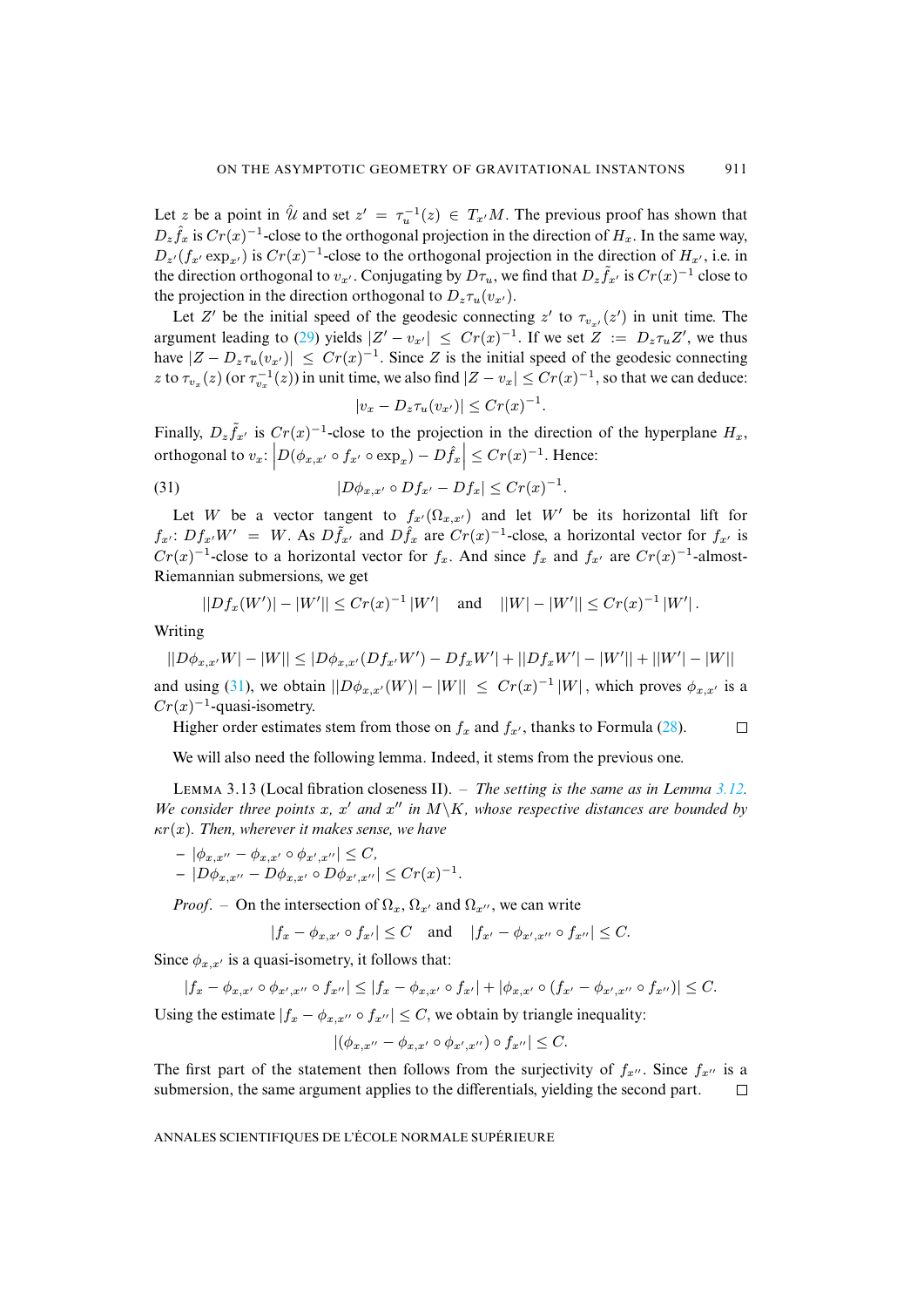## <span id="page-30-0"></span>**3.6. Local fibration gluing**

Now, we need to adjust the local fibrations so as to make them compatible. T[he tec](#page-27-1)hnical device is essentially the same as in [5]. The following lemma will be widely used in this process.

L 3.14 (Local fibration adjustment I). – *The setting is that of Lemma 3.12. Given two points* x and x' in  $M\backslash K$  with  $\alpha r(x) \leq d(x,x') \leq \beta r(x)$  for some real numbers  $0 < \alpha < \beta < 1$ , we assume that on  $B(x, \gamma r(x))$  and  $B(x', \gamma r(x'))$ , some fibrations  $f_x$  and  $f_{x'}$ *as in* 3.11 are defined, that  $B(x, \delta r(x))$  and  $B(x', \delta r(x'))$  have nonempty intersection, with  $0 < \delta < \gamma$ , and that a map  $\phi_{x',x}$  as in 3.12 is defined. We can then build a fibration  $\tilde{f}_{x'}$  on  $B(x', \delta r(x'))$ , with the same properties as  $f_{x'}$ , plus:

$$
\tilde{f}_{x'}=\phi_{x',x}\circ f_x
$$

*on*  $B(x, \delta r(x)) \cap B(x', \delta r(x'))$ . Moreover, this new fibration coincides with the old  $f_{x'}$  on  $B(x, \gamma r(x))$  and wherever we already had  $f_{x'} = \phi_{x',x} \circ f_x$ .

<span id="page-30-1"></span>*Proof.* – We set  $\tilde{f}_{x}(y) = \lambda(y)\phi_{x',x}(f_x(y)) + (1 - \lambda(y))f_{x'}(y)$  with  $\lambda(y) = \theta\left(\frac{f_x(y)}{r(x)}\right)$ where  $\theta : \mathbb{R}^3 \longrightarrow [0, 1]$  is a truncature function equal to 1 on the ball centered in 0 and with radius  $\delta$ , equal to 0 outside the ball centered in 0 and with radius  $\gamma$ . Using the bounds on  $f_x$ , we find  $\left|\nabla^k \lambda\right| \leq C_k r(x)^{-k}$ , and the announced estimates can be obtained by diff[eren](#page-29-0)tiating the equation  $\tilde{f}_{x}(y) - f_{x}(y) = \lambda(y) (\phi_{x',x} \circ f_x(y)) - f_{x'}(y)$ .  $\Box$ 

L 3.15 (Local fibration adjustment II). – *[The s](#page-24-1)etting is that of Lemma 3.13. Given three points*  $x, x'$  *and*  $x''$  *in*  $M\ K$  *with*  $\alpha r(x) \leq d(x, x')$ ,  $d(x', x'')$ ,  $d(x, x'') \leq \beta r(x)$  *for some real numbers*  $0 < \alpha < \beta < 1$ , we assume that on  $B(x, \gamma r(x))$ ,  $B(x', \gamma r(x'))$  and  $B(x'', \gamma r(x''))$ , some fibrations  $f_x$ ,  $f_{x'}$  and  $f_{x''}$  as in 3.11 are defined, that the intersection of  $B(x, \delta r(x))$ ,  $B(x', \delta r(x'))$  and  $B(x'', \delta r(x''))$  is nonempty for some  $0 < \delta < \gamma$  and that maps  $\phi_{x',x}$ ,  $\phi_{x,x''}$  and  $\phi_{x',x''}$  as in 3.13 are defined. We can then build a new diffeomorphism  $\tilde{\phi}_{x',x''}$ , with the same properties as  $\phi_{x',x''}$ , plus:

$$
\tilde{\phi}_{x',x''} = \phi_{x',x} \circ \phi_{x,x''}
$$

on  $f_{x''}(B(x, \delta r(x)) \cap B(x', \delta r(x')) \cap B(x'', \delta r(x''))$ . Moreover, this new diffeomorphism *coincides with*  $\phi_{x',x''}$  *on*  $B(x'', \gamma r(x''))$  *and wherever we already had*  $\phi_{x',x''} = \phi_{x',x} \circ \phi_{x,x''}.$ 

*Proof.* – We simply set  $\tilde{\phi}_{x',x''}(v) = \lambda(v)\phi_{x',x} \circ \phi_{x,x''}(v) + (1 - \lambda(v))\phi_{x',x''}(v)$  with  $\lambda(v) = \theta\left(\frac{|v|^2}{r(x)}\right)$  $\frac{|v|^2}{r(x)^2}$  where  $\theta$  is the same function as in the previous proof.  $\Box$ 

THEOREM 3.16 (Global fibration).  $-$  *Let*  $(M^4, g)$  *be a complete hyperkähler manifold such that*

$$
\int_M |\text{Rm}|^2 r \, \text{dvol} < \infty \quad \text{and} \quad \forall \, x \in M, \, \forall \, t \ge 1, \, At^3 \le \text{vol } B(x, t) \le Bt^3
$$

*with*  $0 \leq A \leq B$ . Then there exists a compact set K in M such that  $M \setminus K$  is endowed with a *smooth circle fibration* π *over a smooth open manifold* X*. Besides, there is a geometric positive constant* C *such that fibers have length pinched between* C <sup>−</sup><sup>1</sup> *and* C *and second fundamental form bounded by* Cr<sup>−</sup><sup>2</sup> *.*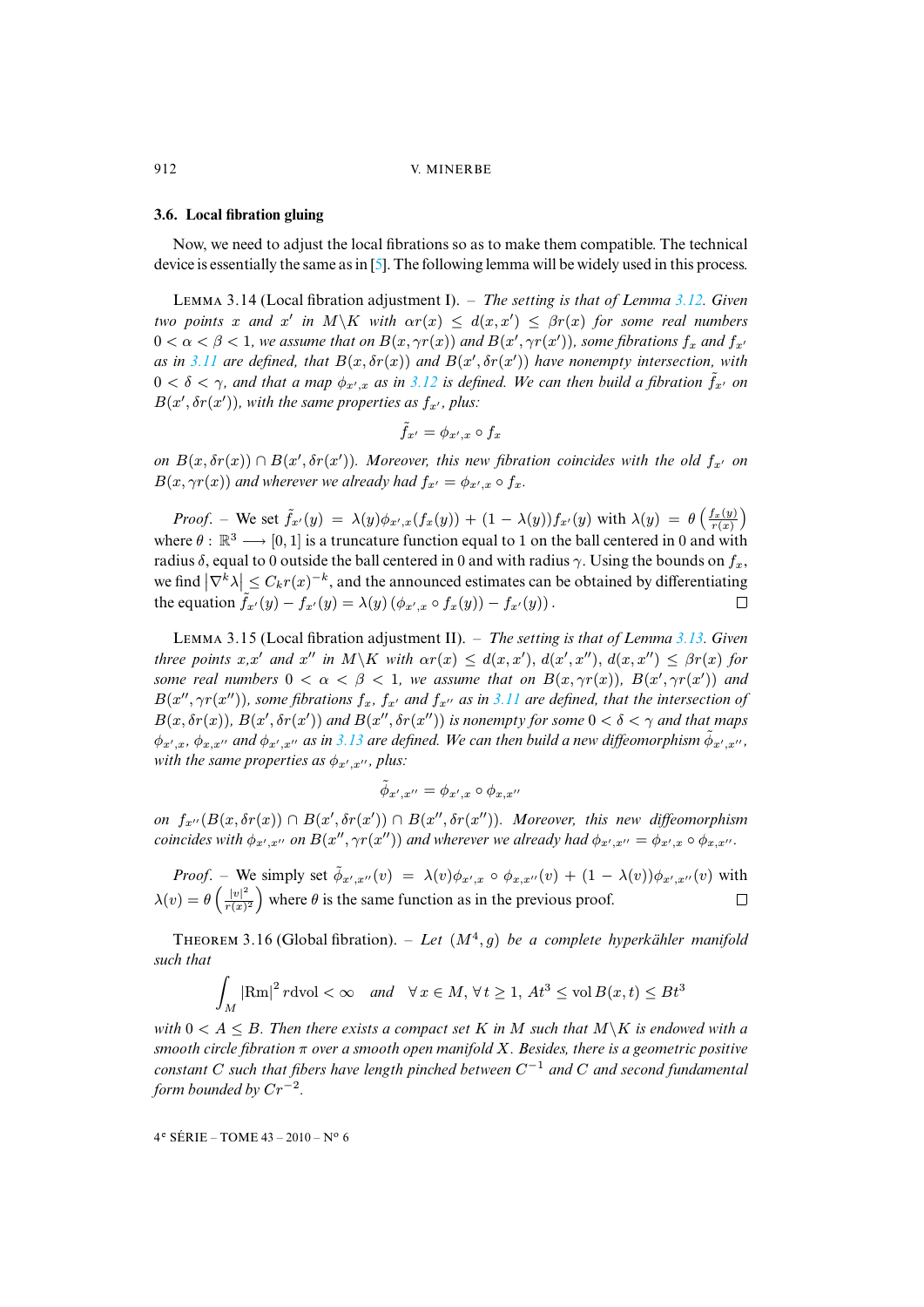REMARK 3. – *The proof will show that for any point* x *in*  $M\K$ , *there is a diffeomorphism*  $\psi_x$  *between a neighborhood of*  $\pi(x)$  *in* X *and a ball in*  $\mathbb{R}^3$  *such that*  $\psi_x \circ \pi$  *is a fibration satisfying estimates as in Proposition 3.11.*

*Proof.* – We take a maximal set of points  $x_i$ ,  $i \in I$ , such that for all indices  $i \neq j$ ,  $d(x_i, x_j) \geq \kappa r(x_i)/8$ . This [pro](#page-41-10)vides a uniformly locally finite covering of M by the balls  $B(x_i, \kappa r(x_i)/2)$ . For every index i, we let  $f_i$  be the local fibration given by 3.11. We will work with the minimal saturated (for  $f_i$ ) sets  $\Omega_i(\alpha)$  containing the balls  $B(x_i,\alpha r(x_i))$ , where  $\alpha$  is a parameter inferior to  $\kappa$ . As in [5], we divide I into packs  $S_1, \ldots, S_N$  such that any two distinct points  $x_i$ ,  $x_j$  whose indices are in the same pack are far from each other:

 $\exists a \in [1, N], \{i, j\} \subset S_a \Rightarrow d(x_i, x_j) \geq 100 \kappa \min(r(x_i), r(x_j)).$  $\exists a \in [1, N], \{i, j\} \subset S_a \Rightarrow d(x_i, x_j) \geq 100 \kappa \min(r(x_i), r(x_j)).$  $\exists a \in [1, N], \{i, j\} \subset S_a \Rightarrow d(x_i, x_j) \geq 100 \kappa \min(r(x_i), r(x_j)).$ 

In particular,  $\Omega_i(\alpha)$  and  $\Omega_i(\alpha)$  have empty intersection if i and j are in different packs; in this case, if the number of the pack of i is greater than for j, one denotes by  $\phi_{i,j}$  the diffeomorphism given by 3.12 and by  $\phi_{i,i}$  its inverse.

In order to improve the approximations  $f_i \approx \phi_{i,j} f_j$  into equalities  $f_i = \phi_{i,j} f_j$ , we set up an adjustment campaign in the following way. The idea consists in giving priority to packs with small number. To do so, given an area where several fibrations are defined, we will modify them so that they all fit with the fibration with smallest number among them. The order of implementation is important. We will distinguish several stages, indexed by subsets  $\mathcal{A} := \{a_1 < \cdots < a_k\}$  of  $[1, N]$ . We implement these  $2^N$  stages by increasing order of  $a_1$ , then decreasing order of k, then increasing order of  $a_2$ , then increasing order of  $a_3$ , etc. To rephrase it, we have

$$
\{a_1 < \cdots < a_k\} \prec \{b_1 < \cdots < b_l\}
$$

if one of these exclusive conditions is realized:

$$
- a1 < b1;\n- a1 = b1 and k > l;\n- ai = bi for  $i \le i_0$  and  $k = l$  and  $ai_0 < bi_0$ .
$$

We denote by  $m_{\mathcal{U}}$  the rank of  $\mathcal{U}$  in this order and set  $\alpha_m := \kappa \cdot \left(\frac{1}{2}\right)$ 2  $\int_{0}^{\frac{m}{2N}}$ . Along the campaign, the fibration domains  $\Omega_i(\alpha)$  will be shrinked:  $\alpha_{m_n}$  will be the domain size at stage  $\alpha$ .

At stage  $\mathcal{U} = \{a_1 < \cdots < a_k\}$ , we consider all elements  $\mathcal{I} = (i_1, \ldots, i_k)$  of  $S_{a_1} \times \cdots \times S_{a_k}$ : to each such element corresponds one step. At step  $\mathcal{I}$ , we are interested in  $\Omega_j := \Omega_{i_1}(\alpha_{m_n+1}) \cap \cdots \cap \Omega_{i_k}(\alpha_{m_n+1})$ . One should notice that our choice of packing ensures all the intersections  $\Omega_{i_1}(\alpha_{m_n}) \cap \cdots \cap \Omega_{i_k}(\alpha_{m_n})$  treated at the same stage are away from each other, so that the following modifications are independent (during the stage). Essentially, the fibration  $f_{i_1}$  will overrule its neighbor on  $\Omega_{\mathcal{J}}$ . Given  $2 \leq p \leq k$ , we build  $\tilde{f}_{i_p}$  on  $\Omega_{i_p}(\alpha_{m_n+1})$ , from  $f_{i_1}$  and  $f_{i_p}$ , as in 3.14, so as to obtain

$$
- \tilde{f}_{i_p} = \phi_{i_p,i_1} f_{i_1} \operatorname{sur} \Omega_{i_p}(\alpha_{m_n+1}) \cap \Omega_{i_1}(\alpha_{m_n+1}),
$$

$$
- \tilde{f}_{i_p} = f_{i_p} \operatorname{sur} \Omega_{i_p}(\alpha_{m_{\mathcal{B}}+1}) \backslash \Omega_{i_1}(\alpha_{m_{\mathcal{B}}}).
$$

We also build, for  $2 \le p < q \le k$ ,  $\tilde{\phi}_{i_p,i_q}$  on  $\tilde{f}_{i_q}(\Omega_{i_p}(\alpha_{m_{\vartheta}+1}) \cap \Omega_{i_q}(\alpha_{m_{\vartheta}+1}))$  from  $\phi_{i_p,i_1}\phi_{i_1,i_q}$ and  $\phi_{i_p,i_q}$ , as in 3.15, so that

$$
- \tilde{\phi}_{i_p,i_q} = \phi_{i_p,i_1} \phi_{i_1,i_q} \operatorname{sur} \tilde{f}_{i_q} (\Omega_{i_p}(\alpha_{m_{\mathcal{U}}+1}) \cap \Omega_{i_q}(\alpha_{m_{\mathcal{U}}+1}) \cap \Omega_{i_1}(\alpha_{m_{\mathcal{U}}}) ),
$$
  

$$
- \tilde{\phi}_{i_p,i_q} = \phi_{i_p,i_q} \operatorname{sur} \tilde{f}_{i_q} (\Omega_{i_p}(\alpha_{m_{\mathcal{U}}+1}) \cap \Omega_{i_q}(\alpha_{m_{\mathcal{U}}+1}) \setminus \Omega_{i_1}(\alpha_{m_{\mathcal{U}}})).
$$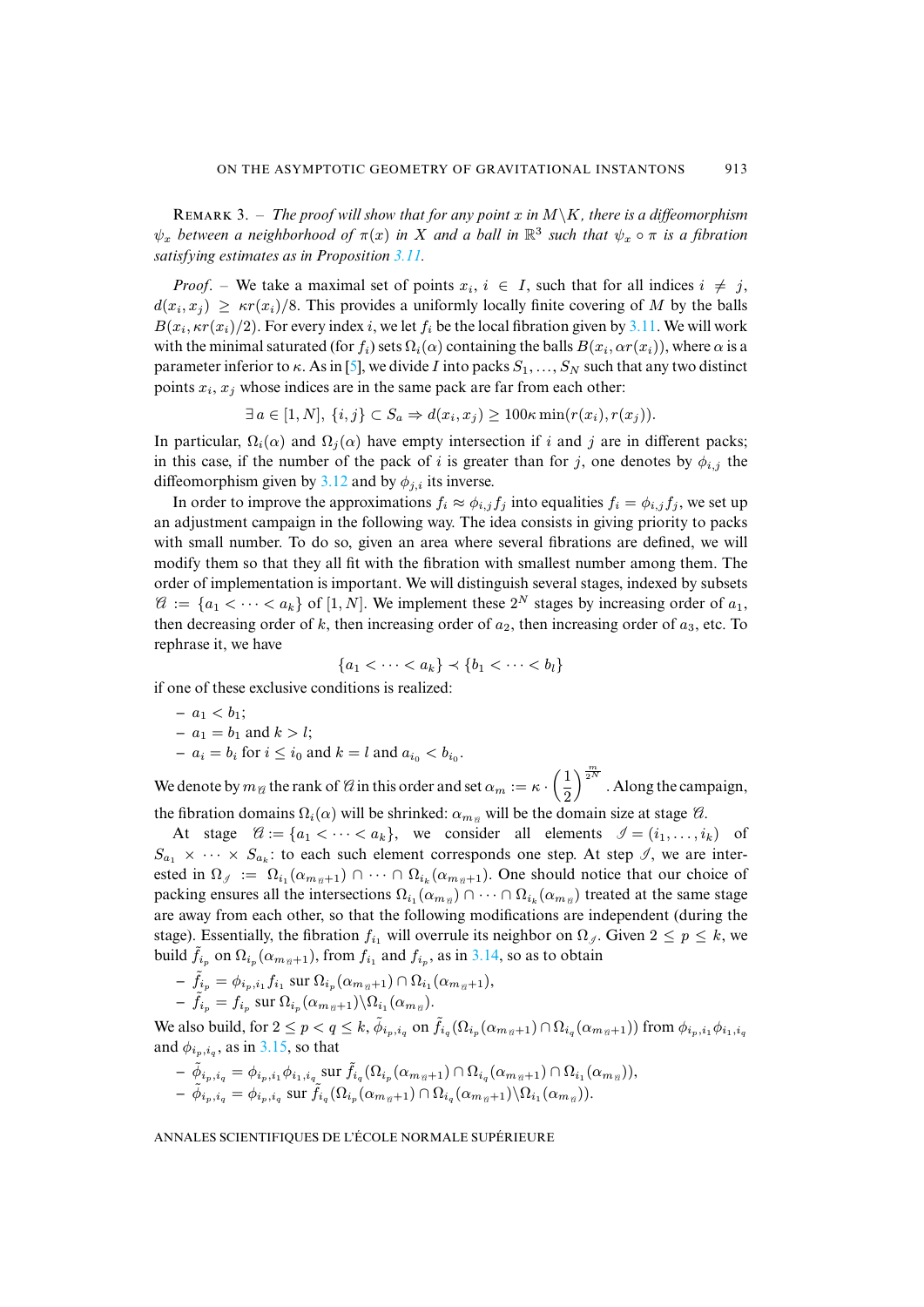After this, we can add that wherever it makes sense, we have for every  $\{p, q\} \subset [2, k]$ :

$$
\tilde{\phi}_{i_q,i_p}\tilde{f}_{i_p} = \phi_{i_q,i_1}\phi_{i_1,i_p}\phi_{i_p,i_1}f_{i_1} = \phi_{i_q,i_1}f_{i_1} = \tilde{f}_{i_q}.
$$

Now forget the tildes. We have just ensured that on  $\Omega_{\mathcal{J}}$ , for all relevant indices  $i, j$ , one has  $f_i = \phi_{i,j} f_j.$ 

We proceed, independently, for all possible  $\mathcal I$  at this stage, then we go on with the next stage, following the chosen order.

At the moment we pass from a stage  $\{a_1 < \cdots\}$  to a stage  $\{b_1 < \cdots\}$ , with  $a_1 \neq b_1$ , we can notice the fibrations  $f_i$  and the diffeomorphisms  $\phi_{i,j}$  are definitively fixed on the sets with number in the pack  $S_{a_1}$ : indeed, the device of 3.14 and 3.15 does not modify the fibrations which are already consistent. Afterwards, on these areas, we have definitively ensured the *equalities*  $f_i = \phi_{i,j} f_j$ .

For the same reason, at the moment we pass from a stage  $\{a_1 < \cdots < a_k\}$  to a stage  ${a_1 < \cdots < b_{k-1}}$ , the fibrations  $f_i$  and the diffeomorphisms  $\phi_{i,j}$  are definitively fixed on the sets  $\Omega_{\mathcal{J}}$ , where  $\mathcal{J}$  is a k-tuple beginning with an element of  $S_{a_1}$ . Therefore, on these intersections of order k, we have definitively ensured the *equalities*  $f_i = \phi_{i,j} f_j$  and all that is done afterwards on intersections of order  $k - 1$  will not perturb it.

After this adjustment campaign, we have local fibrations  $f_i$  on the sets  $\Omega_i := \Omega_i(\kappa/2)$  and diffeomorphisms  $\phi_{i,j}$  such that  $\phi_{i,j} \circ f_j = f_i$  on  $\Omega_i \cap \Omega_j$ . The initial estimates still hold, with different constants.

Let us define an equivalence relation:  $x$  and  $y$  are considered equivalent if there is an index i such that x and y belong to  $\Omega_i$  and  $f_i(x) = f_i(y)$ . Denote by X the quotient topological space and by  $\pi$  the corresponding projection. Maps  $f_i$  induce homeomorphisms (from their domain to their image)  $\check{f}_i$ , which endow X with a structure of smooth 3-manifold: for every (relevant) pair  $i, j, \check{f_i} \check{f_j}^{-1} = \phi_{i,j}$  is a diffeomorphism between open sets in  $\mathbb{R}^3$ . By construction,  $\pi$  is then a smooth fibration.  $\Box$ 

## **[3.7.](#page-19-1) The [circ](#page-19-2)le fibration geometry**

In this whole paragraph, the setting is a complete hyperkähler manifold  $(M^4, g)$  satisfying (14) and (15). We have built a circle fibration  $\pi : M\backslash K \longrightarrow X$ . The vectors that are tangent to the fibers will be called "vertical" whereas vectors orthogonal to the fibers will be called "horizontal". Let us average the metric q along the fibers of this fibration. Given a point x in  $M\backslash K$ , we can choose a unit vector field V, defined on a saturated neighborhood of x and vertical (there are two choices of sign). Let  $\phi_t$  be the flow of V. Denote by  $l_x$  the length of the fiber  $\pi^{-1}(\pi(x))$ . We define a scalar product on  $T_xM$  by the formula

$$
h_x := \frac{1}{l_x} \int_0^{l_x} \phi_t^* g \, dt.
$$

<span id="page-32-0"></span>This definition does not depend on the choice of  $V$ . We thus obtain a Riemannian metric  $h$ on  $M\setminus K$  and the flows  $\phi_t$  are isometries for h. To estimate the closeness of h to q, we proceed to a few estimations.

LEMMA 3.17. – *The covariant derivatives of V can be estimated by*  $\nabla V = \Theta(r^{-2})$  *and*  $\forall k \geq 2, \, \nabla^k V = \mathcal{O}(r^{-k}).$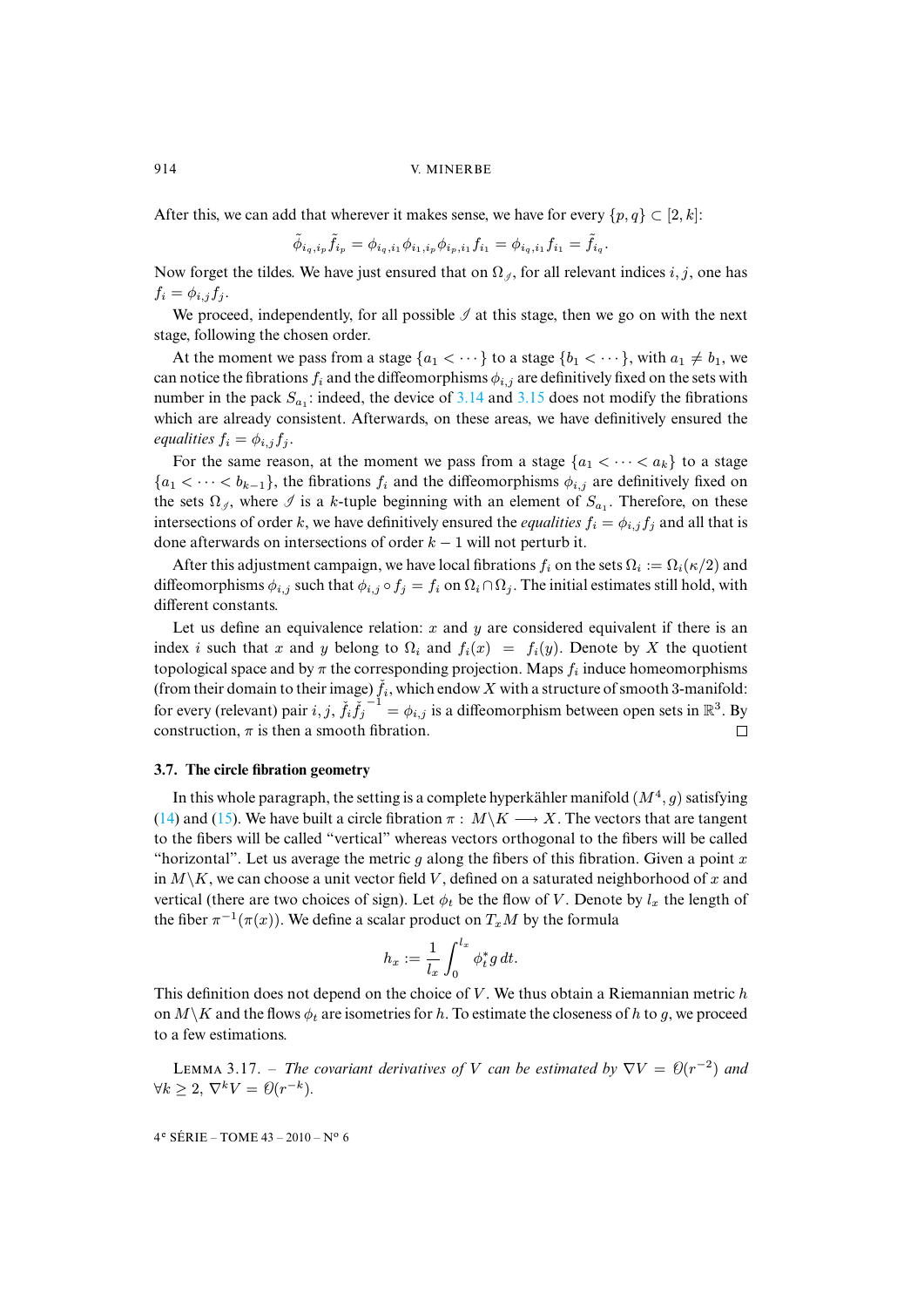*Proof.* – Let  $f : \Omega \longrightarrow \mathbb{R}^3$  be one of the local fibrations. By construction, we have  $df(V) = 0$ . Differentiation yields:

(32) 
$$
\nabla^2 f(V,.) = -df(\nabla V).
$$

Since V [has co](#page-24-1)nstant norm, one has

$$
(33)\t\t\t (\nabla V, V) = 0
$$

so, with (3.11):  $|\nabla V| \leq C |\nabla^2 f| \leq Cr^{-2}$ . We then implement an induction, assuming the result up to order  $k - 1$ . Differentiating  $k - 1$  times (32), we get a formula that looks like

$$
df(\nabla^k V) = \sum_{i=1}^{k-1} \nabla^{1+k-i} f * \nabla^i V + \sum_{i=0}^{k-1} \nabla^{1+k-i} f * \nabla^i V,
$$

which enables us to bound the horizontal part of  $\nabla^k V$  by

$$
\left|\nabla^{k}V^{\perp}\right| \leq C_{k}\sum_{i=1}^{k-1}\left|\nabla^{1+k-i}f\right|\left|\nabla^{i}V\right| + C_{k}\sum_{i=0}^{k-1}\left|\nabla^{1+k-i}f\right|\left|\nabla^{i}V\right| \leq C_{k}r^{-k}
$$

(from induction assumption and  $(3.11)$ ). Differentiating  $(33)$ , we also get

$$
\left| \left( \nabla^k V, V \right) \right| \leq C_k \sum_{i=1}^{k-1} \left| \nabla^{k-i} V \right| \left| \nabla^i V \right| \leq C_k r^{-k}.
$$

All in all:  $\left|\nabla^k V\right| \leq C_k r^{-k}$ .

LEMMA 3.18. – *The Lie derivative of g al[ong](#page-32-0)* V *satisfies*  $L_V g = \theta(r^{-2})$  *and its derivatives*  $obey \forall k \geq 1, \nabla^k L_V g = \mathcal{O}(r^{-1-k}).$ 

 $\Box$ 

<span id="page-33-1"></span>*Proof.* – The formula  $L_V g(X, Y) = (\nabla_X V, Y) + (\nabla_Y V, X)$  ensures  $|\nabla^k L_V g|$  is estimated by  $\left|\nabla^{k+1}V\right|$  so we can apply Lemma 3.17.  $\Box$ 

If  $\phi^t$  is the flow V, we are interested in the family of metrics  $g_t := \phi^{t*}g$ , with Levi-Civita connection  $\nabla^t$  and curvature  $\text{Rm}^t$ . First, a nice formula.

LEMMA 3.19. – *For every vector fields* X and Y,  $\frac{d}{dt}\nabla_X^t Y = \text{Rm}^t(X, V)Y - \nabla_{X,Y}^{t,2} V$ .

*Proof.* – The connection  $\nabla^t$  is obtained by transporting  $\nabla$  thanks to the isometry  $\phi^t$ :

(34) 
$$
\phi_*^t \nabla_X^t Y = \nabla_{\phi_*^t X} \phi_*^t Y.
$$

Let us diffe[ren](#page-33-0)tiate with respect to t:

<span id="page-33-0"></span>
$$
\phi_*^t[V, \nabla_X^t Y] + \phi_*^t \frac{d}{dt} \nabla_X^t Y = \nabla_{[V, \phi_*^t X]} \phi_*^t Y + \nabla_{\phi_*^t X} [V, \phi_*^t Y].
$$

Thanks to  $(34)$  and the invariance of V under its flow, this simplifies into

$$
\frac{d}{dt}\nabla^t_X Y = \nabla^t_{[V,X]}Y + \nabla^t_X[V,Y] - [V,\nabla^t_X Y].
$$

<span id="page-33-2"></span>It then suffices to use the symmetric connection  $\nabla$  to expand the brackets and then simplify to get the formula.  $\Box$ 

This formula gives a control on the covariant derivatives of  $g_t$  (with respect to g).

LEMMA 3.20. – *For every t,*  $g_t$  *satisfies*  $g_t = g + \mathcal{O}(r^{-2})$  and  $\forall k \in \mathbb{N}^*, \nabla^k g_t = \mathcal{O}(r^{-1-k})$ .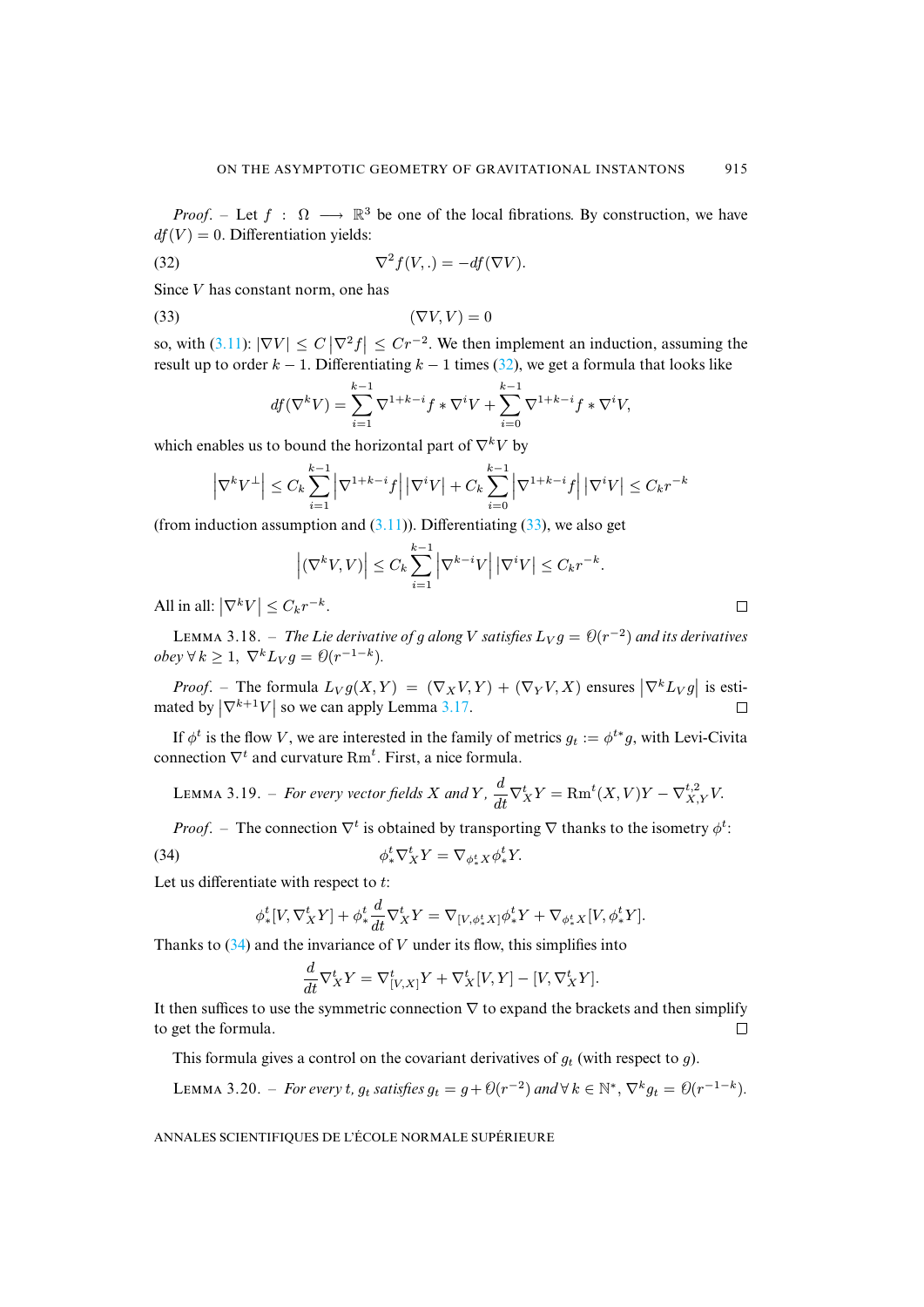*Proof.* – Let X be a vector field. By definition, one has  $\frac{d}{dt}g_t(X,X) = (\phi^{t*}L_V g)(X,X)$ . Integrating and using the bound on  $|L_V g|$  given by Lemma 3.18, we get  $g(X, X)e^{-Cr^{-2}} \leq g_t(X, X) \leq g(X, X)e^{Cr^{-2}}$ , hence the first estimate.

Given three vector fields  $X, Y, Z$ , we have

<span id="page-34-0"></span>
$$
(\nabla_X^t g_t)(Y, Z) = 0 = X \cdot g_t(Y, Z) - g_t(\nabla_X^t Y, Z) - g_t(Y, \nabla_X^t Z),
$$
  

$$
(\nabla_X g_t)(Y, Z) = X \cdot g_t(Y, Z) - g_t(\nabla_X Y, Z) - g_t(Y, \nabla_X Z),
$$

so, if  $A^t := \nabla^t - \nabla$  $A^t := \nabla^t - \nabla$  $A^t := \nabla^t - \nabla$ , we arrive at  $(\nabla_X g_t)(Y, Z) = g_t(A^t(X, Y), Z) + g_t(Y, A^t(X, Z))$ , which we write

$$
\nabla g_t = g_t * A^t.
$$

Lemma 3.19 implies  $A^t = \int_0^t$ 0  $(\text{Rm}^s(., V) - \nabla^{s,2} V)$ ds. Since the curvature is invariant under isometries, we [find](#page-33-0)

$$
\mathbf{Rm}^t = \phi^{t*} \mathbf{Rm}
$$

and, thanks to  $(34)$  and the invariance of V under the flow.

$$
\nabla^{t,2}V = \phi^{t*}\nabla^2V.
$$

This leads to  $\left|\text{Rm}^t\right| \leq Cr^{-3}$ ,  $\left|\nabla^{t,2}V\right| \leq Cr^{-2}$  and  $|A^t| \leq Cr^{-2}$ . Let us then assume (by induction) that for some  $k \geq 1$ :

 $\forall t, \forall i \in [0, k-1], |\nabla^i(g_t - g)| \leq Cr^{-1-i}, \quad |\nabla^i \text{Rm}^t| \leq Cr^{-2-i}, \quad |\nabla^i \nabla^{t,2} V| \leq Cr^{-2-i}.$ In particular, this implies

$$
\forall t, \forall i \in [0, k-1], \left| \nabla^i A^t \right| \leq C r^{-2-i}.
$$

Fixing t, we differentiate  $(35)$  and use the induction assumption to get

$$
\nabla^k g_t = \sum_{i=0}^{k-1} \nabla^{k-1-i} g_t * \nabla^i A^t = \mathcal{O}(r^{-1-k}).
$$

To go on, we need to estimate  $|\nabla^{t,i} A^t|, i \leq k - 1$ . To do this, we write  $\nabla^t = \nabla + A^t$ and observe that  $|\nabla^{t,i} A^t|$  can be controlled by a sum of a bounded number of terms like  $\left( \prod_{\alpha=0}^{i-1} |\nabla^{\alpha} A^t|^{m_{\alpha}} \right) |\nabla^{\beta} A^t|$  with natural numbers  $m_{\alpha}$ ,  $\beta$  satisfying  $\sum_{\alpha=0}^{i-1}$ A a=0<br>Induction assumption implies each of these terms is  $\mathcal{O}(r^{-(2+\alpha)m_\alpha-2-\beta}) = \mathcal{O}(r^{-2-i})$ , so  $(1 + \alpha)m_{\alpha} + \beta = i.$  $\nabla^{t,i} A^t = \Theta(r^{-2-i})$ . Then, writing  $\nabla = \nabla^t - A^t$ , we estimate  $|\nabla^k \text{Rm}^t|$  by a sum of a bounded number of terms like  $\left(\prod^{k-1}\right)$  $\alpha = 0$  $\left\vert \nabla^{t,\alpha} A^t\right\vert^{m_\alpha}\bigg)\left\vert \nabla^{t,\beta} \operatorname{Rm}^t\right\vert$  $\left\vert \nabla^{t,\alpha} A^t\right\vert^{m_\alpha}\bigg)\left\vert \nabla^{t,\beta} \operatorname{Rm}^t\right\vert$  $\left\vert \nabla^{t,\alpha} A^t\right\vert^{m_\alpha}\bigg)\left\vert \nabla^{t,\beta} \operatorname{Rm}^t\right\vert$  with natural numbers  $m_\alpha$ ,  $\beta$ 

<span id="page-34-1"></span> $\sum_{k=1}^{k-1} (1+\alpha)m_\alpha + \beta = k$ . With (36) and (34), we bound  $\left|\nabla^{t,\beta} \text{Rm}^t\right|$  by  $\left|\nabla^\beta \text{Rm}\right|$ satisfying  $\alpha = 0$ and thus by  $r^{-2-\beta}$ . Eventually, we find  $|\nabla^k \text{Rm}^t| = \Theta(r^{-2-k})$ . In the same way, we get  $|\nabla^k \nabla^{t,2} V| = \Theta(r^{-2-k})$  and conclude by induction.  $\Box$ 

LEMMA 3.21. – *The length l* of the fibers is controlled by the estimates:  $dl = \theta(r^{-2})$  and  $\forall k \geq 2, \, \nabla^k l = \mathcal{O}(r^{-k}).$  As a consequence,  $l$  goes a finite limit at infinity.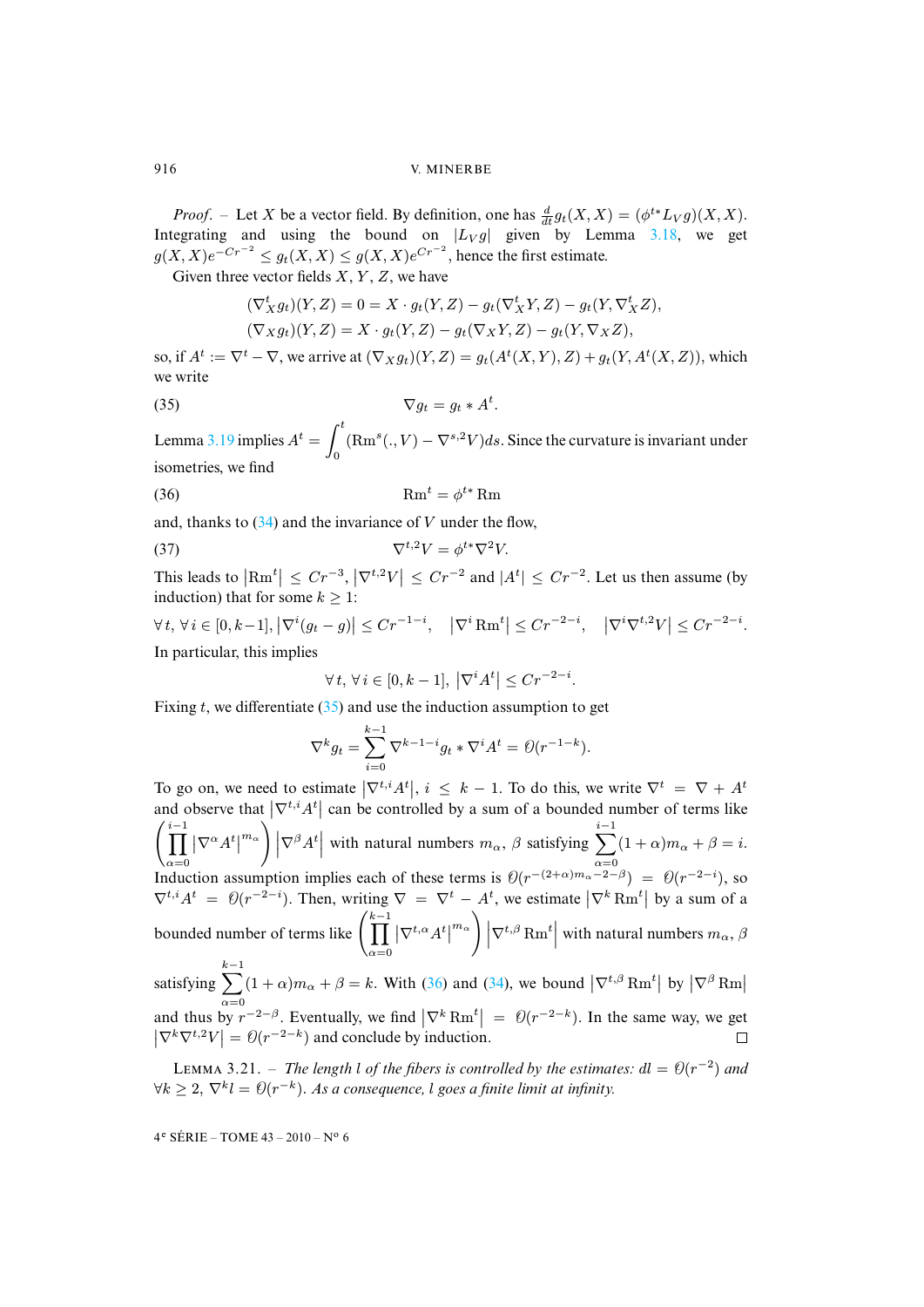*Proof.* – By construction, we have the identity  $\phi^{l(x)}(x) = x$ , at every point x in  $M\backslash K$ . Diff[erent](#page-33-2)ia[tion y](#page-32-0)ields  $dl \otimes V + T\phi^l = id$ . Taking the scalar product with V, we obtain  $\sum_{k=1}^{k-1} \nabla^i (g - g_l) * \nabla^{k-1-i} V$ . Now we  $dl = (g - g_l)(V,.)$ . Differentiating this leads to  $\nabla^k l =$  $i=0$ use (3.20), (3.17) and the bound on  $l: |\nabla^k l| \le Cr^{-k}$ . The existence of a finite limit at infinity follows from Cauchy criterion.  $\Box$ 

We can finally control the metric  $h$ , obtained by averaging  $q$  along the fibers.

**PROPOSITION** 3.22. – *The averaged metric h obeys the estimates*  $h = g + \theta(r^{-2})$  *and*  $\forall k \geq 1, \nabla^k h = \mathcal{O}(r^{-1-k}).$ 

*Proof.* – The definition of h can be written  $h - g = \frac{1}{h}$ l  $\int_0^l$  $\int_0^{\infty} (g_t - g) dt$ , hence the first estimate (cf. (3.20)). This formula differentiates into:

$$
\nabla^k h = \sum_{i=1}^k \binom{k}{i} \frac{\nabla^i l}{l} \otimes \nabla^{k-i} (g_l - h) + \frac{1}{l} \int_0^l \nabla^k g_t dt
$$

 $\Box$ 

<span id="page-35-0"></span>and an induction (with (3.20) and (3.21)) finally yields  $\nabla^k h = \mathcal{O}(r^{-1-k})$ .

Since  $g$  has cubic curvature decay, we deduce the

COROLLARY 3.23. – *The curvature of h has cubic decay*.

Now, let us push h down into a Riemannian metric  $\check{h}$  on X: for every point y in X, for every vector w in  $T_y X$ , we choose a lift x of  $y(\pi(x) = y)$  and we set  $\check{h}_y(w, w) = h_x(v, v)$ where v is the horizontal lift of w in  $T_xM$ ; this definition makes sense because the flow  $\phi_t$  is isometric for h.

PROPOSITION 3.24. – *The manifold X is diffeomorphic to the complementary set of a ball*  $\lim \mathbb{R}^3$  or  $\mathbb{R}^3/\{\pm \text{id}\}$ . Moreover,  $\check{h} = g_{\mathbb{R}^3} + \mathcal{O}(r^{-\tau})$  for every  $\tau < 1$ .

*Proof.* – Observe the volume of a ball of radius t in  $(X^3, \check{h})$  is comparable to  $t^3$ . To estimate the curvature on the base, we use O'Neill's formula ([3]), which asserts that if Y and Z are orthogonal unit horizontal vect[or fie](#page-35-0)lds on  $M\setminus K$ , then

$$
\mathrm{Sect}_{\check{h}}(\pi_*Y\wedge \pi_*Z)=\mathrm{Sect}_{h}(Y\wedge Z)+\frac{3}{4}h([Y,Z],V)^2.
$$

The first term decays at a cubic rate by 3.23. More[ov](#page-41-8)er, Lemma 3.17 and Corollary 3.22 yield  $h([Y,Z],V) = -(\nabla_Y h)(Z,V) - h(Z, \nabla_Y V) + (\nabla_Z h)(Y, V) + h(Y, \nabla_Z V) = \Theta(r^{-2}),$  hence Sect<sub>h</sub> $(\pi_* Y \wedge \pi_* Z) = \Theta(r^{-3})$ . This cubic curvature decay, combined with Euclidean volume growth, enables us to apply the main theorem of [2].  $\Box$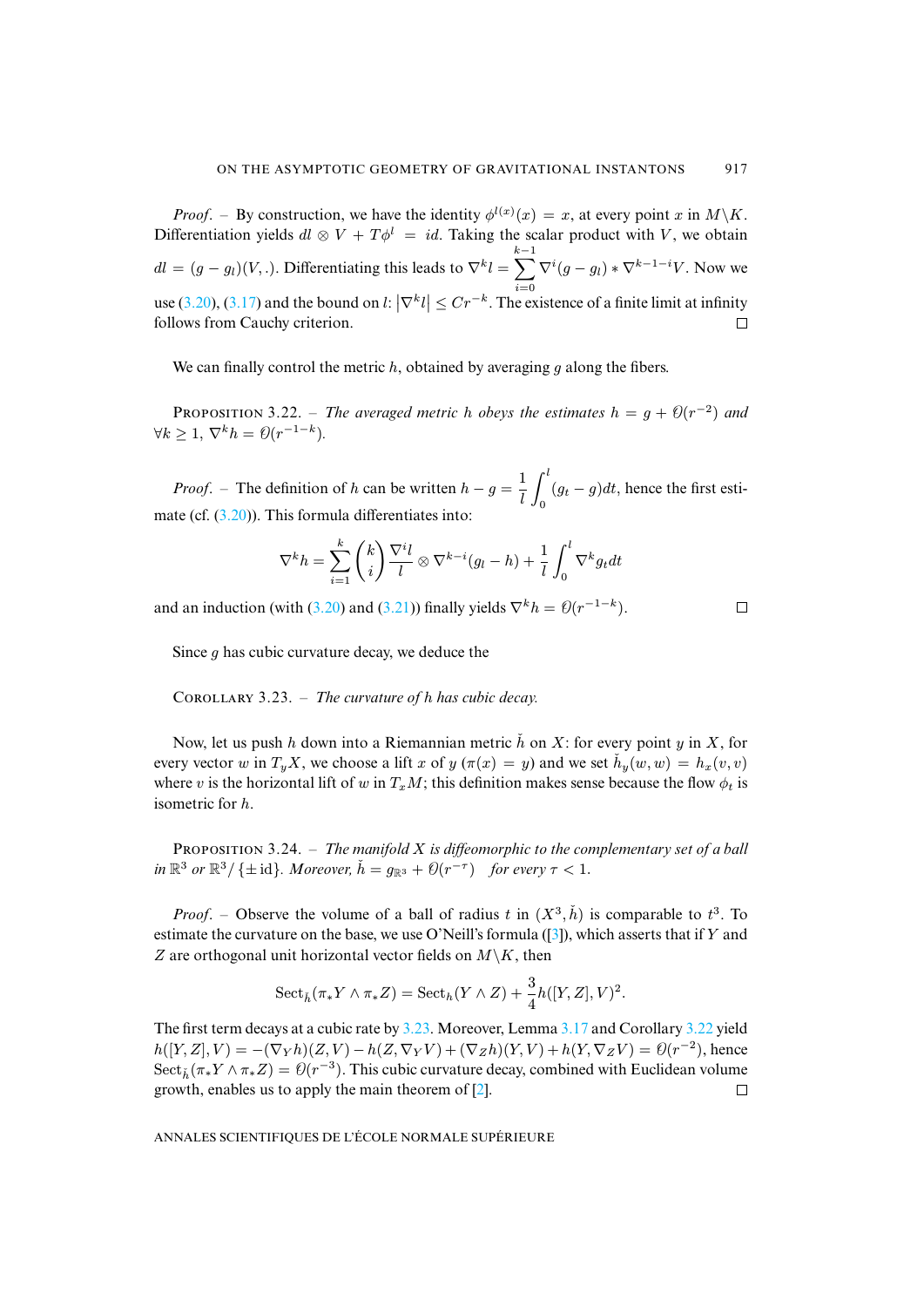# <span id="page-36-1"></span>**3.8. What have we proved?**

We have proved the following theorem, based on 3.16, 3.21, 3.22, 3.24. Recall  $d\mu = \frac{r^n}{\text{vol }B}$  $\frac{r^n}{\text{vol }B(o,r)}$  dvol<sub>g</sub> in dimension *n*.

THEOREM 3.25. – Let  $(M^4, g)$  be a complete hyperkähler manifold with curvature in  $L^2(d\mu)$  and such that, for some positive numbers A and B

$$
\forall x \in M, \forall t \ge 1, At^{\nu} \le \text{vol } B(x,t) \le Bt^{\nu},
$$

with  $3 \leq \nu < 4$ . Then there are a compact set K in M, a ball B in  $\mathbb{R}^3$  and a circle fibration  $\pi: M\backslash K \longrightarrow \mathbb{R}^3\backslash B$  or  $(\mathbb{R}^3\backslash B)/\{\pm \operatorname{id}\}$ *. Moreover, the fibers have asymptotically constant* length and the met[r](#page-36-1)ic  $g$  obeys  $g = \pi^*\tilde{g} + \eta^2 + \mathcal{O}(r^{-2}),$  where  $\eta$  is a (local) connection one-form and  $\tilde{g}$  *is an ALE metric of order*  $1^-$ .

Let us describe the topology at infinity, namely the topology of the connected space  $E = M\backslash K$ , which, according to Theorem 3.25, is a circle bundle over  $X = \mathbb{R}^3\backslash B$  or  $(\mathbb{R}^3 \setminus B) / \{\pm id\}$ . We can get rid of the  $\mathbb{Z}_2$ -action: just pull back the fibration  $\pi$  into a circle fibration  $\bar{\pi}$  :  $\bar{E} \longrightarrow \bar{X}$  between two-fold coverings of E and X. Then  $\bar{X} = \mathbb{R}^3 \backslash B$  has the homotopy type of  $\mathbb{S}^2$ , so that we can classify its circle fibrations. Moreover, the homotopy groups of  $\bar{E}$  can be computed thanks to the long exact homotopy sequence associated to  $\bar{\pi}$ . In this way, we obtain essentially two cases, which are distinguished by the homotopy groups at infinity (those of  $M\backslash K$ ).

If the fundamental group at infinity is finite, then a finite covering of  $M\backslash K$  is  $\mathbb{R}^4\backslash\mathbb{B}^4$  and the circle fibration is the Hopf fibration, up to a finite group action. In this case, the  $\pi_2$  at infinity is trivial. This is typically the "Taub-NUT" situation.

<span id="page-36-0"></span>If the fundamental group at infinity is infinite, then, up to a two-fold covering,  $M\setminus K$  is  $\mathbb{R}^3 \backslash \mathbb{B}^3 \times \mathbb{S}^1$  and the circle fibration comes from the trivial one. The  $\pi_2$  at infinity is then Z.

It is also easy to adapt the arguments above in order to obtain the following result.

THEOREM 3.26. – Let  $(M^n, g)$  be a complete manifold satisfying

$$
\forall k \in \mathbb{N}, \left| \nabla^k \operatorname{Rm} \right| = \mathcal{O}(r^{-3-k}).
$$

*Suppose there are a positive number* A *and a function*  $\omega$  :  $\mathbb{R}_+ \longrightarrow \mathbb{R}_+$  *going to zero at infinity such that*

$$
\forall x \in M, \forall t \ge 1, At^{n-1} \le \text{vol } B(x,t) \le \omega(t)t^n.
$$

*Further assume there is a number*  $c \geq 1$  *such that the holonomy H of any geodesic loop based at* x and with length  $L \leq r(x)/c$  *satisfies* 

$$
|H - \mathrm{id}| \le \frac{cL}{r(x)}.
$$

*Then there are a compact set* K *in* M, a ball B *in*  $\mathbb{R}^{n-1}$ , a finite subgroup G of  $O(n-1)$ and a circle fibration  $\pi : M \backslash K \longrightarrow (\mathbb{R}^{n-1} \backslash B)/G$ *. Moreover, the fibers have asymptotically constant length and the metric* g *obeys*

$$
g = \pi^* \tilde{g} + \eta^2 + \mathcal{O}(r^{-2}),
$$

*where*  $\eta$  *is a (local) connection one-form and*  $\tilde{g}$  *is an ALE metric of order*  $1^-$  (1 *if*  $n \geq 5$ ).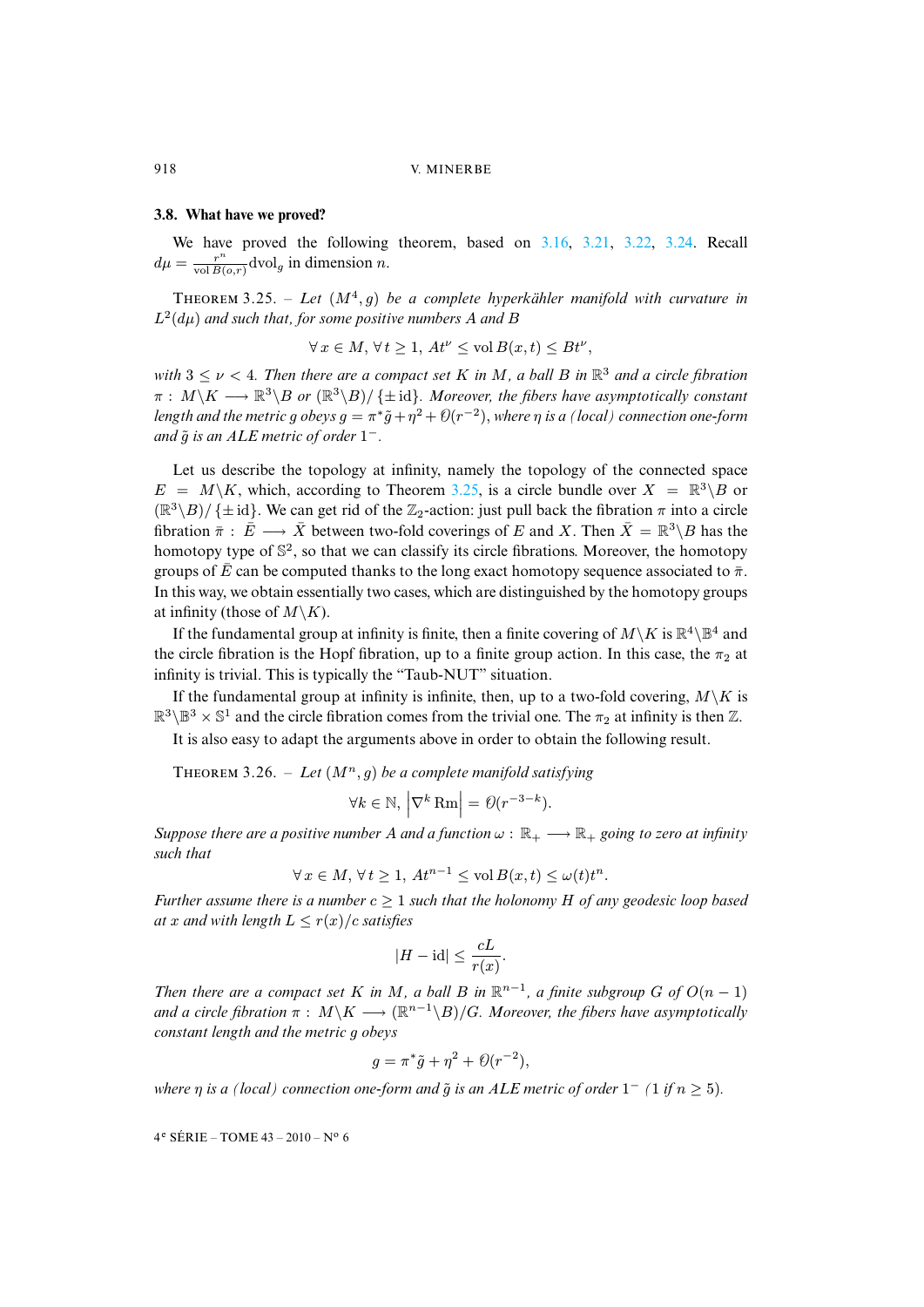R 4. – *The required estimates on the curvature are satisfied on a Ricci flat manifold with cubic curvature decay. This allows one to englobe the Schwarzschild metrics (*[28] *for instance) in this setting. Note a little topology ensures the fibration is trivial if*  $n \geq 5$ *.* 

# **Appendix A**

## **Curvature decay**

<span id="page-37-0"></span>In this appendix, we wish to sharpen some results from  $[28]$ : we want to obtain pointwise bounds on the derivatives of the curvature of a Ricci flat manifold, starting from an integral bound on the curvature tensor. To do this, we need a technical inequality.

LEMMA A.1 (Moser iteration with source term). – Let  $(M^n, g)$  be a complete noncom*pact Riemannian manifold with nonnegative Ricci curvature and let* E → M *be a smooth Euclidean vector bundle, endowed with a compatible connection*  $\nabla$ *. We denote by*  $\overline{\Delta} = \nabla^* \nabla$ *the Bochner Laplacian and suppose* V *is a continuous field of symmetric endomorphisms of* E *whose negative part satisfies*  $|V_{-}| = Θ(r^{-2})$ . Given a locally bounded section  $φ$  and a locally *Lipschitz section*  $\sigma$  *such that*  $(\sigma, \overline{\Delta}\sigma + V\sigma) \leq (\sigma, \phi)$ *, the following estimate holds for large [R](#page-42-6):* 

$$
\sup_{A(R,2R)} |\sigma| \leq \frac{C}{\text{vol } B(o,R)^{\frac{1}{2}}} ||\sigma||_{L^2(A(R/2,5R/2))} + CR^2 ||\phi||_{L^{\infty}(A(R,2R))}.
$$

*Proof.* – Set  $u := |\sigma| + F$ , [with](#page-42-12)  $F := R^2 ||\phi||_{L^\infty(A(R, 2R))}$ . The case  $\phi = 0$  is treated in [28]. Actually, in [28], the estimation is written assuming a global weighted Sobolev inequality. But since we work at a fixed scale  $R$ , there is no need for such a global inequality: the local Sobolev inequality of L. Saloff-Coste [29], with controlled constant, is sufficient for our purpose; and its validity only requires Ric  $\geq 0$ . Therefore we assume  $F \neq 0$ .

To avoid troubles on the zero set of  $\sigma$ , let us consider the regularizations  $v_{\epsilon} := \sqrt{|\sigma|^2 + \epsilon}$ and  $u_{\epsilon} := v_{\epsilon} + F$ . Observing the inequalities

 $v_{\epsilon} \Delta v_{\epsilon} \leq (\sigma, \overline{\Delta} \sigma) \leq |\sigma| (|V_-| |\sigma| + |\phi| |\sigma|) \leq v_{\epsilon} (|V_-| |\sigma| + |\phi| |\sigma|),$ 

we deduce  $\Delta v_{\epsilon} \leq |V_-| v_{\epsilon} + |\phi|$  and thus find

$$
\Delta u_{\epsilon} \leq |V_-| u_{\epsilon} + |\phi| \leq \left(|V_-| + \frac{|\phi|}{F}\right) u_{\epsilon}.
$$

Our choice of F enables us to use the estimate without source term in  $[28]$ :

$$
\sup_{A(R,2R)} u_{\epsilon} \leq \frac{C}{\text{vol }B(o,R)^{\frac{1}{m}}}\left\|u_{\epsilon}\right\|_{L^{m}(A(R/2,5R/2))}.
$$

Let  $\epsilon$  go to zero, so as to obtain

$$
\sup_{A(R, 2R)} |\sigma| \le \sup_{A(R, 2R)} u \le \frac{C}{\text{vol } B(o, R)^{\frac{1}{m}}} ||\sigma||_{L^m(A(R/2, 5R/2))} + CF,
$$

 $\Box$ 

which is what we want.

Let us use it to prove that on a Ricci flat manifold, if the curvature decays at infinity, then the covariant derivatives of the curvature also decay.

PROPOSITION A.2. – Let  $(M^n, g)$  be a complete noncompact Ricci flat manifold. If  $a \geq 2$ , the estimate  $|\text{Rm}| = \Theta(r^{-a})$  implies:  $|\nabla^i \text{Rm}| = \Theta(r^{-a-i}), i \in \mathbb{N}$ .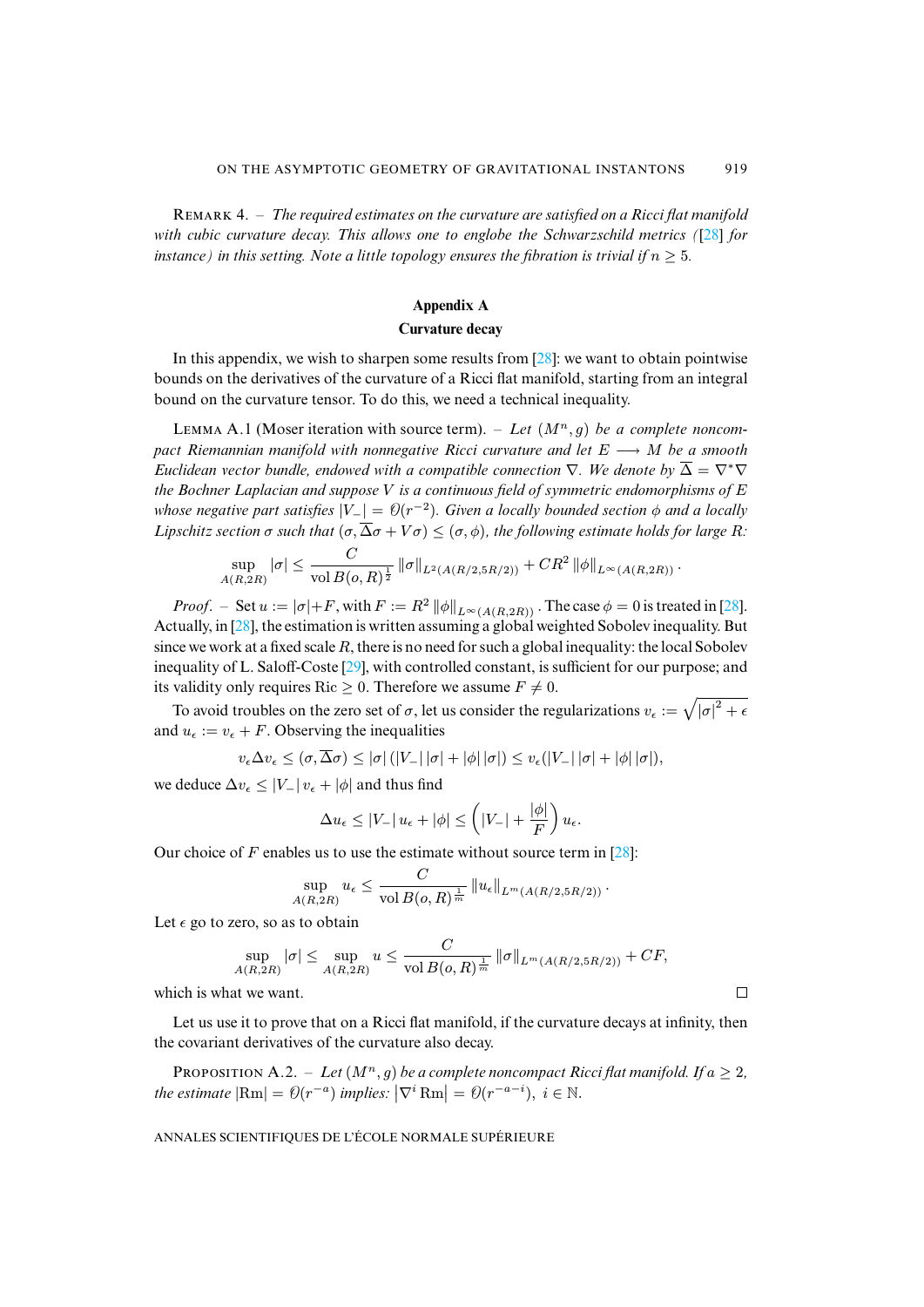<span id="page-38-0"></span>*Proof*. – Since M is Ricci flat, its curvature tensor obeys an elliptic equation  $\overline{\Delta}$  Rm = Rm  $*$  Rm [2], which implies [30]:

(38) 
$$
\forall k \in \mathbb{N}, \ \overline{\Delta} \nabla^k \operatorname{Rm} = \sum_{i=0}^k \nabla^i \operatorname{Rm} * \nabla^{k-i} \operatorname{Rm}.
$$

Let us prove the result by induction on i. The case  $i = 0$  is contained in the assumptions. Suppose that the result is established for  $i \leq k$ . Formula (38) can be written

$$
(\overline{\Delta} - \operatorname{Rm} *) \nabla^{k+1} \operatorname{Rm} = \sum_{i=1}^k \nabla^i \operatorname{Rm} * \nabla^{k+1-i} \operatorname{Rm}.
$$

<span id="page-38-1"></span>Since the right-hand side is bounded by  $C_{k+1}r^{-2a-k-1}$ , Lemma A.1 yields:

$$
(39) \quad \sup_{A(R,2R)} \left| \nabla^{k+1} \operatorname{Rm} \right| \leq \frac{C_{k+1}}{\operatorname{vol} B(o,R)^{\frac{1}{2}}} \left\| \nabla^{k+1} \operatorname{Rm} \right\|_{L^2(A(R/2,5R/2))} + C_{k+1} R^{1-2a-k}.
$$

Let  $\chi$  be a positive smooth function equal to 1 on  $A(R/2, 5R/2)$ , 0 on  $A(R/3, 3R)^c$  and with gradient bounded by  $10/R$ . Then we can write

$$
\int_{A(R/2,5R/2)}\left|\nabla^{k+1}\operatorname{Rm}\right|^2\leq\int_{A(R/3,3R)}\left|\nabla\left(\chi\nabla^k\operatorname{Rm}\right)\right|^2
$$

and, [after](#page-38-0) integration by parts, we find

$$
\int_{A(R/2,5R/2)} \left|\nabla^{k+1} \operatorname{Rm}\right|^2 \le \int_{A(R/3,3R)} \left|d\chi\right|^2 \left|\nabla^k \operatorname{Rm}\right|^2 + \int_{A(R/3,3R)} \chi^2(\nabla^k \operatorname{Rm},\overline{\Delta} \nabla^k \operatorname{Rm}).
$$

With  $(38)$ , we obtain the upper bound

$$
\begin{split} \int_{A(R/2,5R/2)}\left|\nabla^{k+1}\operatorname{Rm}\right|^{2} &\leq \frac{100}{R^{2}}\int_{A(R/3,3R)}\left|\nabla^{k}\operatorname{Rm}\right|^{2} \\ &\qquad \qquad + C_{k+1}\sum_{i=0}^{k}\int_{A(R/3,3R)}\left|\nabla^{k}\operatorname{Rm}\right|\left|\nabla^{i}\operatorname{Rm}\right|\left|\nabla^{k-i}\operatorname{Rm}\right|. \end{split}
$$

Using  $a \geq 2$ , we estimate this by

$$
\int_{A(R/2,5R/2)} \left| \nabla^{k+1} \operatorname{Rm} \right|^2 \le C_{k+1} \operatorname{vol} B(o,R) \left( R^{-2-2a-2k} + R^{-3a-2k} \right)
$$
  

$$
\le C_{k+1} \operatorname{vol} B(o,R) R^{-2-2a-2k}.
$$

As a result,  $(39)$  implies

$$
\sup_{A(R/2,5R/2)} |\nabla^{k+1} \text{Rm}| \le C_{k+1} \left( R^{-1-a-k} + R^{1-2a-k} \right) \le C_{k+1} R^{-1-a-k},
$$
  
hence  $|\nabla^{k+1} \text{Rm}| \le C_{k+1} r^{-a-(k+1)}$ .

This proposition, together with [28], leads to the two following results. Recall we always distinguish a point  $\sigma$  in our manifolds. We will use the measure  $\mu$  defined by  $d\mu = \frac{r^n}{\text{vol }B}$  $\frac{r^n}{\text{vol }B(o,r)}$  dvol and assume  $\int |\text{Rm}|^{\frac{n}{2}} d\mu < \infty$ , which is weaker than  $|\text{Rm}| = \Theta(r^{-2-\epsilon})$ for some positive  $\epsilon$ .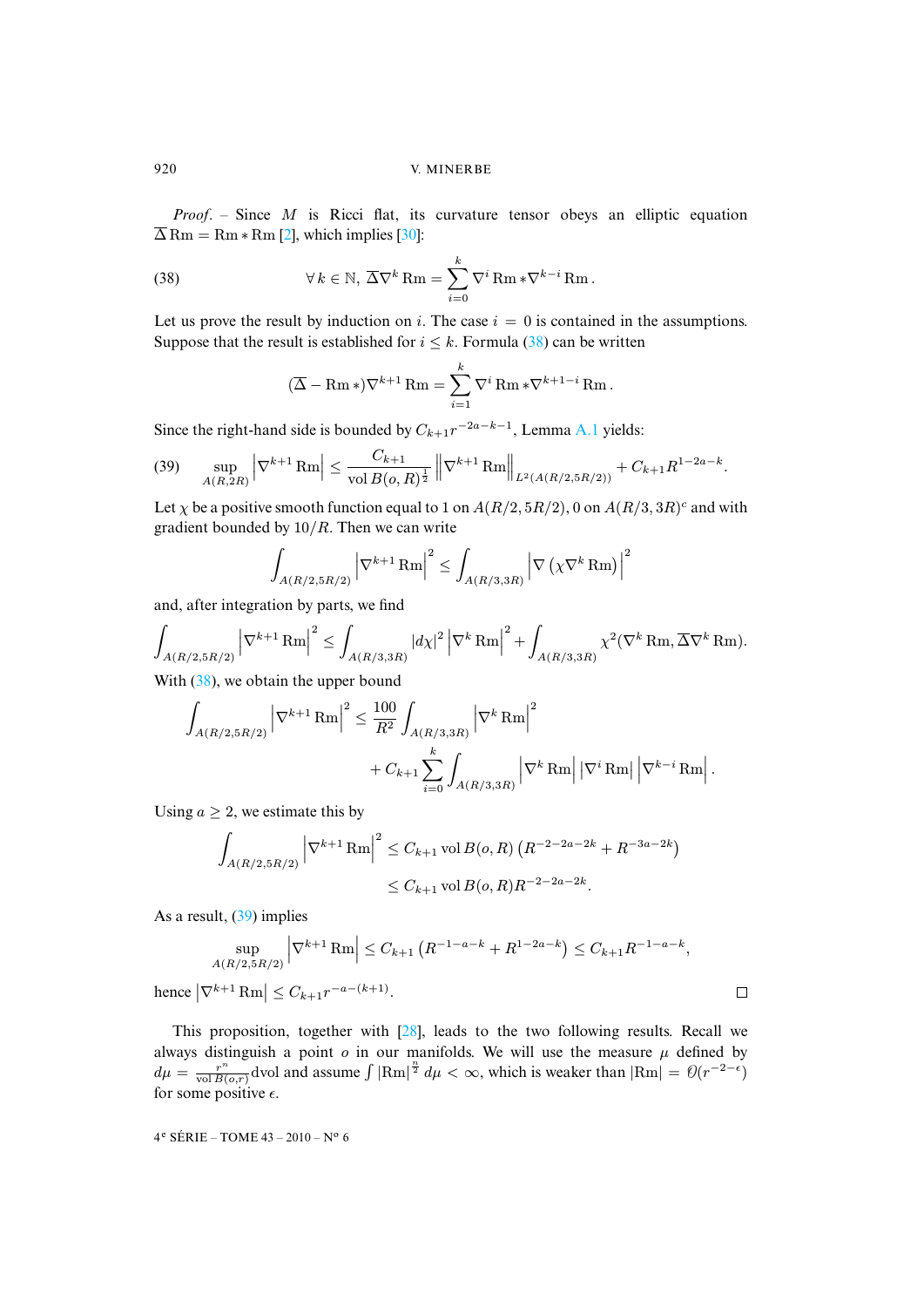THEOREM A.3. – Let  $(M^n, g)$  be a complete Ricci flat manifold such that for some *numbers*  $\nu > 2$  *and*  $C > 0$ *:* 

$$
\forall t \geq s > 0, \ \frac{\mathop{\rm vol}\nolimits B(o,t)}{\mathop{\rm vol}\nolimits B(o,s)} \geq C \left(\frac{t}{s}\right)^{\nu}.
$$

<span id="page-39-0"></span>*Then the integral bound* M  $|\text{Rm}|^{\frac{n}{2}} d\mu < \infty$  *implies for every k in* N:

$$
\left|\nabla^k \operatorname{Rm}\right| = \mathcal{O}(r^{-a(n,\nu)-k}) \quad \text{with} \quad a(n,\nu) = \max\left(2, \frac{(\nu-2)(n-1)}{n-3}\right).
$$

COROLLARY A.4. – *Let*  $(M^n, g)$  *be a complete Ricci flat manifold, with*  $n \geq 4$ *. Assume there are positive numbers* A and B such that  $At^{n-1} \leq \text{vol } B(o, t) \leq Bt^{n-1}$  for every  $t \geq 1$ . *Then the integral bound* M  $|\text{Rm}|^{\frac{n}{2}} d\mu < \infty$  *implies for every k in* N:  $\left|\nabla^k \text{Rm}\right| = \mathcal{O}(r^{-(n-1)-k}).$ 

## **Appendix B**

## **Distance and curvature**

The following lemma sums up some comparison estimates on the distance function. Up to order two, it is quite classical. Higher order estimates do not seem to be proved in the literature, so we include a proof.

LEMMA B.1. – *Consider a complete Riemannian manifold*  $(M, g)$ *, a point* x *in* M and a  $\mathsf{number}\ a \geq 2 \ \text{such that} \ \mathrm{inj}(x) > \epsilon \geq 1 \ \text{and} \ \forall \ i \in [0,k], \ |\nabla^i \ \mathrm{Rm} | \leq c \epsilon^{-a-i} \ \text{on the ball } B(x,\epsilon).$ *Then there is a constant C such that on this ball, the function*  $\rho = d(x,.)^2/2$  *satisfies:* 

$$
- |d\rho| \le \epsilon;
$$
  
-  $|\nabla^2 \rho - g| \le C\epsilon^{2-a};$   
- *for*  $3 \le i \le k, |\nabla^i \rho| \le C\epsilon^{4-a-i}.$ 

*Proof*. – The first estimate is obvious and the second follows from [4]. Let us turn to higher order estimates. We consider the gradient N of  $r := d(x,.)$  and use the Riccati equation for the second fundamental form  $S := \nabla N$  of geodesic spheres:

$$
\nabla_N S = -S^2 - \text{Rm}(N,.)N.
$$

Identifying quadratic forms to symmetric endomorphisms, we can write the endomorphism  $E := \nabla^2 \rho - \text{Id}$  as  $E = dr \otimes N + rS - \text{Id}$  and, setting  $V = \text{grad } \rho = rN$ , we obtain the equation

$$
\nabla_V E = -E - E^2 - \text{Rm}(V,.)V.
$$

Since  $\nabla V = \text{Id} + E$  and  $\nabla_V \nabla E = \nabla \nabla_V E - \nabla_{\nabla V} E + \text{Rm}(V,.)E$ , it follows that

$$
\nabla_V \nabla E = -2\nabla E + E * \nabla E + \nabla \operatorname{Rm} * V * V + \operatorname{Rm} * \nabla V * V + \operatorname{Rm} * V.
$$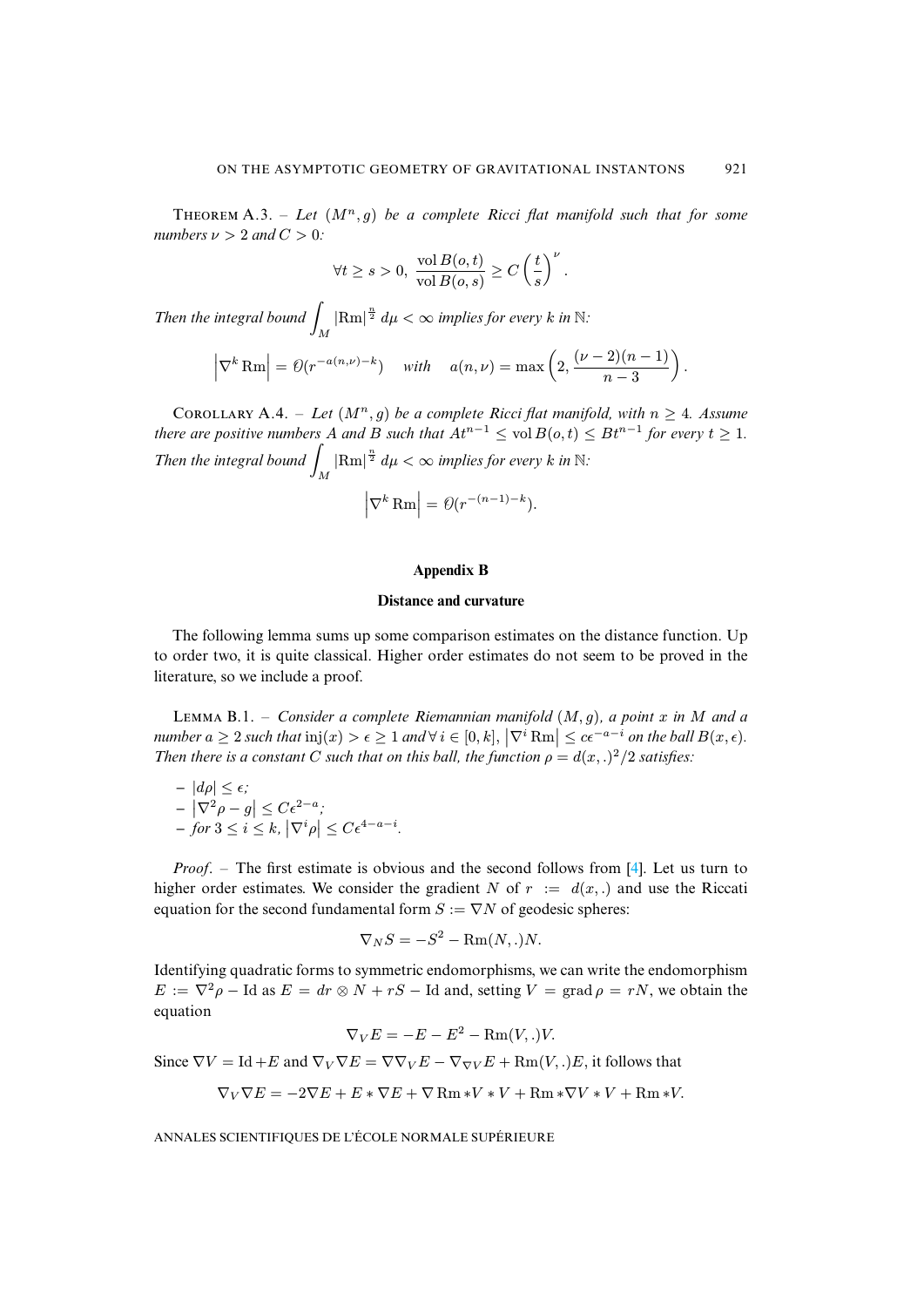Observing that for  $k > 2$ , we have  $\nabla^k V = \nabla^{k-1} E$ , an induction yields:

$$
\nabla_V \nabla^k E = -(k+1) \nabla^k E + \sum_{i+j=k} \nabla^i E * \nabla^j E
$$
  
+ 
$$
\sum_{i+j+l=k} \nabla^i \operatorname{Rm} * \nabla^j V * \nabla^l V + \sum_{i+j=k-1} \nabla^i \operatorname{Rm} * \nabla^j V,
$$

for every k. We then set  $F_k = r^{k+1} \nabla^k E$  and  $G = E/r$ , so that  $\nabla_N F_k = G \ast F_k + H_k$ , where

$$
H_k = r^{-2} \sum_{i=1}^{k-1} F_i * F_{k-i} + r^k \left( \sum_{i+j+l=k} \nabla^i \operatorname{Rm} * \nabla^{j+1} \rho * \nabla^{l+1} \rho + \sum_{i+j=k-1} \nabla^i \operatorname{Rm} * \nabla^{j+1} \rho \right).
$$

Along a geodesic starting from x, we find  $\partial_r |F_k| \leq C_k |F_k| |G| + |H_k|$  and since the order two estimate ensures r |G| is small, we can bound  $|F_k|$  by r sup  $|H_k|$ , up to a constant. We will prove by induction the estimate

$$
|F_k| \le C_k r^{k+1} \epsilon^{2-a-k}
$$

which will ensure  $|\nabla^k E| \leq C_k \epsilon^{2-a-k}$ , hence  $|\nabla^{k+2} \rho| \leq C_k \epsilon^{4-a-(k+2)}$ . It will conclude the proof. Initialization ( $k = 0$ ) follows from the order two estimate on  $\rho$ . Assume the estimates up to order  $k - 1$ . It implies:

$$
|H_k| \le C_k r^k \left( \epsilon^{4-2a-k} + \epsilon^{4-2a-k+2-a} + \epsilon^{4-2a-k} \right).
$$

With  $a \ge 2$ , [we](#page-42-14) find  $|H_k| \le C_k r^k \epsilon^{4-2a-k} \le C_k r^k \epsilon^{2-a-k}$  and therefore we get the promised estimate  $|F_k| \leq C_k r^{k+1} \epsilon^{2-a-k}$ , hence the result.

<span id="page-40-1"></span>H. Kaul [22] proved a control on Christoffel's coefficients in the exponential chart, given bounds on Rm and ∇ Rm. We need the following

P B.2. – *Consider a complete Riemannian manifold* (M, g)*, a point* x *in* M *and a number*  $a \geq 2$  *such that*  $|\text{Rm}| \leq c\epsilon^{-a}$  *and*  $|\nabla \text{Rm}| \leq c\epsilon^{-a-1}$  *on the ball*  $B(x, \epsilon)$ *, with*  $\epsilon > 1$ . Then there is a constant C such that, on the ball  $\hat{B}(0,\epsilon)$  in  $T_xM$ , the connection  $\nabla^{\hat{g}}$  of the metric  $\hat{g} = \exp_x^* g$  and the flat connection  $\nabla^0$  are related by

$$
\left|\nabla^{\hat{g}} - \nabla^0\right| \le C\epsilon^{1-a}.
$$

<span id="page-40-0"></span>A better control on the distance function stems from this.

LEMMA B.3. – *Consider a complete Riemannian manifold*  $(M, g)$ *, a point* x *in* M and a *number*  $a \geq 2$  *such that*  $|\text{Rm}| \leq c\epsilon^{-a}$  *and*  $|\nabla \text{Rm}| \leq c\epsilon^{-a-1}$  *on the ball*  $B(x, \epsilon)$ *, with*  $\epsilon \geq 1$ *. Then there is a constant* C *such that if* v *and* w *belong to*  $\hat{B}(0, C^{-1} \epsilon)$ *, endowed with*  $\hat{g}$ *, then* 

$$
|(d\rho_v)_w - g_x(w - v,.)| \leq C\epsilon^{3-a}.
$$

*Proof.* – First, choose a sufficiently large C to ensure the convexity of the ball under consideration. Observe the expression  $(d\rho_v)_w = -\hat{g}_w(\mathrm{Exp}_w^{-1} v,.)$ , where Exp is the exponential map of  $\hat{q}$ . Comparison yields

(40) 
$$
|\hat{g}_w - g_x| \leq C \epsilon^{-a} \epsilon^2 = C \epsilon^{2-a}.
$$

Suppose  $\gamma$  parameterizes the geodesic connecting w to v in unit time. The geodesic equation  $\nabla^{\hat{g}}_{\hat{\gamma}}\dot{\gamma}=0$  can be written  $\ddot{\gamma}+\left(\nabla^{\hat{g}}_{\dot{\gamma}}-\nabla^0\right)\dot{\gamma}=0$ . With (B.2), we obtain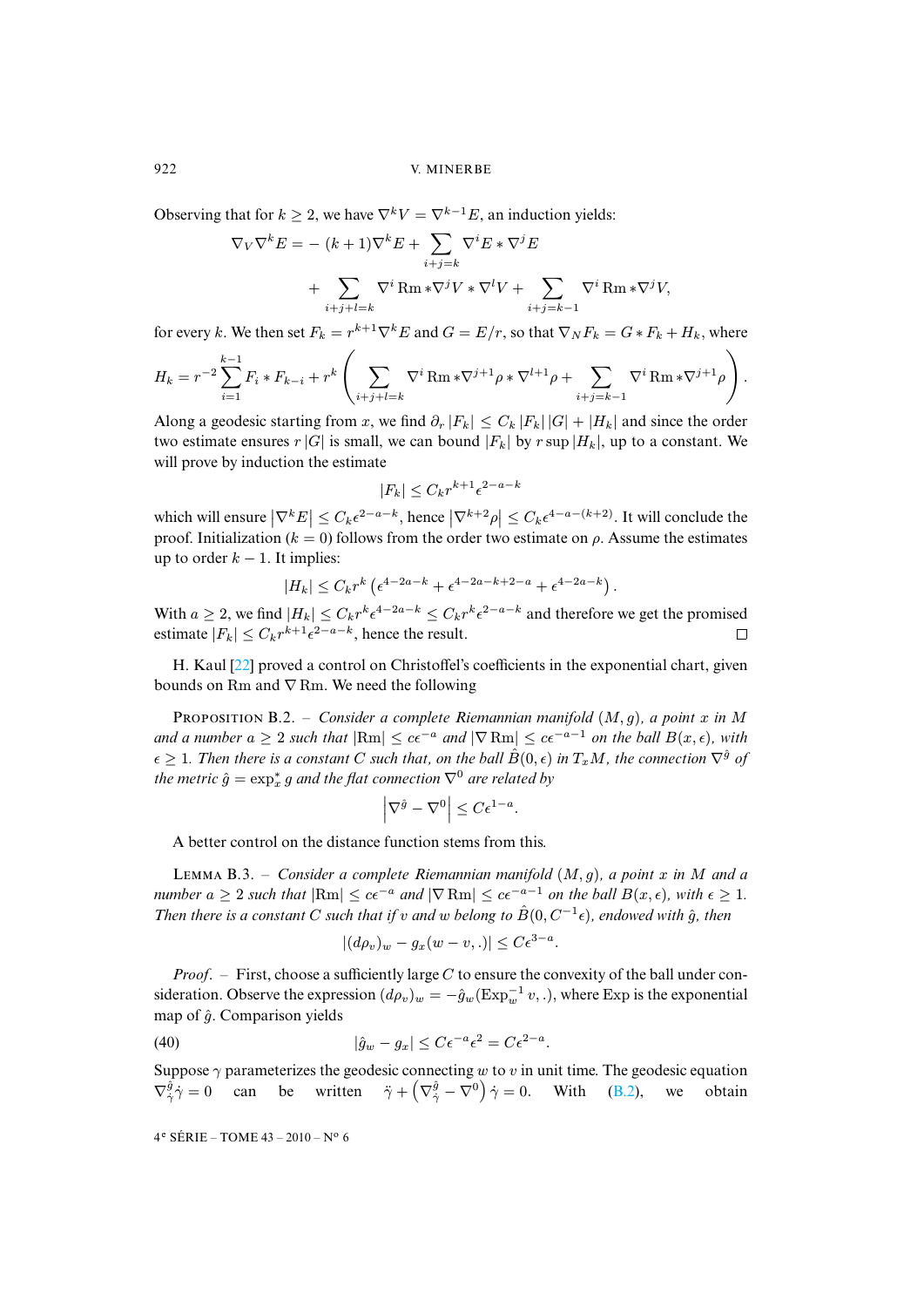$|\ddot{\gamma}| \leq C \epsilon^{1-a} \epsilon^2 = C \epsilon^{3-a}$ . Taylor's formula  $\gamma(1) - \gamma(0) - \dot{\gamma}(0) = \int_0^1 (1-t)\ddot{\gamma}(t)dt$  then yields  $|v - w - \text{Exp}_w^{-1} v| \leq C \epsilon^{3-a}$ . To conclude, we write

$$
|(d\rho_v)_w - g_x(w - v,.)| = |\hat{g}_w(\text{Exp}_w^{-1} v,.) - g_x(v - w,.)|
$$
  
\n
$$
\leq |(\hat{g}_w - g_x)(\text{Exp}_w^{-1} v,.)| + |g_x(\text{Exp}_w^{-1} v,.) - g_x(v - w,.)|
$$
  
\n
$$
\leq C\epsilon^{2-a}\epsilon + C\epsilon^{3-a}
$$
  
\n
$$
\leq C\epsilon^{3-a}.
$$

# **REFERENCES**

- <span id="page-41-8"></span><span id="page-41-7"></span>[1] U. ABRESCH, Lower curvature bounds, Toponogov's theorem, and bounded topology. II, *Ann. Sci. École Norm. Sup.* **20** (1987), 475–502.
- <span id="page-41-13"></span><span id="page-41-0"></span> $[2]$  S. BANDO, A. KASUE, H. NAKAJIMA, On a construction of coordinates at infinity on manifolds with fast curvature decay and maximal volume growth, *Invent. Math.* **97** (1989), 313–349.
- <span id="page-41-10"></span>[\[3\]](http://smf.emath.fr/Publications/AnnalesENS/4_43/html/ens_ann-sc_43_6.html#5) A. L. BESSE, *Einstein manifolds*, Ergebnisse Math. Grenzg. 10, Springer, 1987.
- <span id="page-41-9"></span>[4] P. BUSER, H. KARCHER, *Gromov's almost flat manifolds*, Astérisque 81, Soc. Math. France, 1981.
- <span id="page-41-12"></span>[5] J. CHEEGER, K. FUKAYA, M. GROMOV, Nilpotent structures and invariant metrics on collapsed manifolds, *J. Amer. Math. Soc.* **5** (1992), 327–372.
- $[6]$  J. CHEEGER, M. GROMOV, Collapsing Riemannian manifolds while keeping their curvature bounded. II, *J. Differential Geom.* **32** (1990), 269–298.
- <span id="page-41-1"></span>[\[7\]](http://smf.emath.fr/Publications/AnnalesENS/4_43/html/ens_ann-sc_43_6.html#8) J. CHEEGER, M. GROMOV, M. TAYLOR, Finite propagation speed, kernel estimates for functions of the Laplace operator, and the geometry of complete Riemannian manifolds, *J. Differential Geom.* **17** (1982), 15–53.
- <span id="page-41-3"></span><span id="page-41-2"></span>[8] S. A. CHERKIS, N. J. HITCHIN, Gravitational instantons of type  $D_k$ , *Comm. Math. Phys.* **260** (2005), 299–317.
- [9] S. A. CHERKIS, A. KAPUSTIN,  $D_k$  gravitational instantons and Nahm equations, *Adv. Theor. Math. Phys.* **2** (1998), 1287–1306.
- <span id="page-41-11"></span><span id="page-41-4"></span>[10] S. A. CHERKIS, A. KAPUSTIN, Singular monopoles and gravitational instantons, *Comm. Math. Phys.* **203** (1999), 713–728.
- <span id="page-41-5"></span>[11] S. A. CHERKIS, A. KAPUSTIN, Hyper-Kähler metrics from periodic monopoles, *Phys. Rev. D* **65** (2002), 084015, 10.
- <span id="page-41-6"></span>[12] C. B. C, Some isoperimetric inequalities and eigenvalue estimates, *Ann. Sci. École Norm. Sup.* **13** (1980), 419–435.
- <span id="page-41-14"></span>[13] G. ETESI, T. HAUSEL, On Yang-Mills instantons over multi-centered gravitational instantons, *Comm. Math. Phys.* **235** (2003), 275–288.
- [14] G. ETESI, M. JARDIM, Moduli spaces of self-dual connections over asymptotically locally flat gravitational instantons, *Comm. Math. Phys.* **280** (2008), 285–313.
- [15] K. Fukaya, Collapsing Riemannian manifolds to ones of lower dimensions, *J. Differential Geom.* **25** (1987), 139–156.